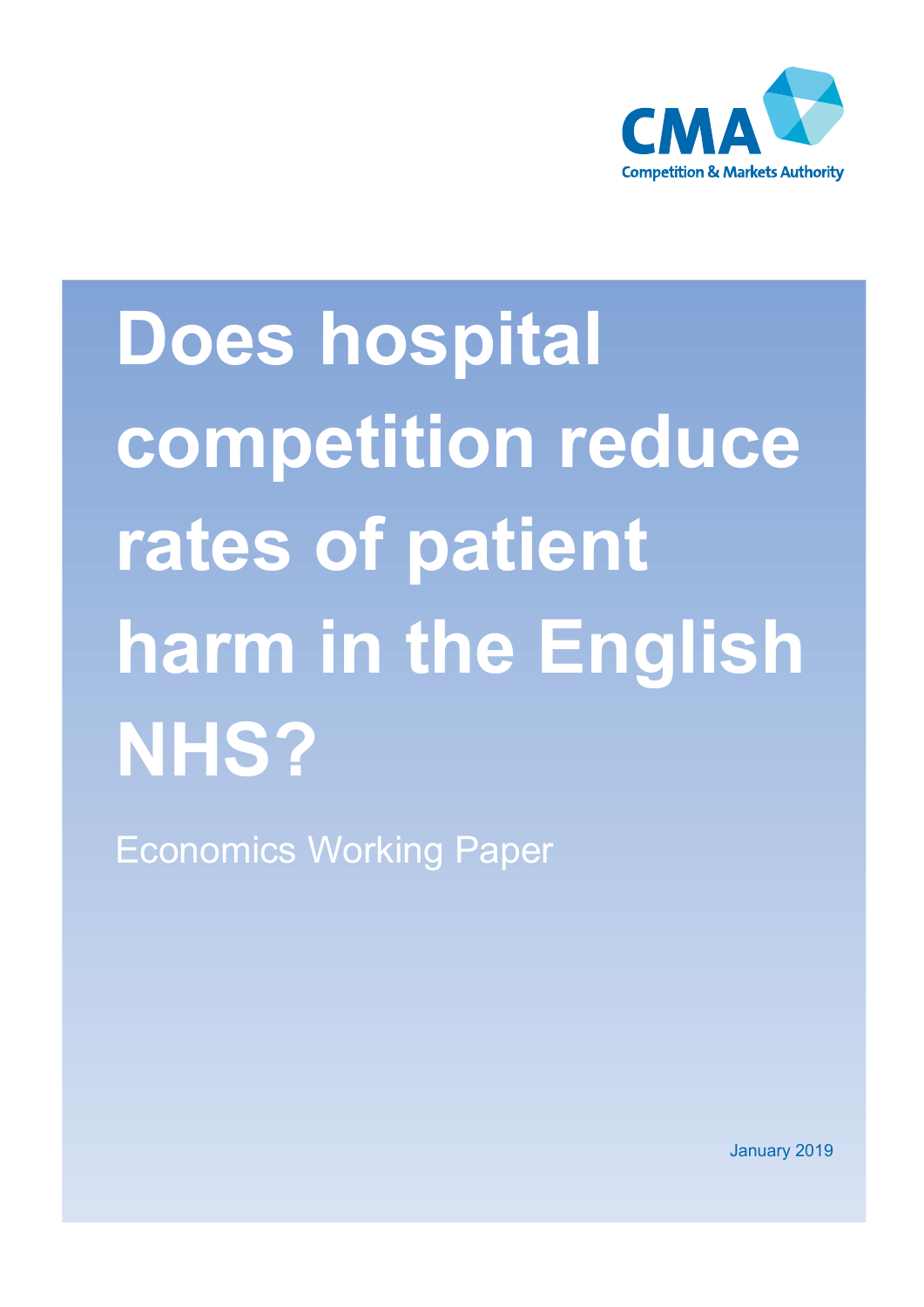# **Does hospital competition reduce rates of patient harm in the English NHS?**

Russell Whitehouse†1

Pasquale Schiraldi‡2

<sup>†</sup> Competition and Markets Authority (russell.whitehouse@cma.gsi.gov.uk)

<sup>‡</sup> London School of Economics (pasquale.schiraldi@lse.ac.uk)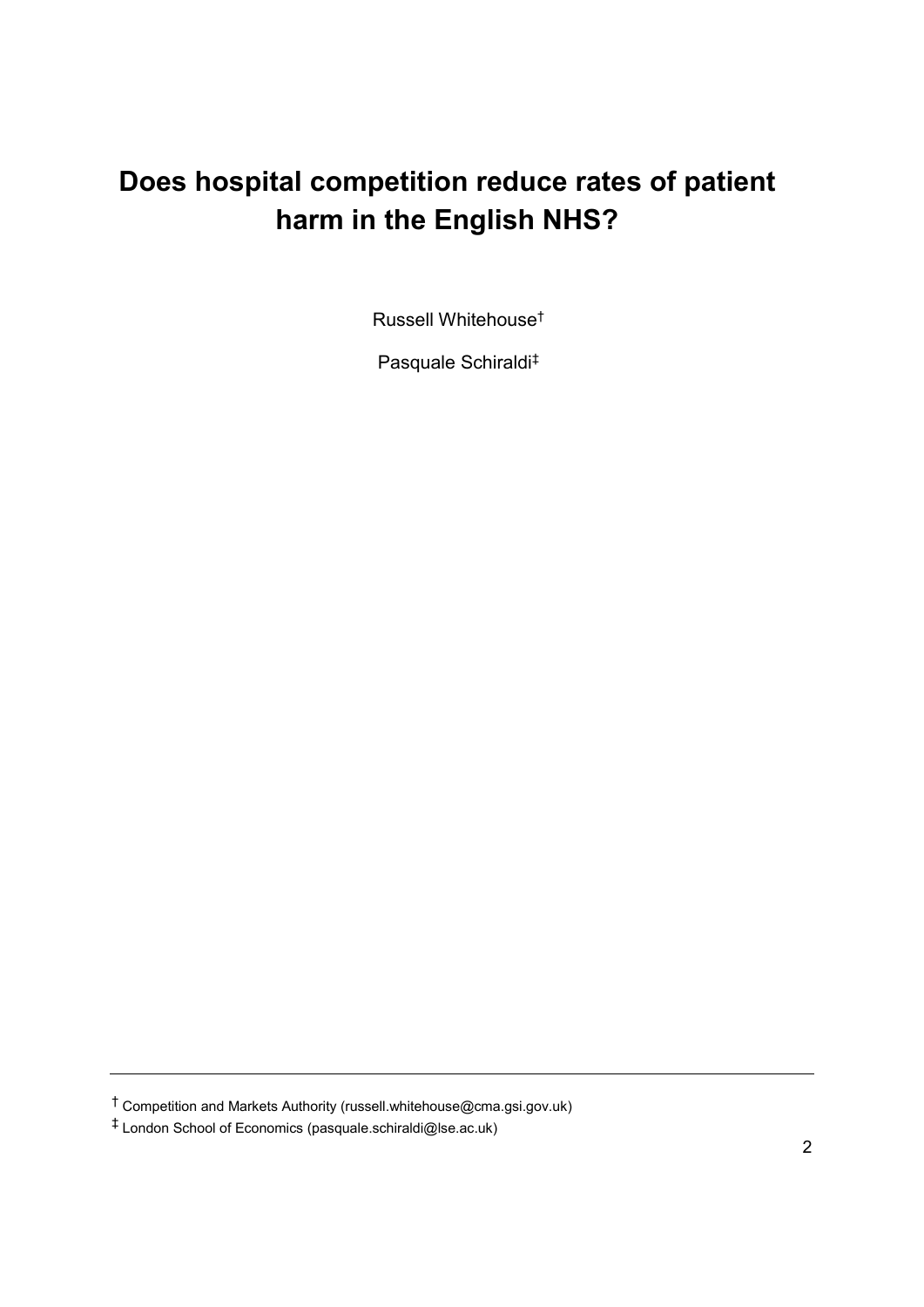## **Abstract\*3**

Previous hospital mergers have reduced the number of distinct organisations offering publicly funded and provided care in the English National Health Service, reducing choice and between-hospital competition in some areas. We test the impact of variation in concentration on a new quality indicator: the prevalence of patient harm from falls, pressure ulcers, blood clots and urinary tract infections. We exploit a new source of identifying variation accounting for the multi-product nature of hospitals, using instrumental variables to address endogeneity. We find that hospital mergers in concentrated areas without offsetting clinical benefits could significantly increase rates of patient harm.

JEL codes: C23; H42; I11; I18; L11; L41.

<sup>\*</sup> We are grateful for invaluable advice and support from Kate Collyer and several members of the Economics Group at the Competition and Markets Authority: in particular, we are indebted to Mike Walker, Julie Bon, Tom Kitchen, Paul Reeve, Alex Moore, Cecilia Rossi and Elena Ashtari-Tafti for various helpful comments and individual stata codes. We also thank participants at CMA Economics Seminars and the Competition in Hospital Markets conference in Rotterdam for their insight.. All errors are the authors' alone, and any opinions expressed may not necessarily represent the views of the CMA.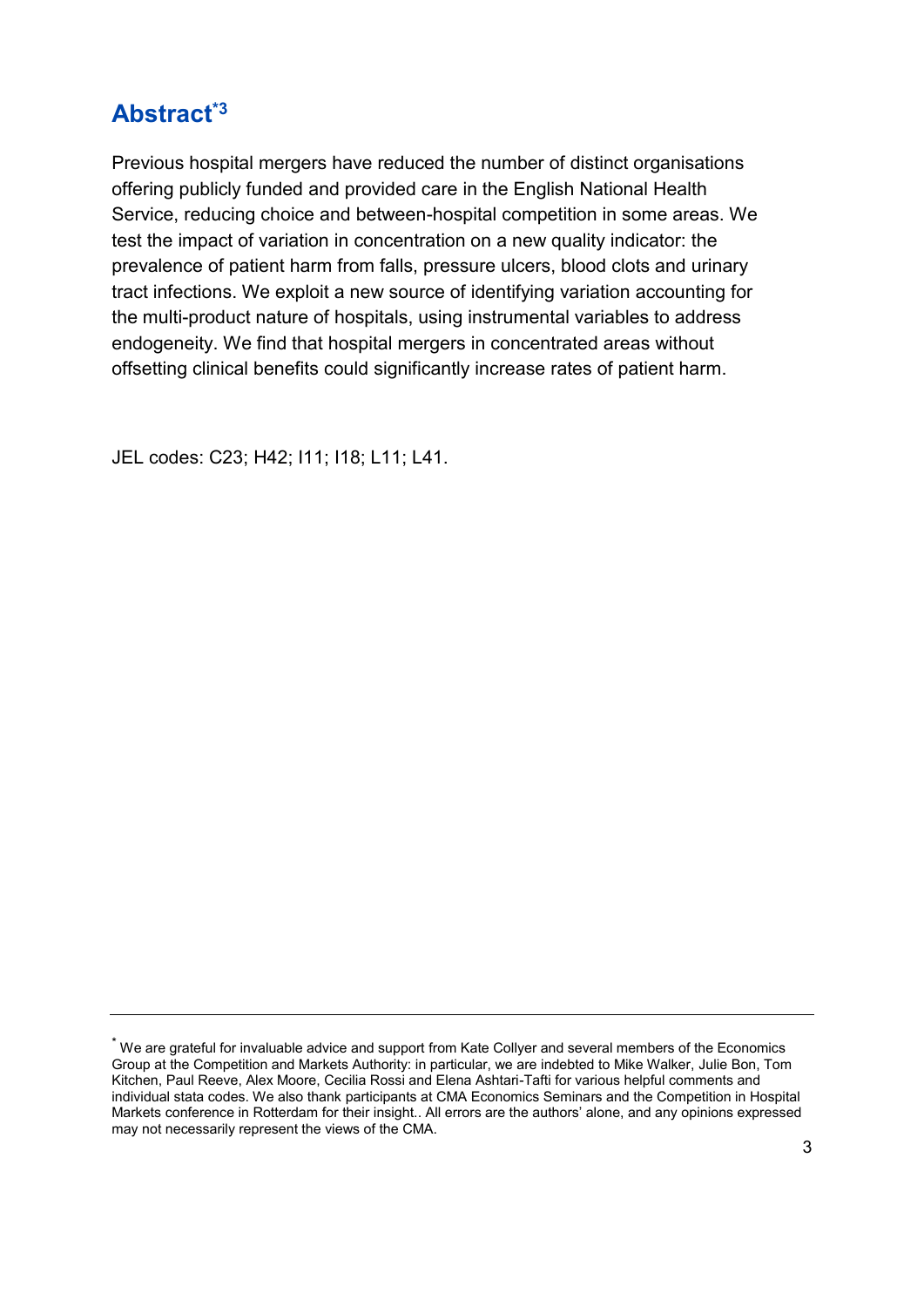## **1. Introduction**

In the mid-2000s, the UK government introduced reforms to England's taxpayer funded and publicly run healthcare system, the National Health Service (NHS). As part of these reforms, policy makers sought to give patients greater choice, and to strengthen incentives of providers to maintain and improve the quality of care by introducing competition between NHS hospitals to attract patients.

Although choice and competition in the NHS have been in place for over a decade, perceptions vary about their effectiveness. One potentially significant cost of the regime is scrutiny of administrative mergers between the public organisations which run NHS hospitals, called NHS trusts.<sup>1</sup> In particular, plans may be reviewed by the competition and consumer body, the Competition and Markets Authority (CMA).

Since 2010, every hospital merger reviewed bar one<sup>2</sup> has been permitted either on the basis that it would not substantially reduce competition in the local healthcare economy, or that specified benefits would outweigh any harm arising. This is despite most cases involving reductions in the number of alternative hospital trusts from three to two, or from two to one, in a context of generally low demand elasticity and high barriers to entry: factors which would generally give cause for concern.

There are several reasons why competition may play a reduced role in the NHS relative to other markets, including regulation, staff altruism and other structural factors such as persistent capacity and financial constraints. In spite of these, much (but not all) of the existing economic literature has concluded that competition plays an important role in improving health outcomes for patents.

There remains scope to contribute to the literature however. Our work contributes analysis of a new quality measure which describes whether admitted patients experience new falls, pressure ulcers, blood clots or urinary tract infections. This measure is more comparable across different care settings and is more clearly relatable to the impact of competition than those studied so far. We use a novel identification strategy in which we exploit variation within hospital trusts across departments, rather than within hospital trusts across time, or simply across hospital trusts. This methodology accounts for the multi-product nature of hospital services,

 $1$  There is a technical distinction between 'NHS trusts' and 'NHS foundation trusts'. However, as we set out later, the distinction has been increasingly irrelevant in substantive if not legal terms for the purposes of this analysis. We therefore refer to both in discussing NHS trusts.

<sup>&</sup>lt;sup>2</sup> A previous merger proposal between two hospitals, The Royal Bournemouth and Christchurch Hospitals NHS Foundation Trust and Poole Hospital Foundation Trust, was prohibited by the Competition Commission in a much debated decision in 2013 on the basis of competition concerns and the absence of demonstrated benefits.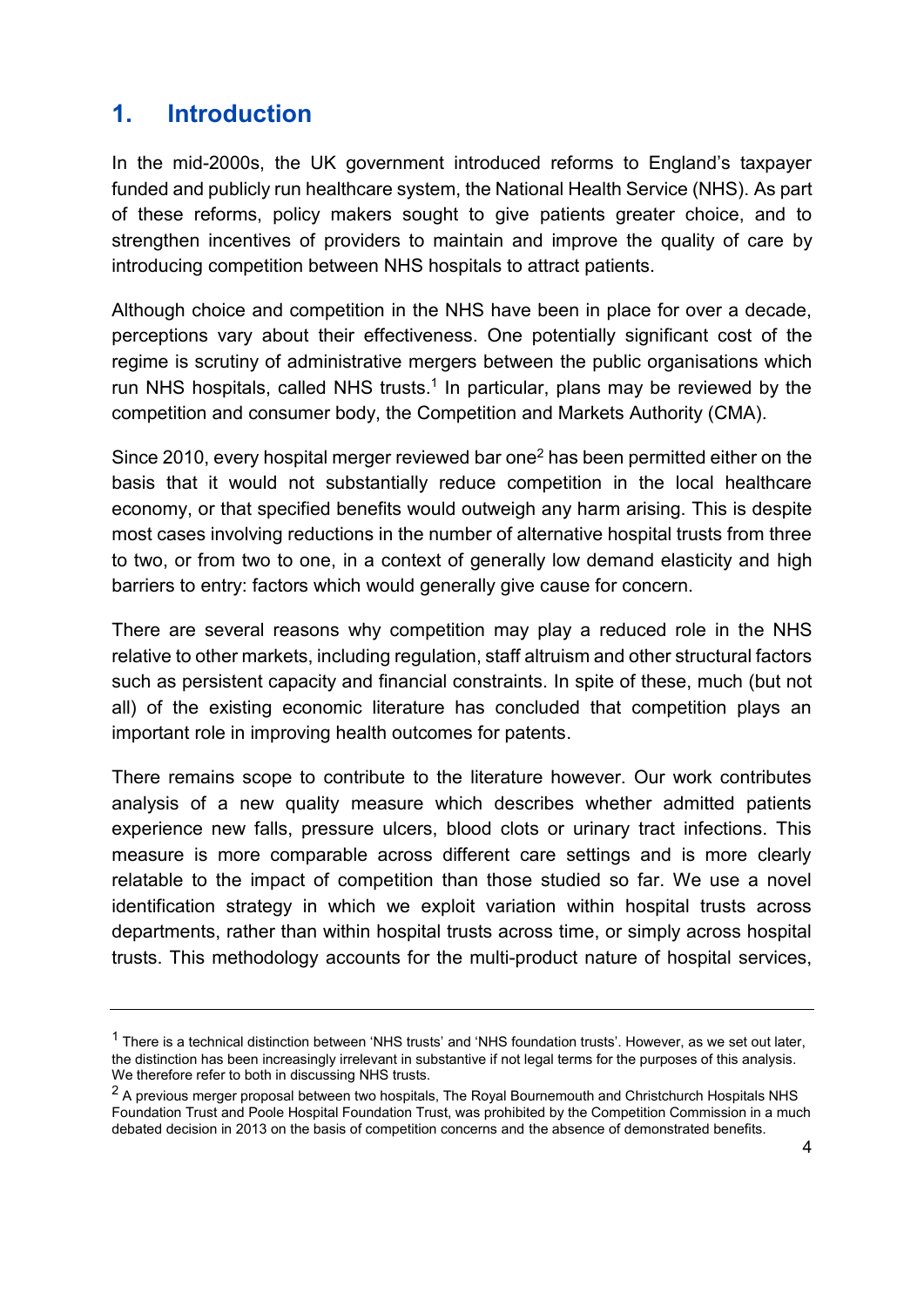and reduces the literature's reliance on one natural experiment. We also study a more recent time period and more treatments relative to previous papers.

Similar to the existing literature, we employ an instrumental variables specification to account for endogeneity of market structure to both choice and entry. We study eight specialties (treatment groupings), which map to the way hospitals generally organise themselves into departments, and which together constitute a majority of acute admissions.

We measure market concentration by counting the number of distinct trusts in the neighbourhood of each hospital (called the 'competitor' or 'fascia' count). We also use the Herfindahl-Hirschman Index (HHI). We allow concentration to have a nonlinear effect on quality, and relate our results to merger control, a key area of NHS competition policy.

We find a significant inverse relationship between concentration and quality. Specifically, our estimates imply that a hypothetical merger to monopoly would, on average, be associated with a significant increase in harm rates. This increase becomes smaller when more competitors remain post-merger. The economic and statistical significance of this effect is robust, including when we consider the effect of mergers on in-hospital mortality.

In addition to the direct effect on patients' well-being, even small gains to health from competition would likely give rise to large savings for the taxpayer because of reduced treatment costs. Quantifying this is difficult, however we find some indicative evidence that an average hypothetical merger would result in extra direct costs of £2.5 million annually to the NHS, in the absence of compensating patient benefits.

## **2. Background to the NHS**

## *Industry landscape*

The English NHS is a collection of several interlinked but distinct organisations. Overall responsibility lies with the Secretary of State for Health and Social Care; the Department for Health and Social Care is responsible for strategic leadership and funding; and NHS England is the body which sets priorities and direction of the NHS, acting as the lead commissioner for a wide range of services. Local organisations called Clinical Commissioning Groups are responsible for the health of individual areas, paying for the healthcare received by their patients in providers such as NHS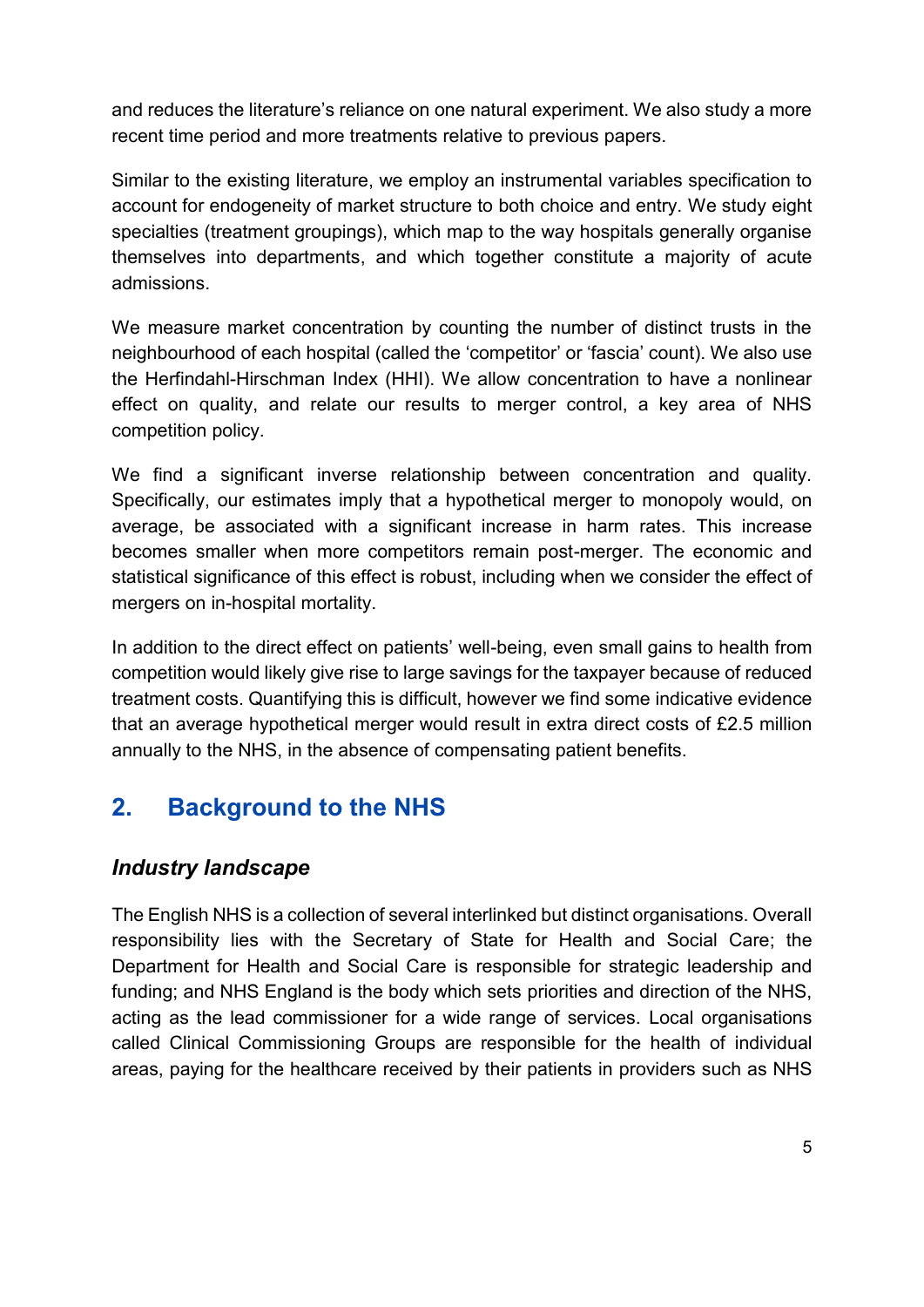Trusts, the focus of this paper. NHS Trusts are the organisations which operate hospitals, and make relatively autonomous decisions about budgeting and care.<sup>3</sup>

Two major reforms relevant to this paper were implemented in the mid-2000s. The first reform gave patients the right to choose the NHS hospital in which they received treatment, at least for their first outpatient appointment. <sup>4</sup> This was introduced in 2006 and expanded in 2008. Surveys consistently show that around 40-50% of patients recall being offered choice, with their GP exercising choice on behalf of the remaining patients (see for example, Competition Commission (2013); CMA (2015)). In addition, a second reform was to introduce NHS funding for care in privately run facilities named Independent Sector Treatment Centres (ISTCs). Although ISTCs continue to account for a small minority of overall admissions, their significance has grown in recent years.

It is common for NHS trusts to operate several individual hospitals, although most are smaller satellite or community hospitals. Around 30% operate two sites providing mostly secondary acute care (so called "district general hospitals"), and 20% operate more than this.<sup>5</sup> Since new NHS hospitals are hardly ever built, almost all multisite trusts were formed through mergers. Consolidation in the late 1990s led to fewer distinct NHS trusts, although the number has since has remained fairly static. Recent financial pressure in the NHS has given rise to an uptick in the numbers of trusts considering merging however.

There are many reasons trusts decide to merge, including financial or clinical benefits to improve care for patients. Reasons for merging have included increasing the ability of trusts to recruit and retain staff; consolidating and introducing new services; and integrating back office functions (NHS Improvement, 2016a). However, there can be challenges. Some NHS merger plans have been found to extend little beyond the initial

<sup>3</sup> More precisely, hospitals may be operated either by NHS Trusts or by NHS Foundation Trusts. Although only the latter are technically self-governing legal entities, in practice both make independent decisions about the care given to patients, and the organisational strategy pursued. Although the approvals process to convert from an NHS Trust to an NHS Foundation Trust meant that Foundation Trusts used to be in stronger clinical, financial and governance positions, by 2015 most of the differences between Trusts and Foundation Trusts had been eroded. For simplicity, throughout the rest of this paper we use the term 'NHS Trust' to refer to Foundation Trusts as well. We have focussed on acute trusts. There are a number of additional trust types which focus on types of care outside of our focus, secondary acute care. Since these would not generally be alternatives for patients requiring treatment of this type, we exclude these from our analysis.

<sup>&</sup>lt;sup>4</sup> Patients have the right to choose any provider in England that has been commissioned by a CCG or NHS England for their first outpatient appointment for NHS elective services. This is enshrined in the NHS Constitution (Department of Health, 2015). First outpatient appointments are the start of patients' secondary care pathway. Few patients who require an admission to hospital for further treatment later change organisations. Further, where choice is exercised, it might also be done so taking into account factors relating to admitted care. In most cases, we consider that the right to choose affects the whole of patients' secondary care pathways.

<sup>5</sup> We have considered only acute trusts, and counted only sites classified as "General Acute", "Mixed Service" or "Multi Service". The percentage of ISTCs operating more than one site is much higher due to the formation of hospital chains. Most are relatively geographically dispersed however.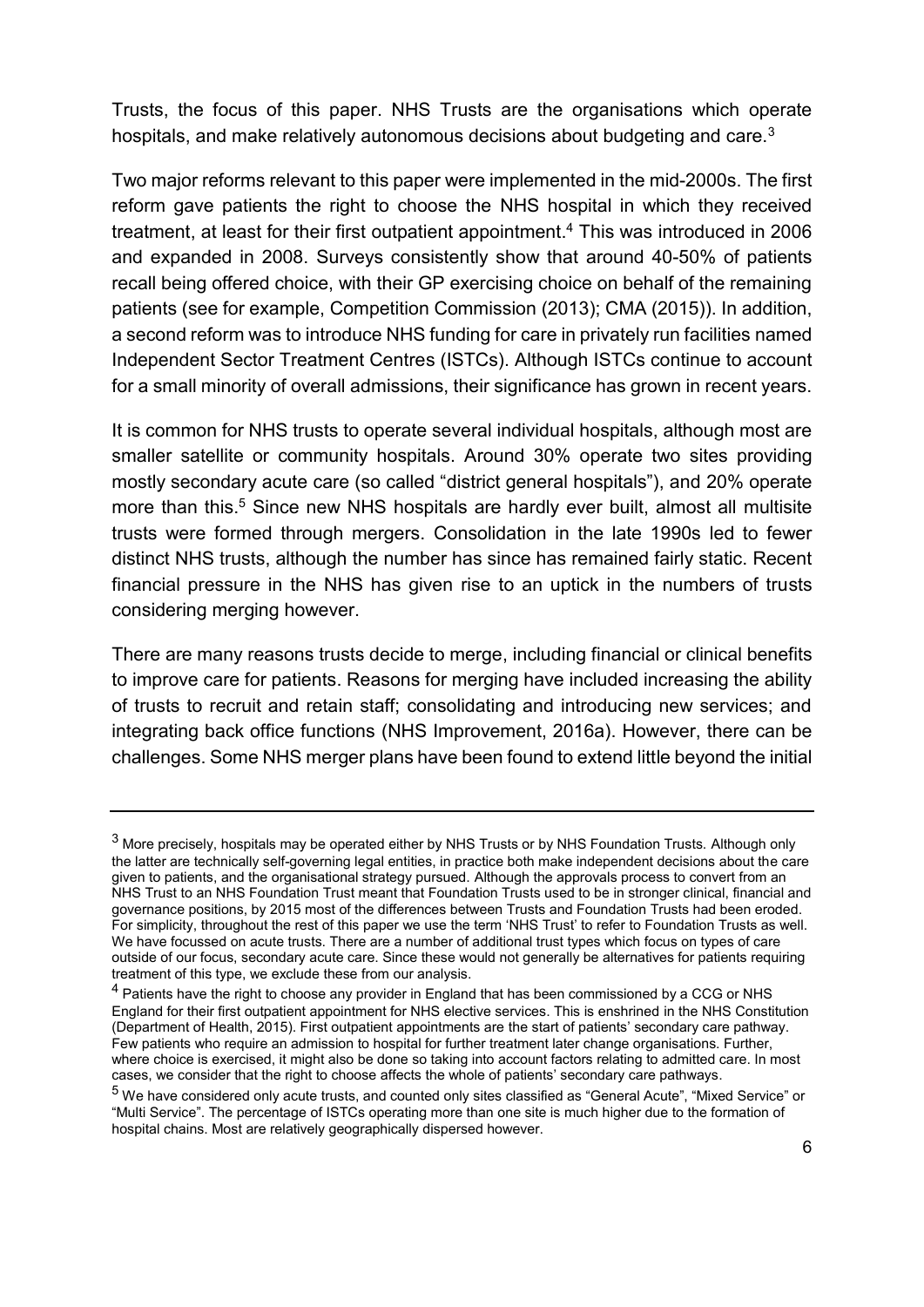amalgamation of organisations and their back-office functions, and some providers have found there to be significant challenges in operating across multiple sites (NHS Improvement, 2016b).

Partly as a result of these challenges, mergers have several layers of internal and external review. This may include a competition assessment: for mergers within its jurisdiction, the UK's competition and consumer body, the Competition and Markets Authority (CMA) is charged with assessing whether a proposed merger is likely to substantially reduce competition between hospitals.<sup>6</sup>

## *Role of competition*

In an industry with fixed prices, competition may still occur on quality, provided some necessary conditions are met on both the demand and supply side of the market.

On the demand side, quality of hospital care must influence the choices patients make. There are mechanisms through which information can reach patients, including word of mouth, an NHS comparison website, and GP advice.<sup>7</sup> Empirical studies have generally confirmed this by finding significant elasticities of demand with respect to a wide range of quality measures, including for example waiting times, mortality rates and staffing rates, as well as on other drivers such as patient-hospital distance. <sup>8</sup> As such, a hospital which wanted to attract more patients could do so by improving its quality.

On the supply side, hospitals must have incentives to attract more patients. Over the period considered, most revenue received by hospitals in our specialties was determined by the volume of patients which they treated. <sup>9</sup> Each patient stay attracts a fixed payment valued according to an annually-revised national tariff. Hospitals therefore receive additional revenue for attracting new patients. Where the adjusted

 $6$  NHS Improvement, the sectoral regulator for the NHS, also plays a role preventing anti-competitive behaviour against the interests of people who use NHS services, and advises the CMA on the potential benefits of any given merger.

 $<sup>7</sup>$  Since 2007, an array of quality indicators has been published online through NHS Choices, a web portal which</sup> allows patients to research and compare different NHS trusts. Other potential sources of quality information include patient reviews online, local newspapers (where significant quality events are often reported) and information given out in hospitals and through other healthcare providers.

<sup>&</sup>lt;sup>8</sup> See for example Beckert, Christensen and Collyer (2011) and Gaynor, Propper and Seiler (2016).

 $9$  A portion of many hospitals' revenue, is determined according to block payments made by commissioners. These payments are generally put in place where demand is projected to exceed the budget to pay for that demand. Alternative structures exist such as cap and collar schemes, whereby revenues of the hospital are constrained to lie between certain bounds even if demand exceeds or falls below these limits. Lastly, there exist also volume-based payments for some services not covered by the national tariff, however these may vary from area to area. Nevertheless, a large portion of most hospitals' revenues are made according to the national tariff.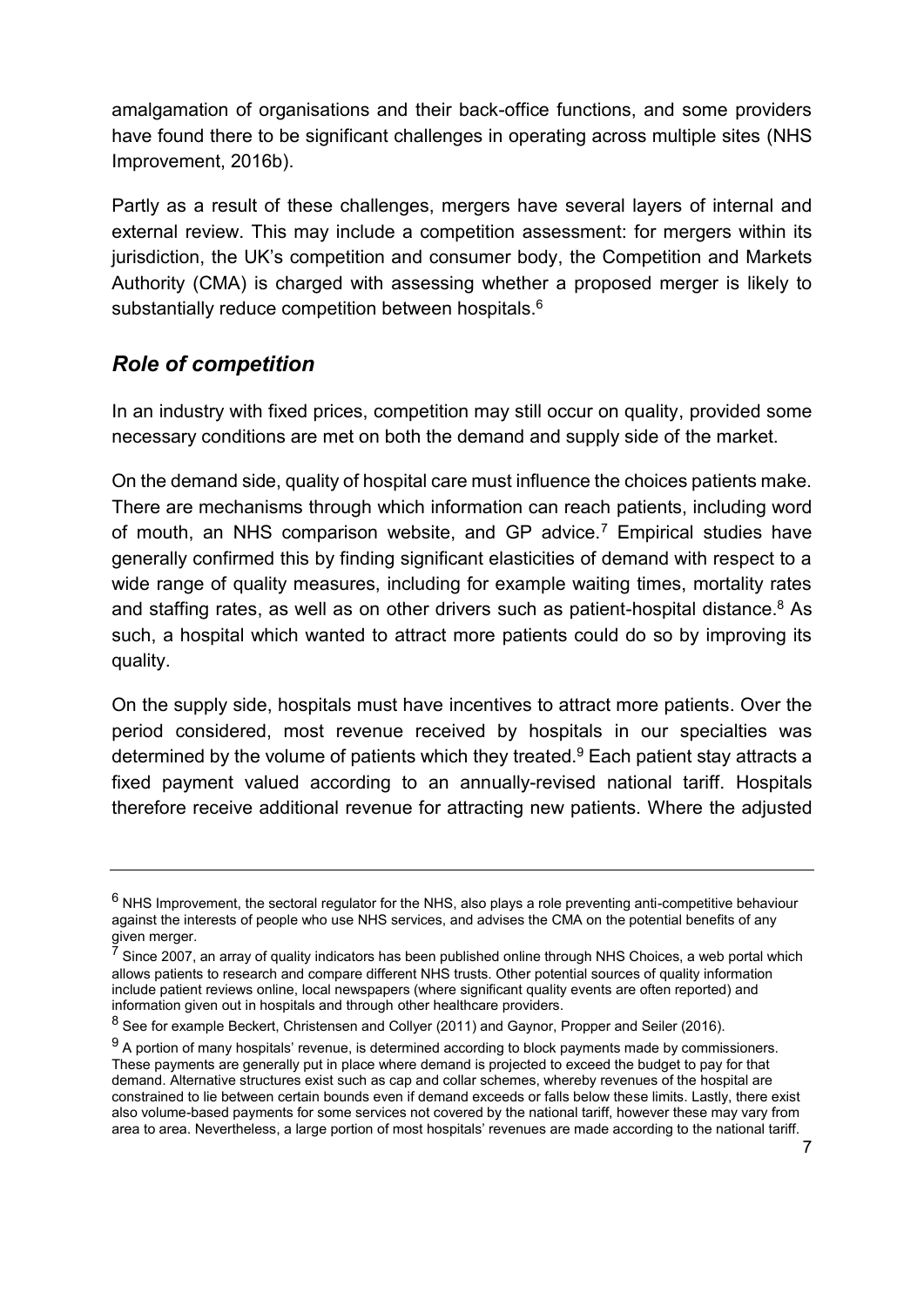tariff price exceeds the marginal cost of treating an additional patient, hospitals are also incentivised to attract more patients.

Even if these basic conditions are met, there are still sector-specific reasons why competition might not drive improvement in health outcomes, or may be less important than in other industries. In particular, regulation, altruism and capacity constraints could be important. We discuss each in turn.

First, regulation might constrain the ability for providers to alter quality. Indeed, analysis of hospitals' internal documents has previously shown that hospitals boards consider regulatory matters significantly more frequently than competition matters (CMA, 2017). However, whilst regulation plays a key role in protecting patients from low quality care, it does not necessarily incentivise high quality care by itself. Even where it does so, there is potentially scope for competition to work alongside regulation in driving patient outcomes.

Second, hospital staff are generally seen as altruistic and the NHS is a not-for-profit system. But models of competition tend to assume profit maximisation. The two facts can be reconciled: Gaynor and Town (2011) introduce a simple model whereby hospitals maximise an objective function which accounts for revenue net of costs (since hospitals are required not to run large deficits, and managers are penalised reputationally should they do so), but also altruistic behaviour (treated as a reduction in the marginal cost of quality). They show that altruism can indeed raise quality levels in this scenario. Independently of this, greater competition (assumed to increase the elasticity of demand) still raises quality levels, provided the regulated price exceeds marginal cost. 10

Third, capacity constraints might prevent hospitals from accepting additional patients attracted by higher quality, diluting incentives to improve their offering in the first place. High occupancy rates and waiting times are often cited as evidence in favour of this proposition. Analysis of capacity in hospitals has however shown that in general, hospitals can sometimes unlock capacity by reducing length of stay and managing beds more effectively, by investing, or by innovating (CMA, 2017). <sup>11</sup> Nevertheless, there are clearly limits to hospitals' abilities to do this.

 $10$  We expect this to be true for most if not all hospitals over this period because prices are set on the basis of average costs, including fixed costs. Because fixed costs (such as building maintenance and equipment) are likely to be appreciable in healthcare, the marginal cost of treating a patient (which does not include this fixed element) should be lower than the average cost, and therefore the price received.

<sup>11</sup> See for example, CMA: Manchester Hospitals paragraph 10.25, page 73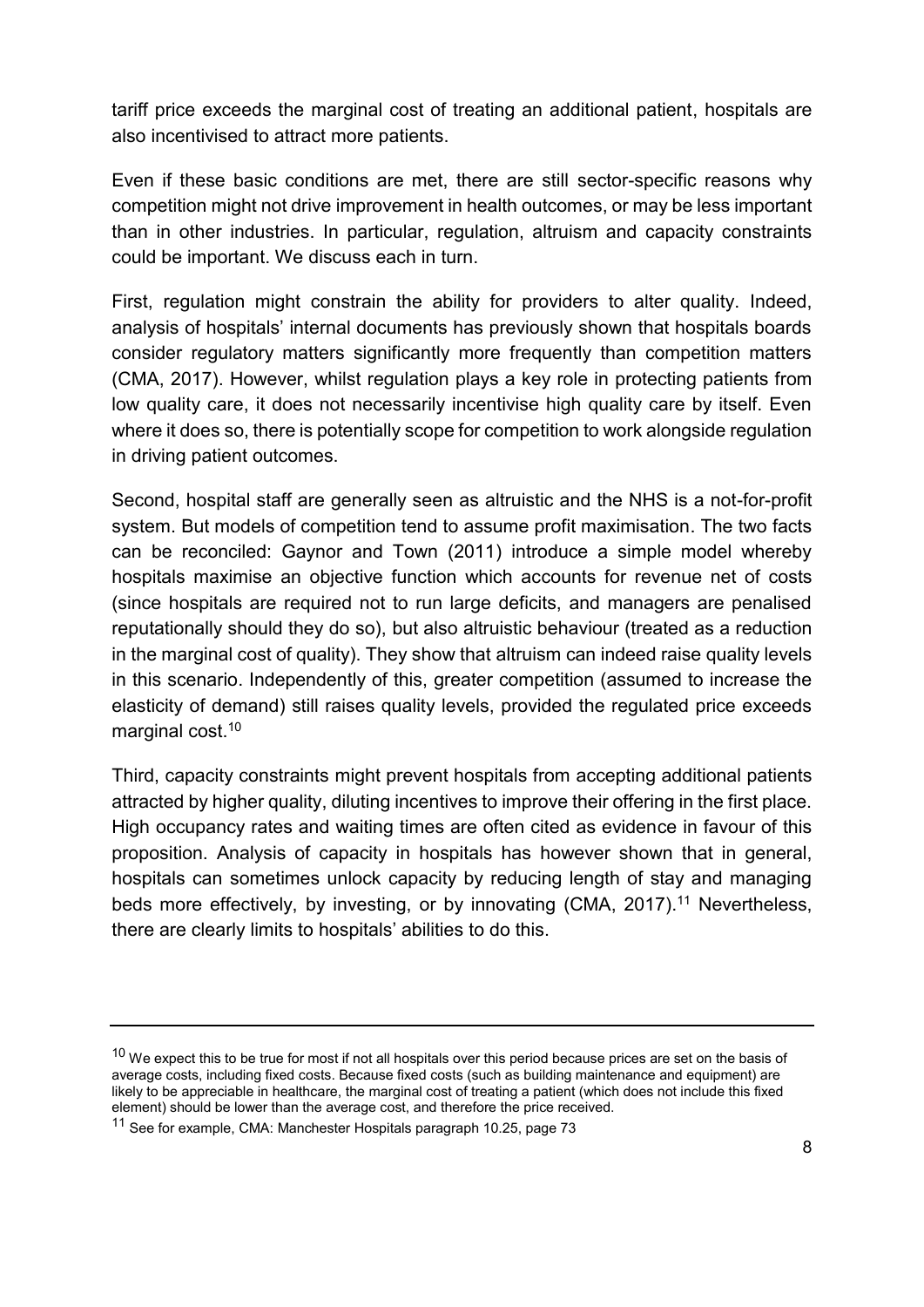As a consequence, regulation and altruism are very important in setting quality, but still allow for competition to play a role. Capacity constraints have the potential to dampen the role of competition. However NHS providers generally achieved important benchmarks relevant to capacity over the period studied: over 92% of patients on incomplete pathways were seen within the 18 week referral to treatment target between March 2012 and March 2015, a key target (NHS England, 2017). Therefore, there is scope for competition to have played a role.

## **3. Existing literature and our contribution**

Several papers have sought to quantify the benefits of competition in the English NHS under the above institutional framework. The literature generally (but not exclusively) suggests that competition can improve market outcomes.<sup>12</sup> Comprehensive summaries of the existing literature already exist: see Gaynor et al (2013) and Skellern (2018), for example. For brevity, we provide only a short general summary of the literature.

The results presented in Cooper et al (2011) and Gaynor et al (2013) have been widely cited. Both papers found that for the types of care studied, the introduction of choice in 2006-8 led to greater improvements in quality in less concentrated areas than more concentrated areas, implying competition produced real benefits for patients. Gaynor et al (2016) extended these results to show that patients' elasticity of demand increased following the choice reform. This this led to a substantial increase in patient welfare, both due to patients selecting higher quality hospitals, and due to hospitals responding to the enhanced incentives by improving quality. Additionally, using crosssectional variation and an instrumental variables strategy, Bloom et al (2015) found more competition was associated with higher management quality.

However, some recent work has called these conclusions into question. <sup>13</sup> Skellern (2018) uses cross sectional variation to assess whether concentration had an effect on health gains using patient reported outcome measures (PROMS). He finds that competition may have had a negative effect on elective quality, arguing that hospitals have been incentivised to improve non-elective quality *at the expense of elective quality*. Moscelli et al (2017) assess in-hospital mortality for hip fracture and stroke

<sup>&</sup>lt;sup>12</sup> We do not discuss the US-focussed literature due to the differing institutional relationships.

<sup>&</sup>lt;sup>13</sup> Propper et al (2004) and Propper et al (2008) both also find results suggesting that some types of competition policy are ineffective in driving NHS quality. Both papers focus on the "internal market" introduced in 1990, where hospitals were encouraged to compete on price charged to local authority purchasers. However, the significant differences in the institutional structure limit the applicability of these papers to the policy in place after 2006, where competition was to be focussed on quality.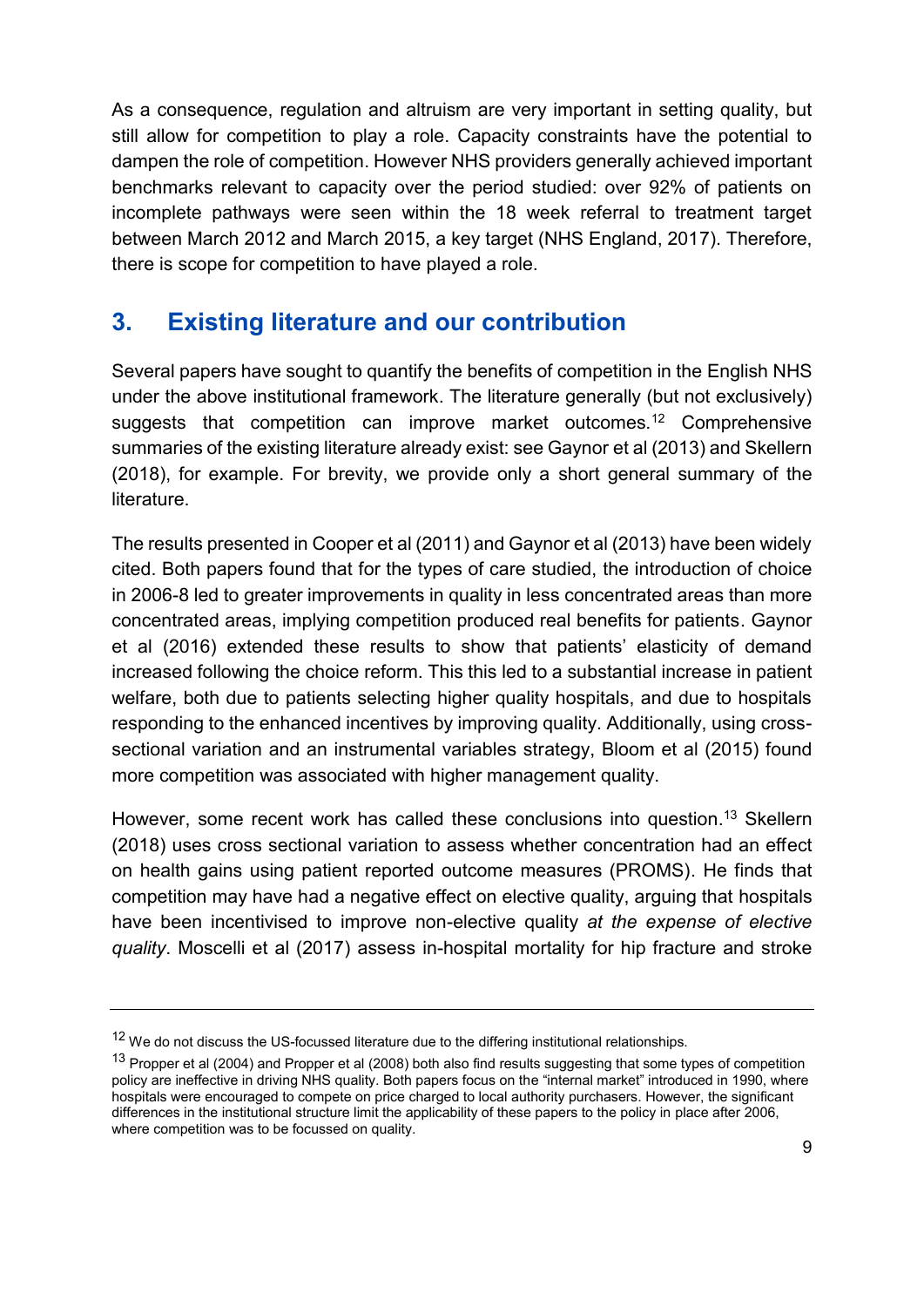patients using a similar difference-in-differences approach to that of Cooper et al (2011) and Gaynor et al (2016). The authors find a *detrimental* effect of the number of rivals which declined with time, although the introduction of choice did not appear to play a role in this decline.

Our paper contributes a new approach to the literature. We make two particular contributions:

- (i) First, where the literature has so far focussed on a small set of treatmentspecific health outcome measures, we analyse a new and broader dimension of quality, namely four key 'harms' which are comparable across treatments comprising around 29% of departments, but 60% of all hospital admissions.<sup>14</sup> These harms are important for patients' health, costly for the NHS, and likely to be closely related to the mechanisms by which competition could influence quality.
- (ii) Second, we use a novel identification strategy in which we exploit variation within hospital trusts across departments, rather than within hospital trusts across time, or simply across hospital trusts. This allows us to test the hypothesis that hospitals optimise quality with respect to competition across their various departments, and to introduce a battery of fixed effects to control for unobservable confounding factors.

In addition, whereas most studies have focussed on the period in which choice was introduced, we study the 2013/14 and 2014/15 financial years (using quarterly data). By this time the policy should have been well established. Furthermore, over this period the NHS was not yet subject to the degree of supply side pressures faced by the service in years immediately following. <sup>15</sup> This represents something of a "sweet spot" in the pre-conditions for effective competition.

We also extend somewhat the approaches taken in the literature to date to address 'reverse causality' issues. In particular, whilst the number of competitors may influence quality, quality may influence both the distance over which hospitals compete for patients and the number of hospitals within any given distance. For the first time, we

<sup>&</sup>lt;sup>14</sup> That is, of all admissions in hospitals we have identified as 'acute' hospitals. These figures relate to the proportion of all of England's acute admissions in these specialties in departments which treat at least 100 patients a quarter, we discuss matching rates into our final dataset later.

<sup>&</sup>lt;sup>15</sup> In particular. levels of capacity utilisation and financial pressure appear to be higher in the period post 2015. The net aggregate surplus (before impairments and transfers) of all NHS foundation trusts was £134m in the 2013/14 financial year (Monitor, 2014), the first year of our data. However, by the 2017/18 financial year the equivalent surplus was negative £345 million (NHS Improvement, 2018). Financial positions have also deteriorated markedly after impairments and transfers for this group of trusts.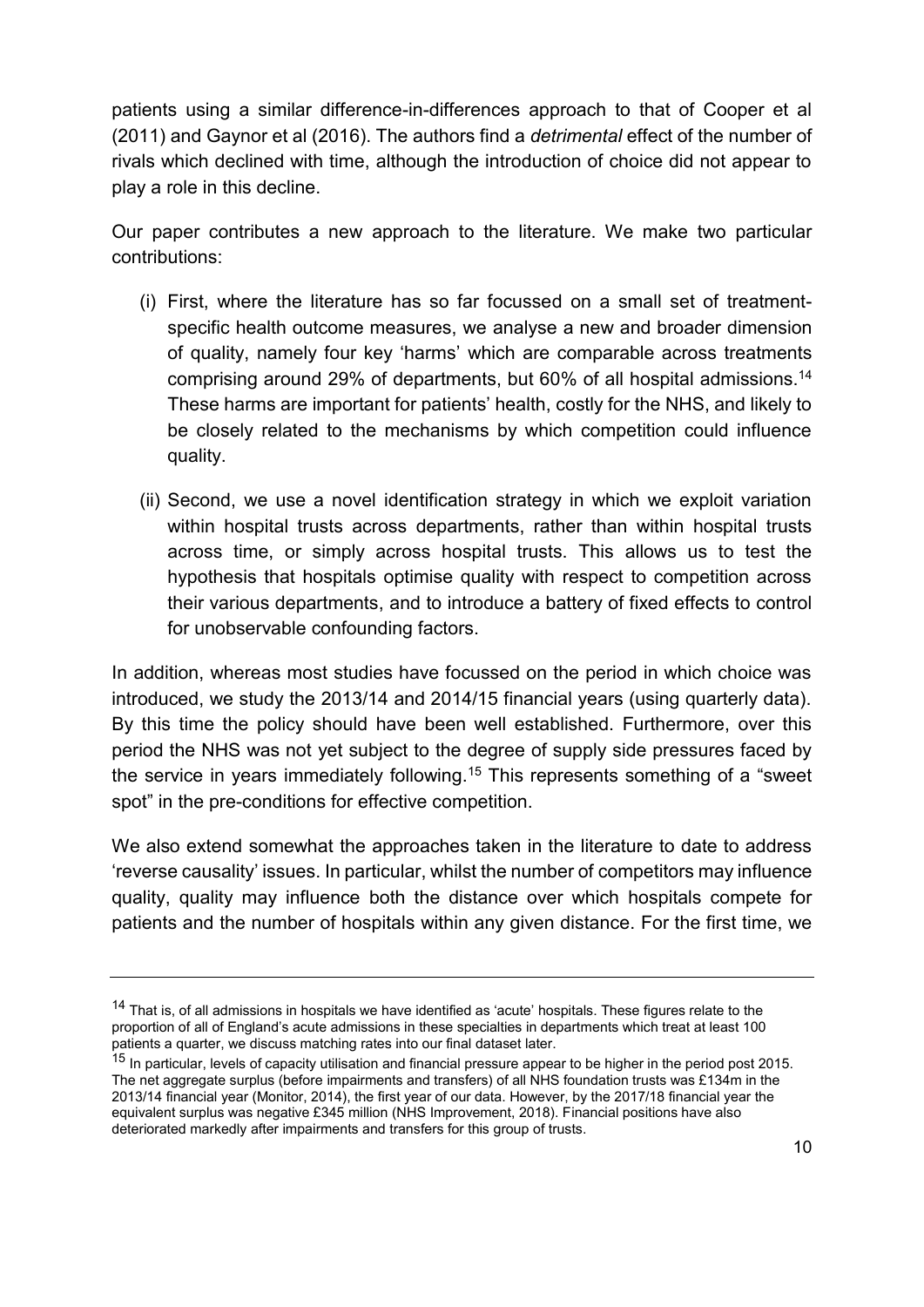address simultaneity in ISTC entry. We present results using both fascia count and the HHI, and allow for nonlinearities in the effect of concentration. This approach allows us to test whether changes in the degree of competition have a greater effect on quality where there are fewer alternatives for patients.

Our approach allows us to draw particularly clear conclusions as to the effect of mergers between NHS trusts: a topic which has received only passing reference in the existing literature, despite the fact that merger assessment is of central relevance to the operation of competition policy in the NHS, involving usually permanent structural change and with the potential to affect both patient well-being and millions of pounds of public money.

## **4. Quality measure**

Even relatively simple and relatively homogenous goods can have multiple dimensions of quality. Healthcare is both complex and heterogeneous, and also suffers from the challenge of observing quality itself. As a consequence, almost all studies focus on the quality of health outcomes rather than healthcare, standardising insofar as possible pre-treatment health to allow inference to the quality of the interventions patients receive.

The existing literature has generally focussed on mortality and readmission rates. Each of these relates relatively closely to the effectiveness of the hospital's front line medical staff in performing the clinical interventions for which the patient was admitted. Studies considering mortality generally focus on Acute Myocardial Infarctions (AMI), whilst readmission rates and PROMs are usually confined to orthopaedic procedures.

However, health outcomes not relating to the main clinical intervention are also important. Having undergone their primary treatment, patients often spend time on a ward recovering or receiving follow-up care. The training and resourcing of nursing staff, infection control, clinical leadership and other process management activities can therefore also have material implications for patients' health. But these have been little studied so far.

We contribute a new quality measure of this type, namely the probability that a given patient will experience one of four particular types of harm whilst in hospital: falls, pressure ulcers, venous thromboembolism and urinary tract infections.<sup>16</sup> These four

 $16$  Although some level of harm may be unavoidable, NHS documentation reveals that commissioners considered there was "no evidence to suggest the harms recorded in the NHS Safety Thermometer [were] anywhere near a clinically irreducible minimum" over the time period studied (Harm Free Care, 2014)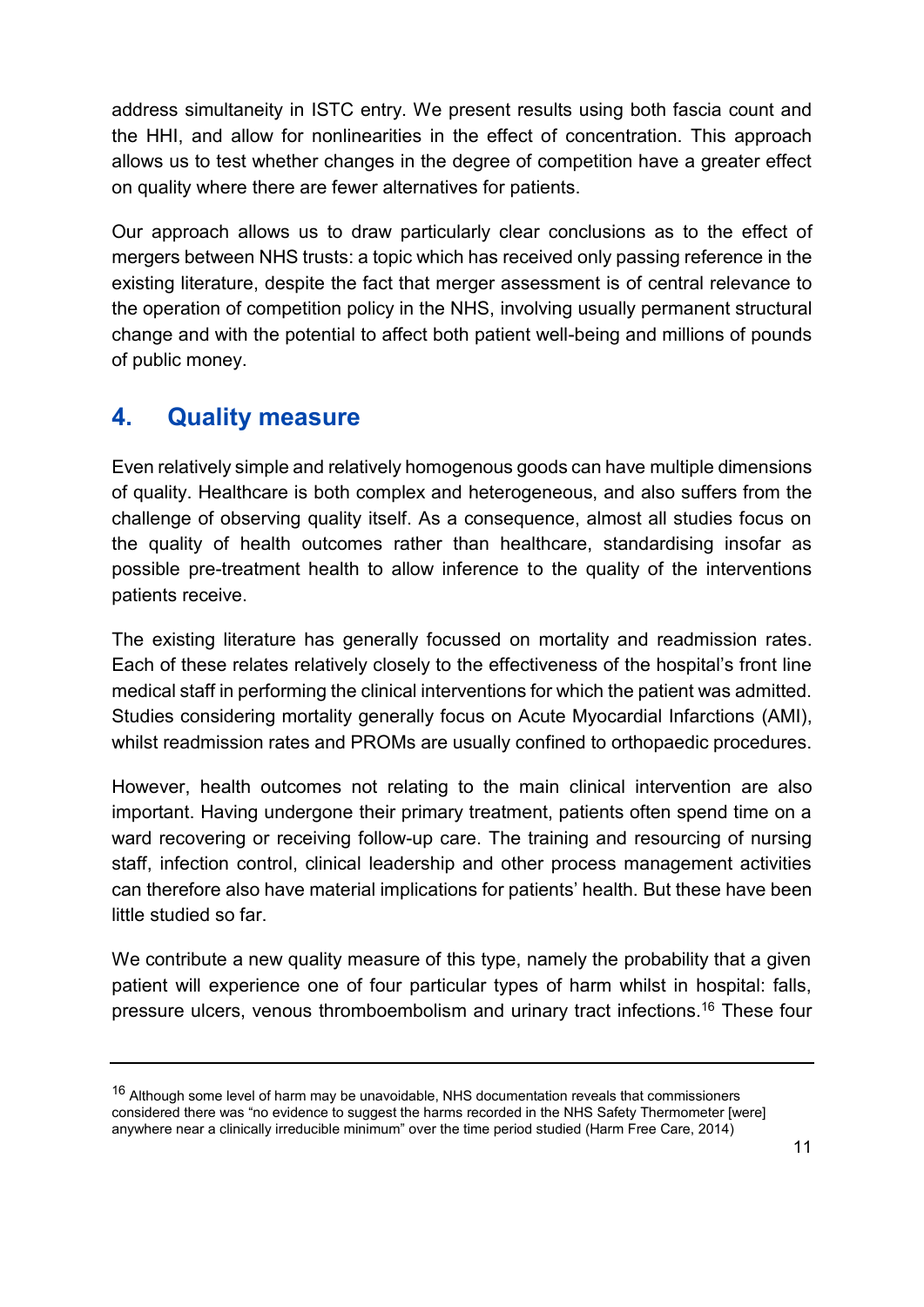types of harm are combined into one indicator which is tracked across all acute hospitals. Whilst these harms are less related to primary health interventions, it has three specific advantages over conventionally studied quality measures, such as AMI mortality and hip readmissions.

- (i) First, competition policy applies across a broad spectrum of elective care. However, the specificity of the measures so far studied means it is difficult to extrapolate evidence beyond a small fraction of patients. For example, there is no consistent evidence on the degree of correlation in quality across departments. By contrast, harm rates are relevant and comparable across a wide range of departments.
- (ii) Second, patients are often admitted precisely because they have health complications in the dimensions along which these outcomes are measured. A hospital's job is to reduce the risk of readmission and mortality. But since the existing risk is likely to vary across patients and is unlikely to be orthogonal to concentration, there exists a strong possibility of bias. This is much reduced in our case because the harm measure focusses on health outcomes in dimensions where patients are already healthy.
- (iii) Third, the mechanisms by which competitive incentives filter down to front line medical staff are not fully clear. As a result, competition could only have an indirect impact on the quality of primary interventions. By contrast, managers often monitor competitors and have clear incentives to respond where there is available capacity by improving processes to attract additional patients and therefore revenue. The effect of these improvements are likely to be manifested in our four harm indicators.<sup>17</sup>

Figure 1 below shows the distribution of the combined harm indicator in the leftmost boxplot, and each subcomponent individually in the remaining boxplots. Whilst only about half of departments experienced any harm on any given subcomponent, only around 25% of departments were harm free on the combined measure.<sup>18</sup> Further, on

<sup>&</sup>lt;sup>17</sup> There are also several other advantages. The measure more salient than others (such as PROMS) which exist in data files online but are not displayed on hospital wards nor included in hospital informational material. It is coded on an objective basis rather than based in self-reported assessments such as the Friends and Family test scores. Lastly, the measure is arguably more relevant: on many individual measure, negative health outcomes are fortunately quite rare. By comparison, harm on at least one of our four indicators is more common: the mean rate of harm is around 6 times more common than in-hospital mortality in our dataset. This greater prevalence increases the measure's suitability to standard econometric models

<sup>&</sup>lt;sup>18</sup> To ensure consistency, we define a 'harm' in the same way as the NHS Safety Thermometer (a key outlet for this data). We count all new UTIs and new venous thromboembolism (VTE). We discount falls with "no harm" but include all others including those with "low harm", and include all new pressure ulcers regardless of severity.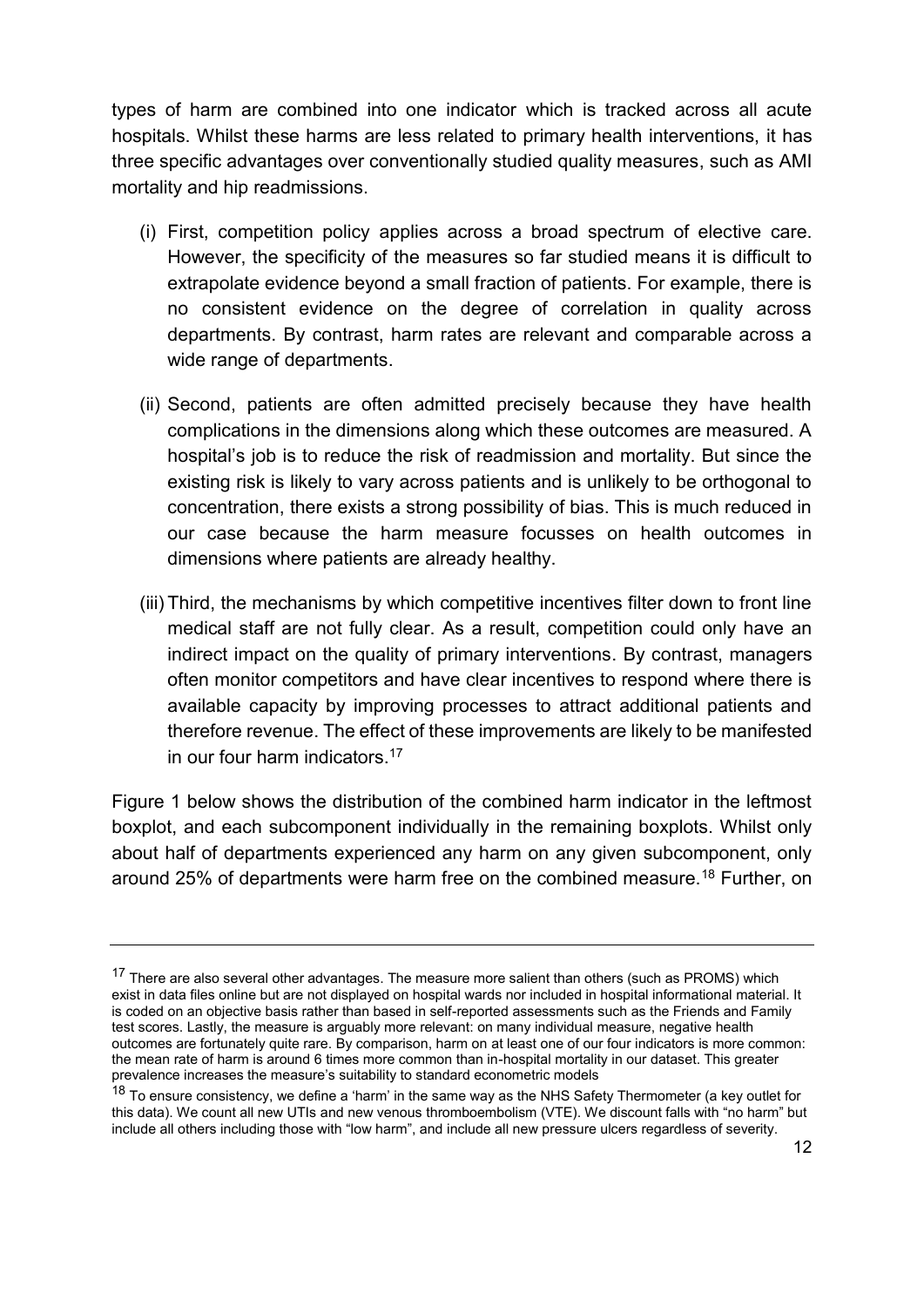the combined measure, around 25% of departments saw 8% of their patients or more experience harm.



**Figure 1: Distribution of harm rates across departments, for each subcomponent**

*Notes: Data is at department level, for all quarters 2013/14-2014/15. The whiskers represent the 1st and 99th percentiles of the data; the extremes of the box the 25th and 75th percentiles of the data, and the line the 50th percentile of the data. The indicator 'All Harms' is a measure of whether the patient received harm on ANY of pressure ulcers, falls, blood clots or UTIs. Sources: NHS Digital HES data, Harm Free Care data.*

Hospitals which score well on one subcomponent of the indicator are likely to score well on others. Appendix 1 presents correlations between measures: although the magnitudes are not very high, the majority of correlations are significant and the signs are all positive.

Of course, our harm indicator is just one measure of quality: some highly regarded hospitals do not score highly on this measure, but do well on others. Nevertheless, measuring this new dimension of quality remains interesting. Our combined indicator has a correlation of 24% with unadjusted, in-hospital mortality,<sup>19</sup> and this correlation is significant at the 1% level. Further, all subcomponents exhibit some correlation with mortality. The magnitude of the correlation implies that whilst our measure is not isolated, it is also measuring other (new) factors.

There appears to be significant variation in quality *within* trusts for the same harm indicator. <sup>20</sup> We calculated two measures of the similarity of harm rates across departments in each trust: mean absolute deviation (MAD) and the interquartile range (IQR). We found that around half of trusts' have an average deviation of their

<sup>&</sup>lt;sup>19</sup> For comparability with the existing literature, we exclude all patients with ages below 35 or over 75 in all mortality data. Mortality in these groups is less likely to be attributable to hospital care. We compute in-hospital mortality using HES data at patient level.

 $20$  A regression of harm rates aggregated to department level for Q1 2015 shows that including trust fixed effects explains 46% of the variation; the remaining variation is 'within' trusts.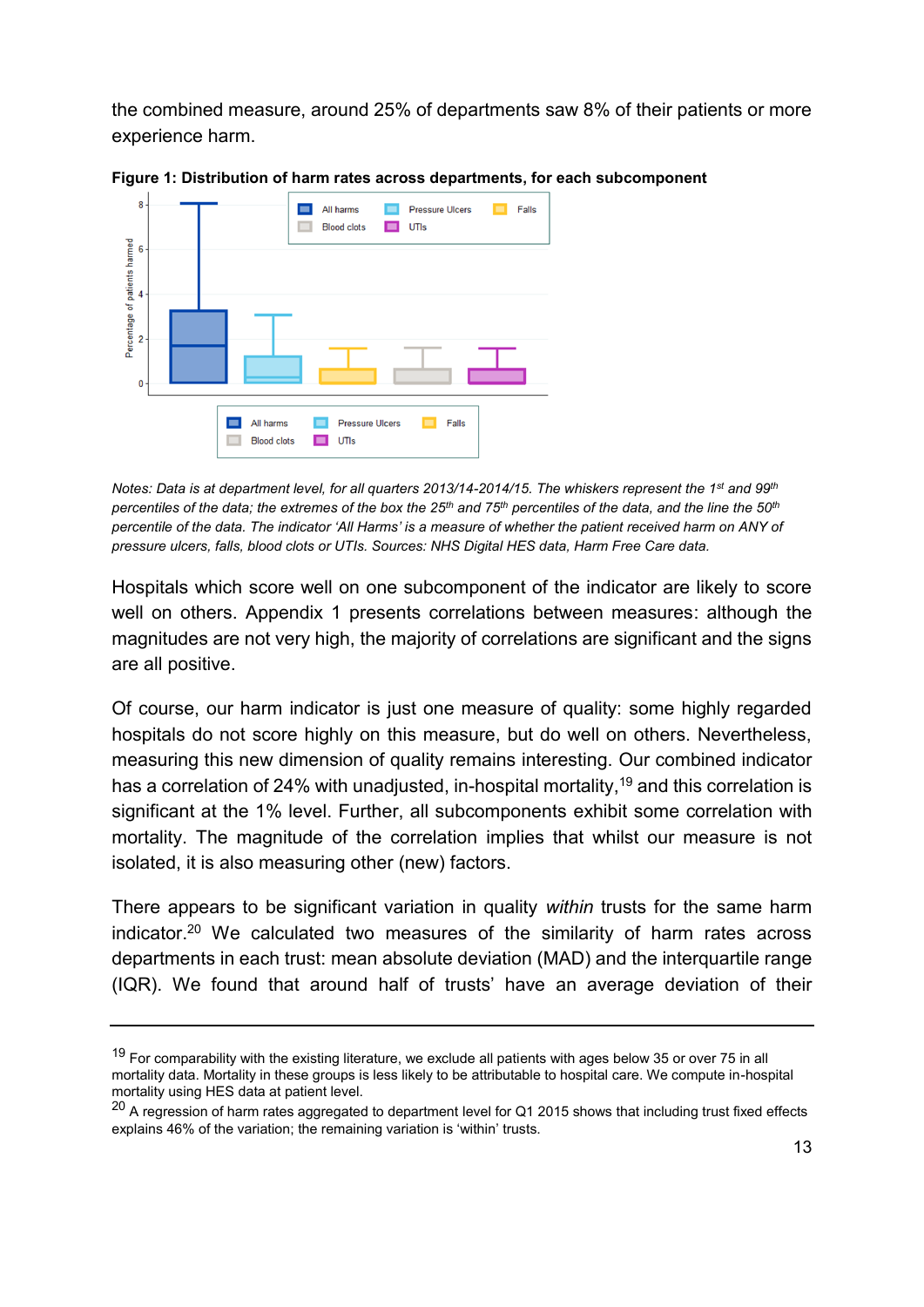departments' harm rates of over 0.8 percentage points from their mean. This is significant in the context of the overall mean harm rate of 1.9 percent.<sup>21</sup> The IQR showed consistent results. Further analysis is shown in Appendix 1. This intra-trust variation is important for our estimation strategy, as we explain later.

## **5. Identification**

Studies of market structure and conduct are notoriously hampered by endogeneity issues. The hospital competition literature has devoted significant attention to addressing these problems. This is both in terms of carefully isolating the variation used to identify the model, and in using instrumental variables (or similar) techniques to address simultaneous causality between concentration and quality. We discuss both these issues below.

## *Source of variation*

It is generally preferable to exploit panel dimensions in data to find identifying variation, rather than conduct cross-sectional analysis. This is because using variation across different observations of the same subject (such as through time) allows the researcher to hold potentially confounding factors constant though the use of 'fixed effects'.<sup>22</sup>

A natural approach would be to consider variation in concentration through time through mergers, entry and exit. However, there is not much meaningful timeseries concentration variation in the UK healthcare system over the period we are studying. New NHS hospitals are hardly ever built, and whilst they are sometimes 'downgraded', they are seldom closed.<sup>23</sup> In addition, since a wave of mergers in the 1990s, the number of NHS trusts has since remained relatively stable.

As a consequence, most studies have relied on a natural experiment to "induce" variation through time, namely the introduction of choice for first outpatient NHS care

 $21$  The MAD across trusts is 0.74 percentage points

<sup>&</sup>lt;sup>22</sup> Several NHS concentration studies have nevertheless taken a cross-sectional approach. Bloom et al (2015) study cross sectional variation in fascia count across trusts to assess management quality of hospitals. Likewise, Skellern (2018) considers cross sectional variation in the HHI across hospital sites. However, conventional cross sectional studies are even more likely to be hampered by omitted variable arguments, because it is impossible to include trust fixed effects to address unobserved variation in factors such as sickness and urban density. As a consequence, these studies rely heavily on IV strategies to deal with omitted variable bias.

<sup>&</sup>lt;sup>23</sup> Timeseries data on the number of sites associated with trusts has changed form through time, and is subject to changes in sites' classification. Our best estimate using HESF data is that around 4 sites per year were either closed or downgraded to a non-acute site between 2000 and 2016; and the same in the latter half of this period. This is a small fraction of the total number of sites.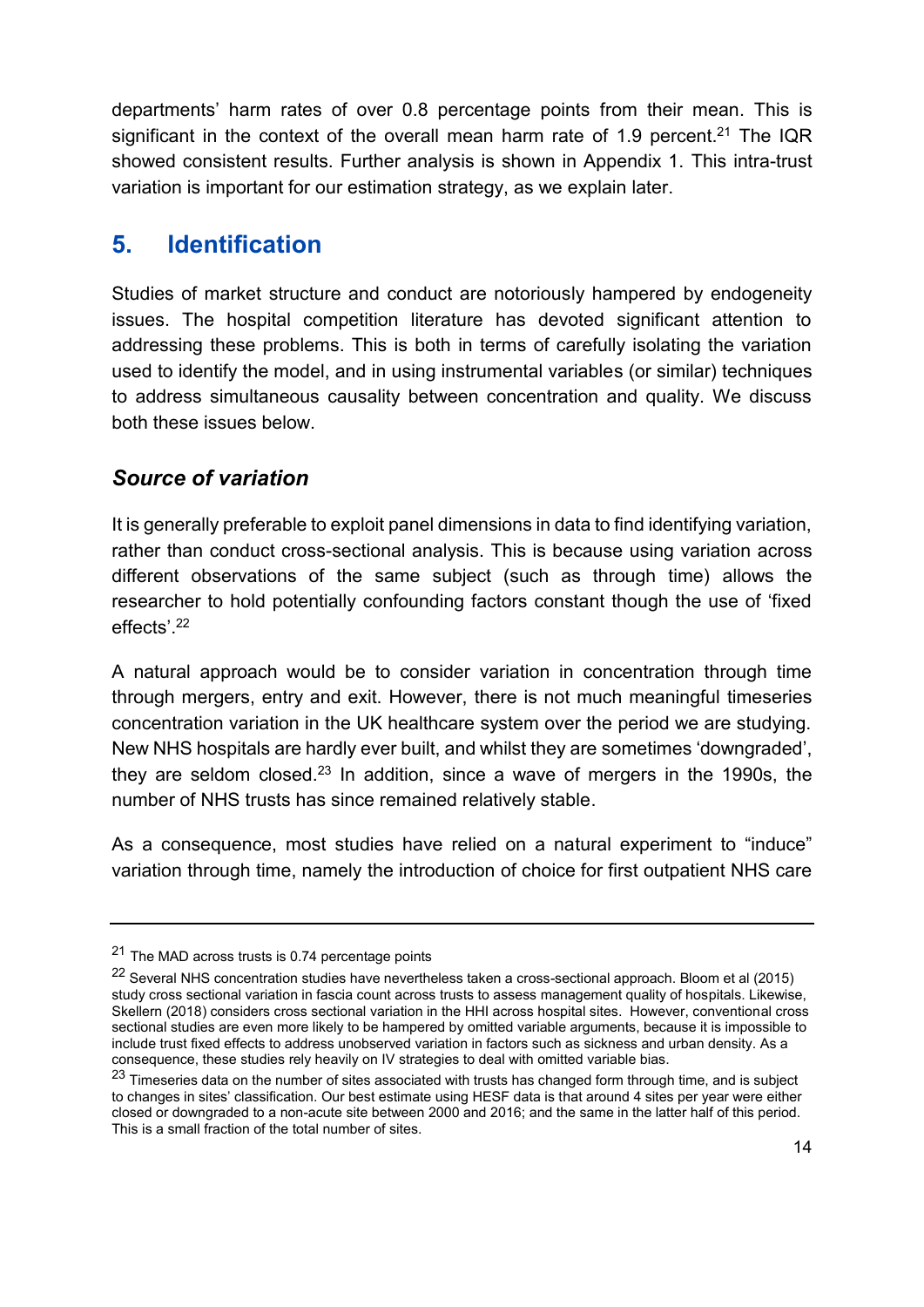in 2006-2008. In particular, the results presented in Cooper et al (2011) and Gaynor et al (2013) have been particularly widely cited. Although all hospitals were exposed to the introduction of choice, both papers argue that its effect would be greater for hospitals in less concentrated areas. By contrast, in the limiting case of a monopolistic market structure, patients would have no choices before or after the reform, so it would not make any difference.

Data on our quality measure was not fully established until 2013/14,<sup>24</sup> several years after the choice reform; this strategy is therefore unavailable to us. However, there are good reasons to prefer a new approach in any event: although the natural experiment so far used is undoubtedly useful, there is a risk that the literature relies heavily on this single policy change.

In this paper we introduce a new source of panel variation to the healthcare concentration literature. Rather than consider variation in concentration *within hospital trusts across time*, we exploit variation *within hospital trusts across departments*. <sup>25</sup> In particular, we utilise the fact that different departments within the same hospital trust commonly face different competitors. The differences arise because not all hospitals offer a full range of specialties at all sites, and because willingness to travel varies by area and department. This approach has two key advantages:

- (i) First, obtaining statistically and economically significant results may imply that hospitals optimise quality with respect to the competitive constraint *on each department* (rather than taking some average across all departments). This gives potential for new insight into the effects of competition *within* hospital trusts, thereby shedding light into what has always been something of a 'black box'.
- (ii) Second, not only can we introduce trust fixed effects to address unobservables and time fixed effects to address trends in harm rates, we can interact these fixed effects to give *trust-quarter combined* fixed effects. This means that our estimates are not sensitive to time-variant characteristics of individual trusts,

<sup>24</sup> Many hospitals began reporting in 2012/13, however coverage remained patchy until 2013/14

 $25$  We define a department as a provider's offering of a particular specialty group. This reflects the way hospitals in England commonly organise themselves. In particular, we study departments from 10 different specialties: Cardiology; Ear Nose and Throat (ENT); Gynaecology; Maternity Services; Medical and Clinical Oncology; Ophthalmology; Trauma and Orthopaedics; Urology; a group of medical specialties including General Medicine, Geriatric Medicine, Transient Ischaemic Attack and Stroke Medicine; and a group of surgical specialties including General Surgery, Breast Surgery, Vascular Surgery and Colorectal Surgery. Competition assessments of live merger cases have been conducted in all of these specialties: see Competition Commission (2013) and CMA (2015, 2017a, 2017b).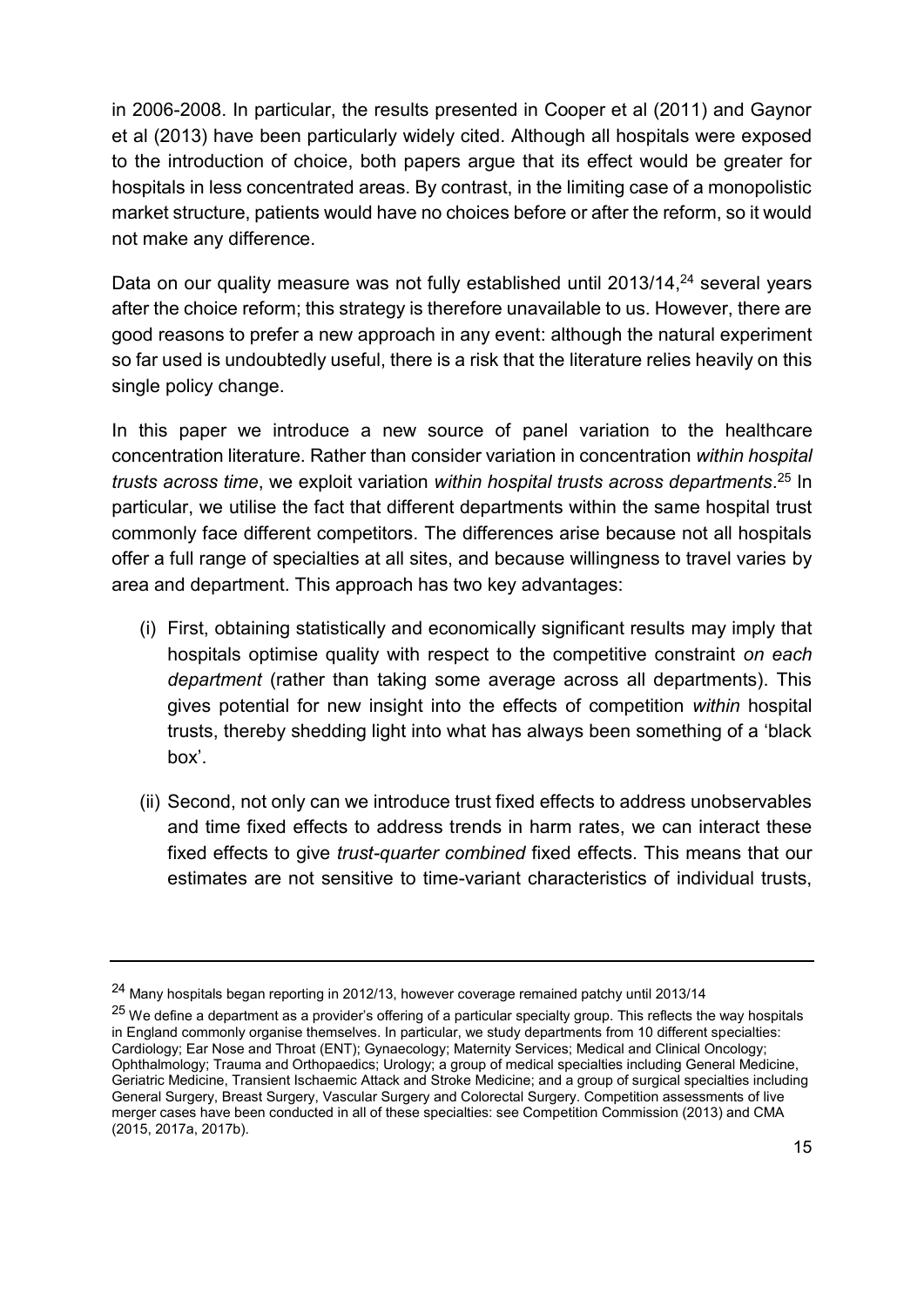such as the quality of hospital buildings, deficits or management experience, unless these factors vary between different departments in the same trust.

Including data from several hospital departments is not new in itself: studies such as Cooper et al (2011) have included patients in a range of specialties in their analysis (such as AMI, hip replacements and cataract repairs, amongst others). Our innovation is to exploit variation between these departments. We address systematic differences in the probability of negative health outcomes across specialties by including a set of specialty fixed effects. Again, we interact these with the time fixed effects to address specialty-specific trends, such as all-NHS initiatives or guidance at specialty level.

In short, the only variation which we do not remove using fixed effects is that which varies across departments in the same trust, either cross-sectionally or through time. This could include ward layout and the case-mix that the department receives. We therefore need to introduce specific controls for these issues.

## *Regressors*

Here, we explain how we measure concentration, before going on to specify our control variables.

#### *Concentration variables*

There is no single agreed way to measure the degree of competition faced by hospitals; however the two most common ways are by counting the number of competing organisations ("fascia"), and by calculating the Herfindahl-Hirschman Index (HHI) which is defined as the sum of squared market shares.

Fascia counts are not new to the healthcare literature, being the central measure in Bloom et al (2015). However, they are sometimes overlooked in favour of the HHI. This has its downsides, because the number of trusts in a given area is the policyrelevant measure for managers' decisions to merge hospitals, and for competition authorities implementing merger control: for decision makers in these organisations, a key question is what would happen to quality were distinct trusts merged together. Study of fascia count means we are able to relate our results much more closely to this question than has been true in the existing literature, which has generally focussed more on whether the introduction of competition in the NHS as a whole was beneficial.

To compute fascia counts, we measure the number of trusts falling within each department's catchment area. As such, catchment areas can vary across different specialties in the same trust as well as across trusts, depending on the distance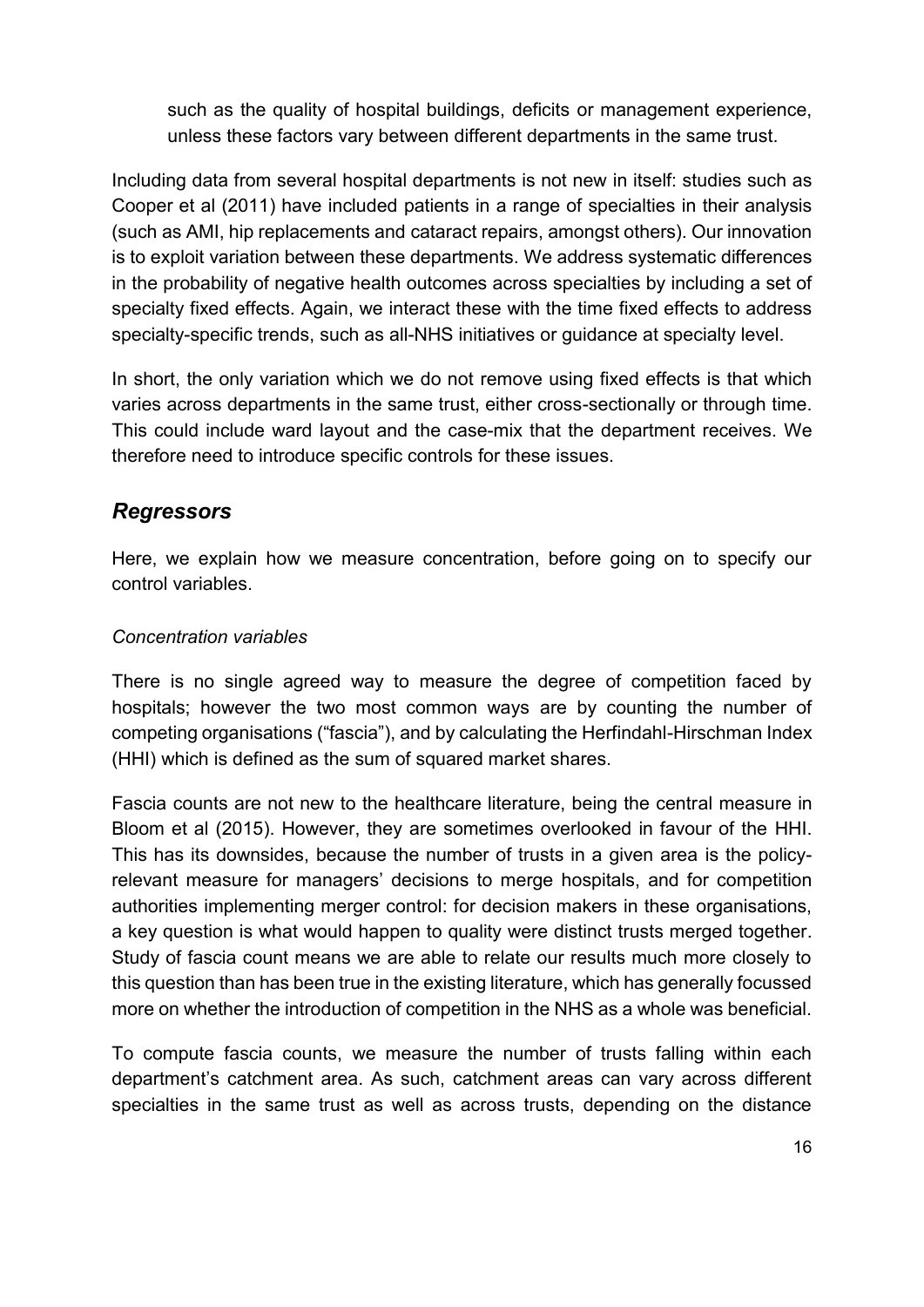travelled by patients of each department. We count all NHS and ISTC trusts as alternatives, provided they treated a minimum number of patients in the relevant specialty in that quarter. 26,27

However, we also present results for the HHI. This index has the advantage that it can better account for the strength of alternatives, given that it assigns greater weight to trusts which take a greater share of the market. We do not treat different hospitals operated by the same trust as competitors, but otherwise follow the literature's approach to compute these. <sup>28</sup>

Increasing concentration is unlikely to have a linear effect. Mergers to monopoly are more likely to have significant anticompetitive effects than mergers leaving many competitors. We therefore allow our quality measure to depend nonlinearly on both fascia count and the HHI. We estimate of the average effects of hypothetical mergers, conditional on existing concentration.<sup>29</sup>

We show the distribution of our fascia count variable in Figure 2 below. This chart shows that a high proportion of departments have at most one other competitor. The chart also shows that rural areas tend to be more concentrated, a fact we pick up later in this paper.<sup>30</sup>

 $26$  Our data lets us determine catchment area sizes by patient flows, and therefore to be specific to individual specialties (as well as quarters). This is in contrast to Bloom et al (2015), who use a uniform 15km radius.

 $27$  Bloom et al (2015) note that given a catchment area around a hospital, any provider located up to twice this distance away will have a catchment area overlapping with the focal hospital, and as such could compete for some of that hospital's patients. For their main specification, the authors therefore construct a count of all hospitals located within a radius equal to twice that of the catchment area. Whilst clearly theoretically sound, this practice is not generally followed by Competition Authorities, including the CMA. This is because the proportion of patients such distant hospitals can compete for is very small. The authors address this criticism by introducing a battery of robustness tests in the distance over which fascia are counted. We likewise test various distances, but for our main specification adjust the multiplier down to 1.5 to bring the approach closer to how competition assessments are generally done.

<sup>&</sup>lt;sup>28</sup> We follow Bloom et al in counting competition only from distinct trusts, rather than multiple hospital sites operated by the same trust. This is because we consider that hospitals have little or no incentive to increase quality to attract patients from their sister hospitals run by the same organisation.

 $29$  Although fascia count is a linear function of concentration, the HHI is by definition a nonlinear function of the number of (equal sized) competitors in the market. Nevertheless, including a squared term is a more flexible approach and allows the nonlinearity to be partly estimated by the model.

 $30$  Our HHI variable indicates a greater degree of concentration than previous work, such as Gaynor (2013). This is because we do not treat sites operated by the same trust as competitors to each other, and may also be due to the different time period and treatment mix studied.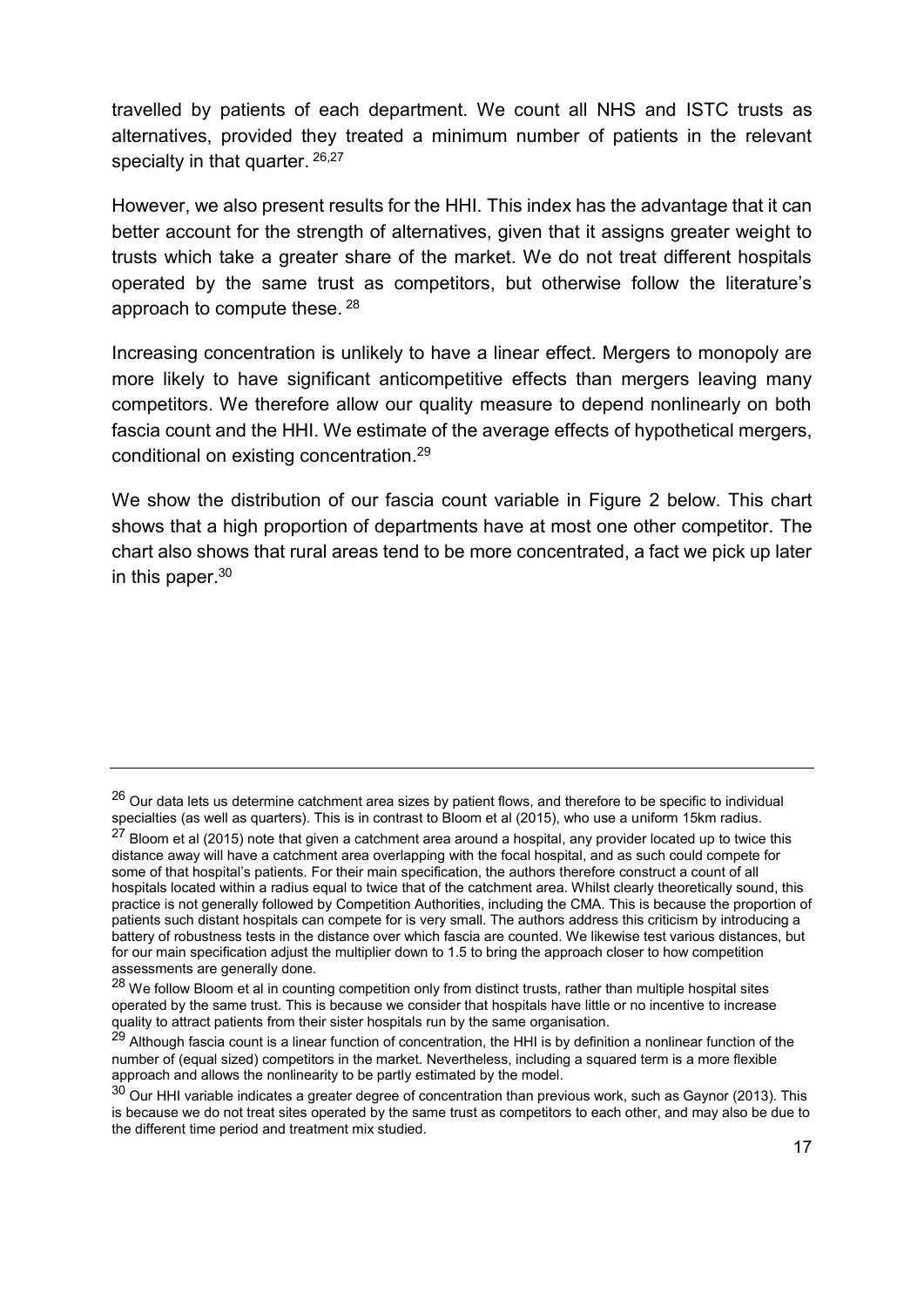

#### **Figure 2: Concentration measures: Fascia count and the HHI**

*Notes: Data is presented at department level (trust-specialty combinations) for 2015 quarter 1. For Panel A, Fascia count: Because multisite trusts can have different fascia counts at each site, but we observe harm at department level, the data shows the weighted average fascia count across sites in the same department, where the weights are the sum of the exogenous predicted probabilities that each hospital will be selected. For presentational purposes only, we round these to the nearest one. We split sites between 'Conurbations' and 'Town/Rural' using ONS classifications. For Panel B, HHI: we compute the HHI using the same formulae as Gaynor et al (2013), except we sum together market shares of all sites operated by the same trust. Sources: NHS Digital HES data; ONS NSPL data.*

#### *Control variables*

Given that our data are at patient level, we are able to introduce controls which allow patients' specific harm probabilities to differ. In particular, we control for patient age, gender, whether they have an old pressure ulcer or a long term catheter, and the (log of the) number of patients treated in the same ward.<sup>31</sup>

We combine our harm data with additional controls measured at department level:<sup>32</sup> in particular, we control for average rates of comorbidities, emergency admissions.  $33$ the average resource intensity of procedures received, $34$ , an indicator for whether the

 $31$  This differs from the number of patients treated in the department itself (which would be a function of quality), because hospitals have several wards. Whilst greater volumes are generally expected to improve the quality of many *primary interventions* due to greater experience gained by surgeons for example, the same is not necessarily true for broader measures of quality such as harm rates. This is because diseconomies of scale could affect the attention which any patient may receive. Adding this control could also proxy for resource constraints in periods of unexpectedly high demand. Indeed, we find that busier wards imply greater harm rates.

<sup>32</sup> We calculate these measures only using patients who were being treated on the day each trust's harm free care data was collected.

<sup>33</sup> We separate out emergency admissions from (i) the trust's own Accident & Emergency (A&E) department and (ii) from all other sources, such requests for immediate admission from GPs, transfers from other hospitals, and transfers from other hospitals Accident & Emergency departments. Doing this allows for the possibility that preexisting health status is more severe for patients who must be transferred for more specialist care than can be given in the initial location where they presented themselves, than those who can be treated in the same location they present themselves. Indeed, we find that harm rates are only higher (relative to elective patients) for the latter group, and exclude the control for admissions from A&E from the main specification.

<sup>34</sup> We measure this from NHS Digital Healthcare Resource Grouping data. In particular, each operation code is assigned a resource intensity which is ultimately used to match spells to payments; we average this hierarchy value to account for the fact that patients treated in departments undertaking more resource intensive surgery on average may be associated with greater pre-existing risks of harm.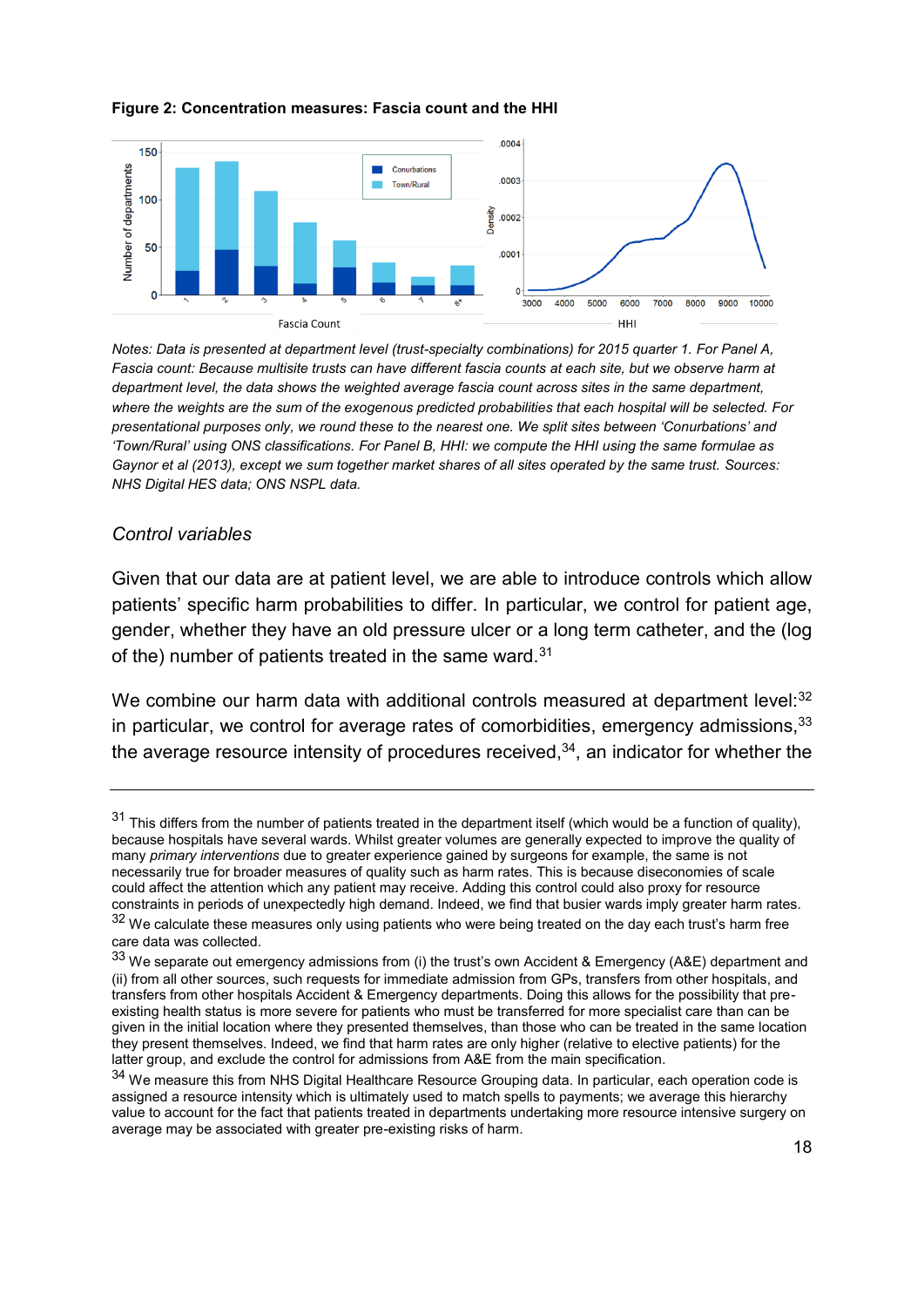department treats patients in the community, <sup>35</sup> and the percentages of patients for which our HES data lists a pre-existing diagnosis of pressure ulcers.<sup>36</sup> UTIs<sup>37</sup> or blood clots<sup>38</sup> respectively on admission. We find our conclusions are not sensitive to changes to these control variables.

There remain some unobservables. For example, although clear guidance exists for categorising harm, the comprehensiveness of the data recording could vary by department, and national initiatives (particularly around pressure ulcers) could have had varying local focus. Whilst specialty-quarter and trust-quarter fixed effects control for any systematic differences in these issues, some department specific variation may remain. Our assumption is that any residual variation is not correlated with concentration, conditional on all other covariates.

## *Simultaneity*

Simultaneous causality describes the situation whereby one or more of the independent variables is jointly determined with the dependent variable. In our case, whilst concentration may influence quality, quality may also influence concentration. In order to estimate the former relationship reliably, we must be sure that our strategy is not confounded by the latter.

There are two main sources of simultaneity here. On the demand side, quality influences patient choices and willingness to travel, and therefore the number of competitors for each department. On the supply side, quality of incumbent departments may affect the number of providers of care through entry and merger decisions. We discuss each issue in turn.

#### *Demand side*

The literature has demonstrated that quality influences patient choices of hospital directly, and also influences patients' willingness to travel for care. As such, better hospital departments may have larger catchment areas than worse hospital departments, and therefore have more competitors. Alternatively, better departments might have smaller catchment areas because they capture a higher density of patients

 $35$  We exclude all community patients from the estimation itself, but control for the percentage of patients to partially address a selection issue where acute patients may be more complex and therefore harder to treat.  $36$  We use the list of diagnosis codes under definition 2 in Ho et al (BMJ, 2017) to identify pre-existing pressure ulcers and risk factors.

<sup>&</sup>lt;sup>37</sup> We use ICD10 code N39 as a proxy variable for UTIs and UTI risk factors

<sup>38</sup> We use the list of diagnosis codes for Pulmonary Embolism and Venous Thromboembolism provided in Sultan et al (BMJ, 2015) to identify pre-existing blood clots and risk factors.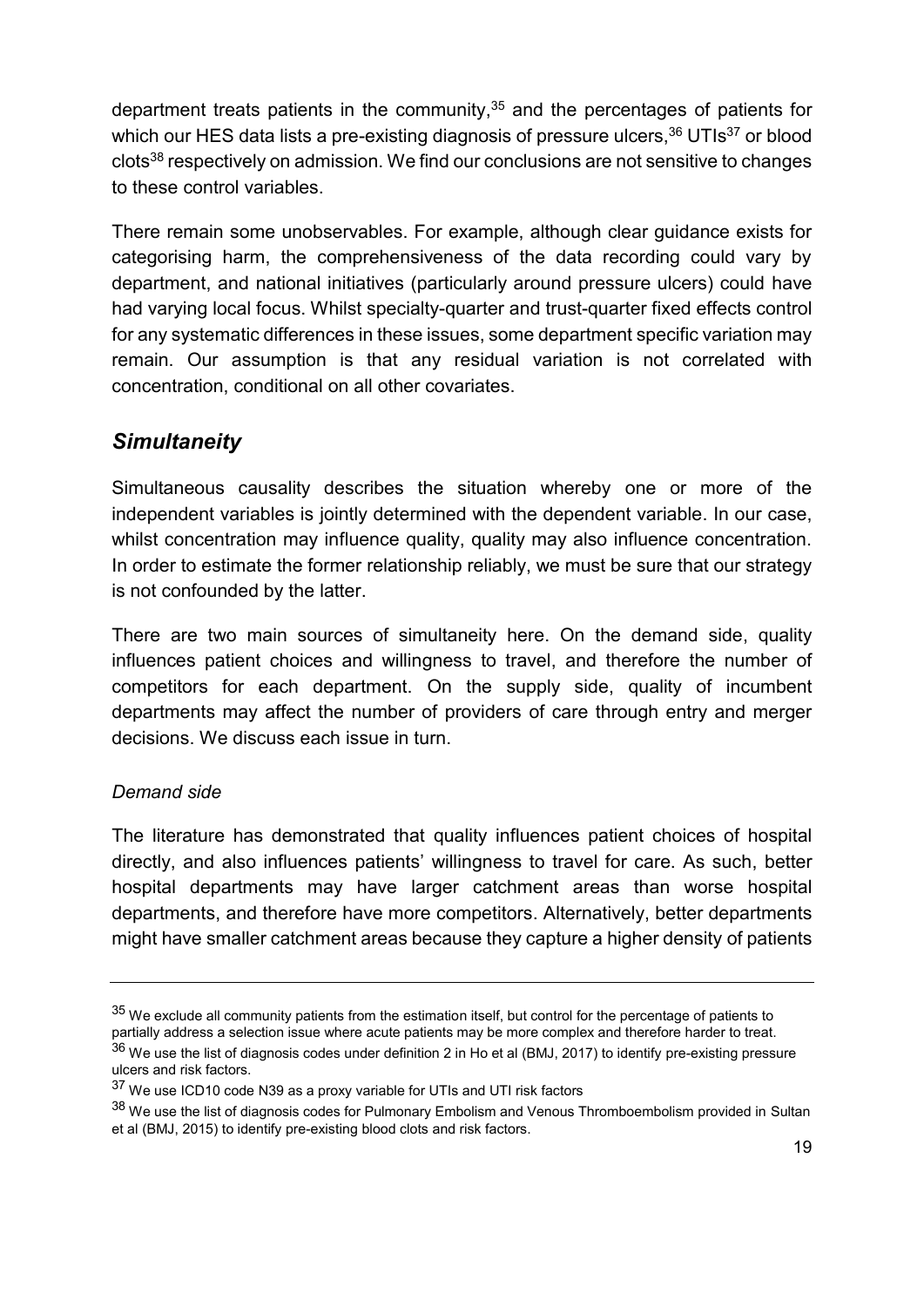than worse hospital departments: their quality overrides other factors which might make patients go elsewhere. This problem could cause us to identify a relationship between fascia count and quality, even if one did not exist.

Our solution is closely related to the existing literature's approach. In particular, Kessler & McClellan, Gaynor et al (2013) and subsequent authors construct a model of hospital demand which does not depend on quality. Patient flows are then predicted from this model, and used to compute concentration measures which are, by construction, exogenous to hospital quality. We follow Moscelli et al (2017) in using the resulting measures as *instruments* for the endogenous variables, rather than including the measures directly into the regression equation itself. We also make some modifications to the precise definition of the instrument, as discussed below, although find that our results are directionally robust without these.<sup>39</sup>

#### *Supply side*

The current number of hospitals in any given area can be thought of as a combination of the historical locations of hospitals, which was primarily determined by (i) accident and population-based targets in the mid-1900s, which are likely as good as randomly assigned for purposes of studying today's quality, and (ii) and subsequent changes to this number through entry, exit and mergers. If recent changes are related to quality, this would cause an endogeneity problem. Is this the case?

Entry and exit of NHS hospitals are very rare. This is because NHS hospital *sites* are rarely built or demolished. Whilst occasionally new departments may open or be reconfigured, inspection of our data confirmed a very small number instances of this over three years.<sup>40</sup> Mergers between NHS hospitals present a slightly bigger issue. These reduce the number of competitors and have often taken place where one provider was not performing well. Although the number of NHS trusts remained fairly

<sup>39</sup> As an alternative, Bloom et al (2015) define each hospital's catchment area based on an exogenous, fixed radius of 15km. As a consequence, the fascia counts they use as their concentration measure are not influenced by patient flows. A downside of this approach is that it is likely to introduce measurement error. In our case, this could be severe because a large part of our identifying variation comes from differences in department-specific catchment areas within the same trust. We report a sensitivity using this approach in the appendix.

<sup>&</sup>lt;sup>40</sup> Over the period 2010-2015, we find using NHS England Beds data that the number of trust-specialty combinations fell by just 0.45% per year overall, accounting for 0.03% of beds. This does not tell us about consolidation of specialties on particular sites with trusts; however using NHS Digital HESF data we find that only around 1.5% of sites close or are reclassified as not primarily acute sites per year (4.3, annually, from 2000- 2015). In combination, entry and exit of NHS sites through time appears too low to have a significant impact on our analysis. Further, most 'exit' occurs for central capacity planning reasons, rather than due to local quality issues, which significantly mitigates any residual concern.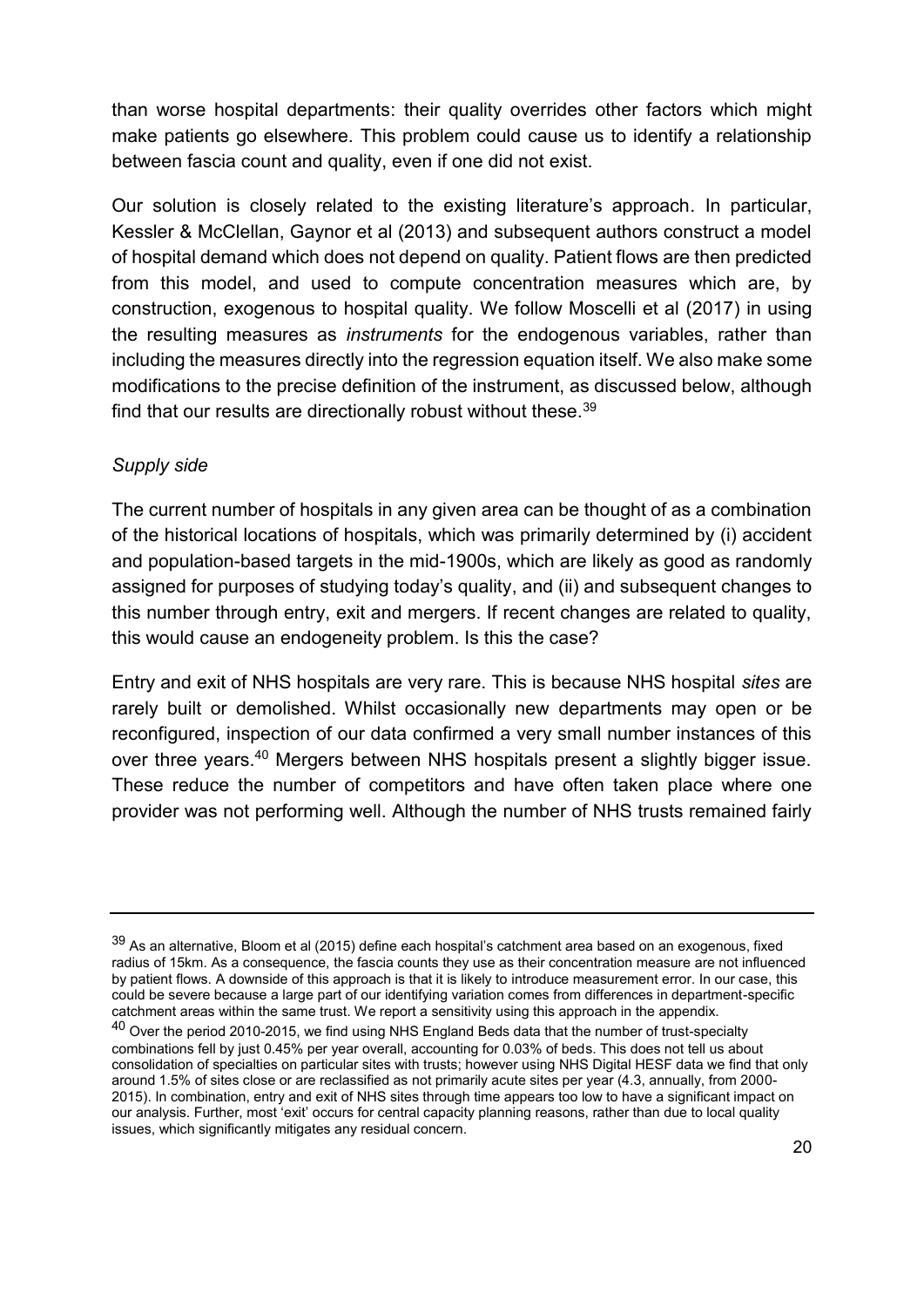static in the years immediately before our data begins, the persistence of quality in the NHS may mean there is a residual endogeneity concern.

This issue has received some attention in the literature. Most significantly, Bloom et al (2015) instrument for concentration using the degree of political marginality in the parliamentary constituencies in the vicinity of each hospital trust. The paper is however almost entirely focussed on NHS hospitals, arguing that in 2006 ISTCs provided care was negligible in size; was restricted to "elective services for which there [were] long waiting lists in the NHS", and was predominantly privately rather than publicly funded. Other papers also omit consideration of ISTC endogeneity. Given that the existing literature does not extend beyond 2010, this is perhaps reasonable as the ISTC program remained in its infancy over this period.

However, by the start of our particular data series, ISTCs accounted for 4.2% of admissions.<sup>41</sup> Further, ISTCs generally entered near NHS hospitals which had high waiting times. These waiting times will be related to the quality of the NHS hospital, but the direction is ambiguous: either the hospital is of high quality and waiting times are high to ration ensuing demand, or it is of lower quality and waiting times are symptomatic of managerial and resourcing issues. In any event, the number of ISTCs within a given radius is likely to be endogenous, and cannot be ignored in our case.

#### *The instrument*

Our instrument is computed as the weighted average of the number of NHS sites available to each potential patient of a given department, where the weights are an exogenous probability that patient selects that department.<sup>42</sup> For each department, we calculate the following:

$$
IV_{stq} = \frac{\sum_{i}^{I}(NumNHS sites_{istq} \cdot Pr(choice)_{istq})}{\sum_{i}^{I} Pr(choice)_{istq}}
$$

Where subscript  $i$  denotes individuals,  $s$  denotes specialties,  $t$  denotes trusts, and  $q$ denotes quarters. We construct the measure first by computing two component parts:

<sup>41</sup> Up to 17% of departments in our data were ISTCs, although this varies significantly by specialty: Trauma & Orthopaedics had by far the highest proportion of ISTCs.

<sup>&</sup>lt;sup>42</sup> We compute this measure at site level, and then aggregate to trust level as the weighted average across each site, where the weights used are the sum of the exogenous predicted probabilities of each site.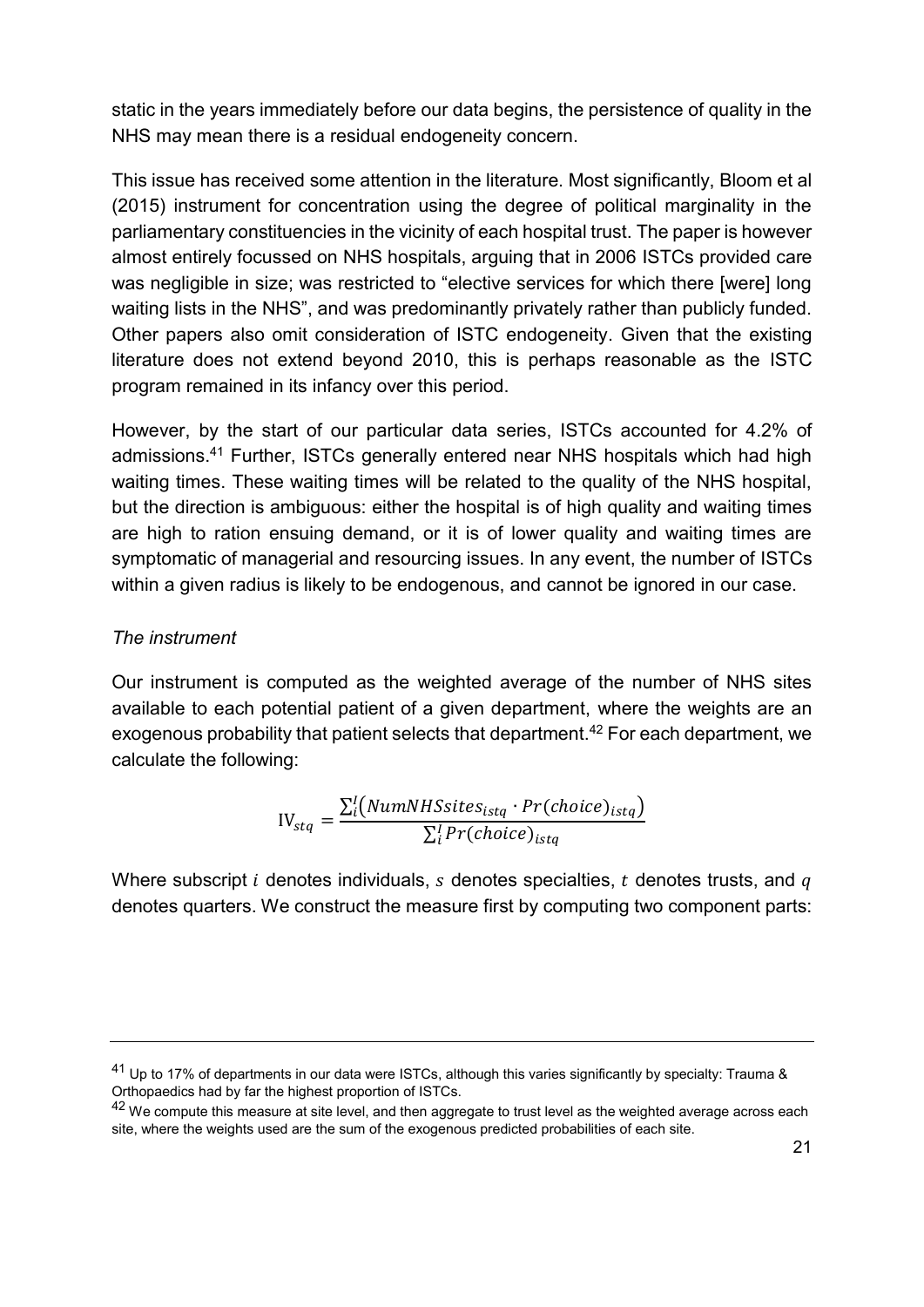- (i) We model patient flows as a function of distance and distance interacted with patient urban status only.<sup>43</sup> For each patient, we obtain the predicted probability  $Pr(choice)$  that they select any given department in their choice set, but this probability does not depend on the quality of that department. 44
- (ii) We count the number of competitors which each patient has in their choice set. We then weight this number by the predicted probabilities above. Using these weights excludes patients who do not have that department in their choice set, and captures the idea that departments are unlikely to place much weight on competition in distant areas from which they are unlikely to attract notable volumes.

There are two conditions for the validity of an instrument: exclusion and relevance. To satisfy the exclusion restriction, again conditional on all covariates, the instrument cannot be correlated with the error term. This will be true if both components (i) and (ii) of the measure are not functions of quality:

The discussion in the previous section shows that the number of fascia could be endogenous due to mergers and ISTC entry. For this reason, our competitor count is the number of NHS sites. Specifically, we count sites rather than trusts, because the number of acute sites does not usually change following a merger. We exclude ISTCs from the count because the presence of an ISTC may be related to local NHS quality. The number of NHS sites is highly correlated with the number of trusts patients' choice sets, but is exogenous.

We then weight this count by the 'exogenous' predicted probabilities calculated in (i). These are not a function of hospital quality. This will be true provided that distance between patients and hospitals and its interaction term with patient urban status are unrelated to quality. Contrary to schooling, it is very rare for people to move to live close to good hospitals. Although ultimately an assumption, this is a common plank of a wide range of studies. 45

Because none of the component parts of the instrument depend on quality of the local hospitals, the instrument is plausibly exogenous, and therefore satisfies the exclusion

 $43$  We divide all patients between those living in a conurbation (33% of our data), and those in a more rural area. Our model uses 40% of available patients in order to reduce the computational burden of the exercise.

<sup>44</sup> For reasons that will become clear below exclude independent hospitals and do not aggregate together different sites of the same NHS trust in computing these probabilities.

 $45$  The choice set is defined as all hospitals located within a circle with the radius equal to the 80th percentile distance travelled by patients to their chosen hospital, considering all patients with the same rural/urban status in the country. Since this radius is a national average, it does not vary by local area, and therefore local quality. On the latter, there is potential for further endogeneity. We discuss this more in the next section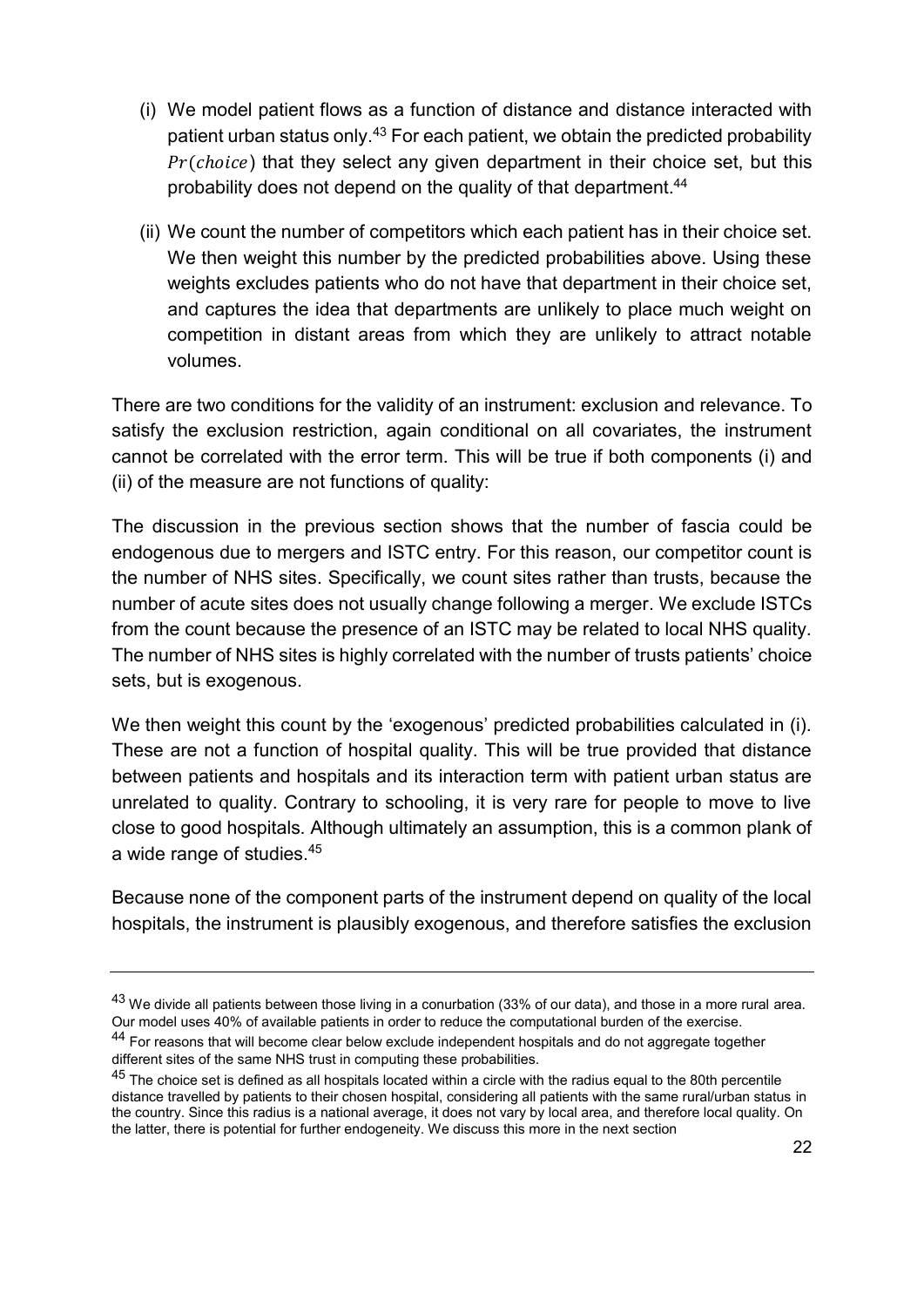restriction. Conditional on all covariates, the instrument is also highly correlated with concentration, suggesting instrumental relevance. We present the standard tests later in this paper.

## **6. Data and Estimation Strategy**

Our primary source of data is an extract of Hospital Episode Statistics (HES) data. We match in various additional publicly available data. This includes UK Office of National Statistics (ONS) information at postcode or lower super output area (LSOA) level, such as rural/urban status; NHS Digital Organisation Data Services data on the locations of NHS Trusts, Sites and GP Practices in England; NHS Digital Hospital Estates and Facilities data covering further characteristics of all NHS Trusts (such as number of beds); and data from the NHS Harm Free Care Team on harm rates, wards and further patient characteristics.

Summary statistics for the variables which enter our main specification are shown in Table 1 below. Additional summary statistics can be found in the appendix.

|                                                  | (1)       | (2)    | (3)    | (4)   | (5)          |
|--------------------------------------------------|-----------|--------|--------|-------|--------------|
|                                                  | N         | Mean   | Sd     | Min   | Max          |
| Patient acquired at least one new harm           | 1,196,000 | 0.0282 | 0.165  | 0     | 1            |
| <b>Fascia Count</b>                              | 1,176,000 | 3.005  | 1.898  | 1     | 10           |
| <b>HHI</b>                                       | 1,181,000 | 8,528  | 1,291  | 4,936 | 10,000       |
| <b>Patient had Old Pressure Ulcer</b>            | 1,196,000 | 0.038  | 0.192  | 0     | 1            |
| <b>Patient has Long Term Catheter</b>            | 1,196,000 | 0.0079 | 0.090  | 0     | 1            |
| Patient is Age 70+                               | 1,196,000 | 0.60   | 0.49   | 0     | $\mathbf{1}$ |
| <b>Patient is Female</b>                         | 1,196,000 | 0.58   | 0.49   | 0     | 1            |
| Number of patients in same ward                  | 1,196,000 | 73.64  | 25.18  | 1     | 246          |
| Department treats community patients             | 1,196,000 | 0.076  | 0.26   | 0     | 1            |
| Department mean procedure resource intensity     | 1,196,000 | 5.195  | 1.69   | 2.08  | 8.52         |
| Department % high comorbidities                  | 1,165,000 | 0.36   | 0.15   | 0     | 0.91         |
| Department % transferred non-elective admissions | 1,196,000 | 0.18   | 0.13   | 0     | 0.60         |
| Department % admitted with pressure ulcer        | 1,192,000 | 0.0473 | 0.0413 | 0     | 0.172        |
| Department % admitted with UTI                   | 1,194,000 | 0.0685 | 0.0667 | 0     | 0.256        |
| Department % admitted with blood clot            | 1,194,000 | 0.0119 | 0.0119 | 0     | 0.0479       |

#### **Table 1: Summary statistics**

*Notes: Summary statistics for variables included in the main specification only. The data is at patient level. Therefore, for variables measured at department level such as fascia count, this table shows the patient-*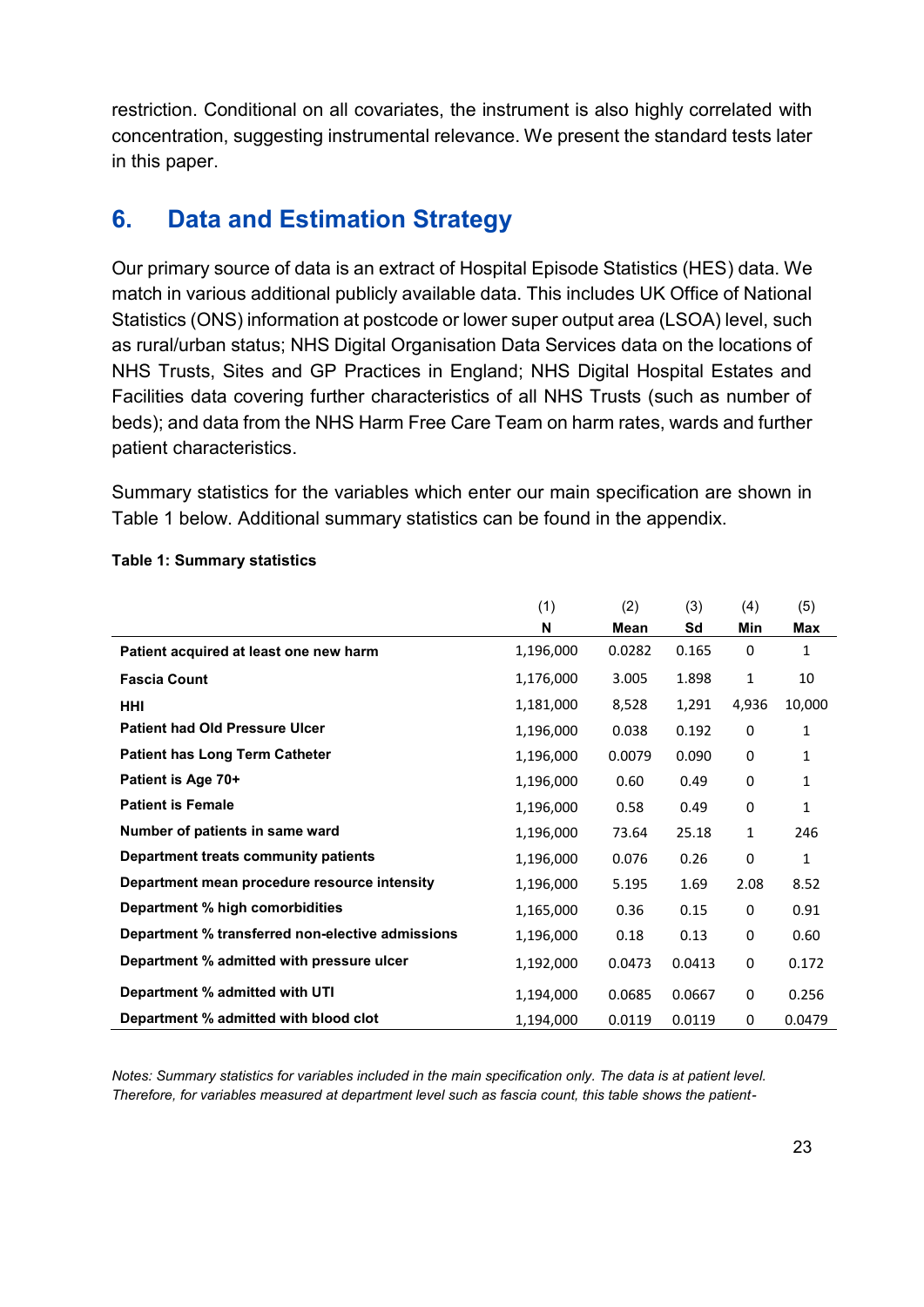*weighted averages of those variables. Several variables enter our regression in logs but to aid interpretation we show the untransformed variables. Sources: NHS Digital HES data; Harm Free Care Data; ONS NSPL.*

As we explained above, our data contains 8 specialty groupings.<sup>46</sup> The largest comprises 19% of department-quarter combinations in our data. $47$  We use eight quarters of data in the financial years 2013/14 and 2014/15, each comprising just over 12% of the data.

## *Descriptive comparisons*

Before undertaking any statistical work, it is instructive to check whether a relationship already exists in the data. Whilst these statistics do not allow us to make any causal interpretation, they provide context.

A key contribution of this paper is to relate analysis to specialties, the actual way in which hospitals organising themselves. Figure 2 shows the average harm rate for each specialty, split by whether the department has at most one other competitor. The chart shows that in departments more concentrated areas almost always have higher harm rates on average.



**Figure 2: Harm rates versus fascia count, by specialty** 

*Notes: Each bar represents the mean rate of harm across departments, split by specialty and concentration. We measure concentration using fixed radius fascia counts: i.e. the number of distinct NHS Trusts and ISTCs within a fixed radius catchment area determined, for each specialty, as 1.5 times the distance over which 80% of* 

<sup>47</sup> The number of patients is skewed towards the grouped specialties; we address this using fixed effects and a sensitivity in which we run regressions at department level, therefore assigning each equal weight.

<sup>&</sup>lt;sup>46</sup> Our list of 8 specialties is formed of 18 different "treatment specialties". We make the following groupings: Obstetrics and Midwifery (collectively termed "Maternity Services"); Medical and Clinical Oncology; Geriatric Medicine, Transient Ischaemic Attack, Stroke Medicine and General Medicine (collective, "Medical Specialties"); and Breast Surgery, General Surgery, Colorectal Surgery and Vascular Surgery (collectively, "Surgical Specialties"). We undertake this grouping exercise because each individual treatment specialty is frequently cross-coded others in this list, because they often draw on similar resources and staff, and because it is common for hospitals to locate these specialties in the same physical locations. We draw on previous views expressed by hospitals and economic analysis from CMA merger cases in order to determine which specialties should be grouped together (CMA, 2015 and 2017). Including treatment specialty fixed effects alleviates concern about within-group heterogeneity in underlying riskiness of patients potentially generated in this process.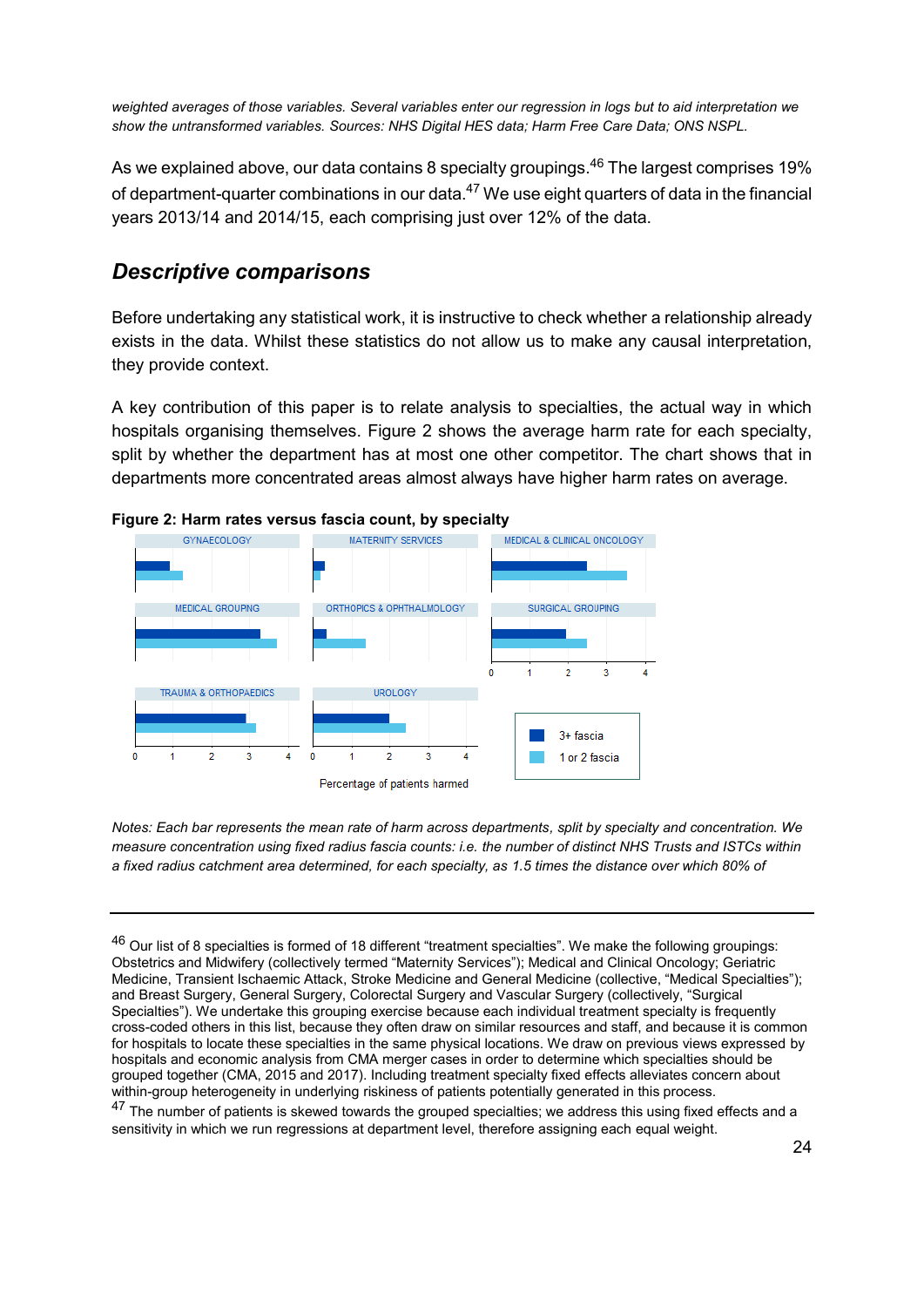*patients travel to hospital: this radius is common to all departments in the same specialty. We then split the data by whether each department has at most one other competitor in this radius, or more. Harm rates are the percentage of patients experiencing harm from a fall, pressure ulcer, blood clot or UTI. Sources: NHS Digital HES; Harm Free Care data; ONS NSPL data.*

## *Estimation strategy*

We use OLS to estimate a simple linear probability model (LPM) as follows.

$$
Pr(harm)_{itqs} = \alpha + \beta_1 Conc_{tags} + \beta_2' D_{tags} + \beta_3' P_{itqs} + \mu_{itqs} + \gamma_{sq} + \delta_{tq} + \varepsilon_{itqs}
$$

where X is a vector of explanatory variables,  $\alpha$  is a constant term; Conctas is concentration, and  $D_{tas}$  is a vector of control variables measured at the trust-quarterspecialty level with associated coefficient vector  $\beta_2$ ; and  $P_{itas}$  is a vector of controls at *patient*-trust-quarter-specialty level with coefficients  $\beta_3$ . We also include three sets of fixed effects for treatment groups  $\mu_{itas}$ , specialty-quarter combinations  $\gamma_{ts}$ , and trustquarter combinations  $\delta_{tq}$ . Subscripts are denoted as follows: *i* individual; q quarter; *s* specialty; and  $t$  trust. For all regressions except where specified, we use heteroskedasticity-robust standard errors clustered at the trust-quarter level.

Regressions of this form will only yield unbiased estimates of  $\beta_1$  if all explanatory variables are uncorrelated with the error term. However, for the reasons set out above, this is unlikely to be true because concentration is simultaneously determined with quality. For our main results, we therefore use two stage least squares, instrumenting for concentration.

There are well known disadvantages of using a LPM, in which the effect of explanatory variables is assumed to have a linear effect on probabilities. In particular, the model permits the predicted probability of harm to be outside the [0,1] interval. However, it also has several advantages. In particular, we are able to use the standard two stage least squares estimator which relies less strong assumptions than some standard IV techniques for probit regression. $48$  In any event, we find that a small proportion of predicted values are negative, and our estimates do not change significantly when we implement probit regression (as shown in the appendix). $49$ 

We expect introducing more competitors will reduce the rate of harm. However, we do not necessarily expect this effect of be linear: that is, adding competitors will reduce rates of harm, but the size of this reduction is likely get smaller as the number of

<sup>48</sup> Further, the choice of nonlinear regression function is ultimately fairly arbitrary: therefore even if the function should be nonlinear, there is no guarantee that probit, logit or any other function is the right nonlinear one. 49 6% of predicted probabilities are negative in our main specification; we drop these in postestimation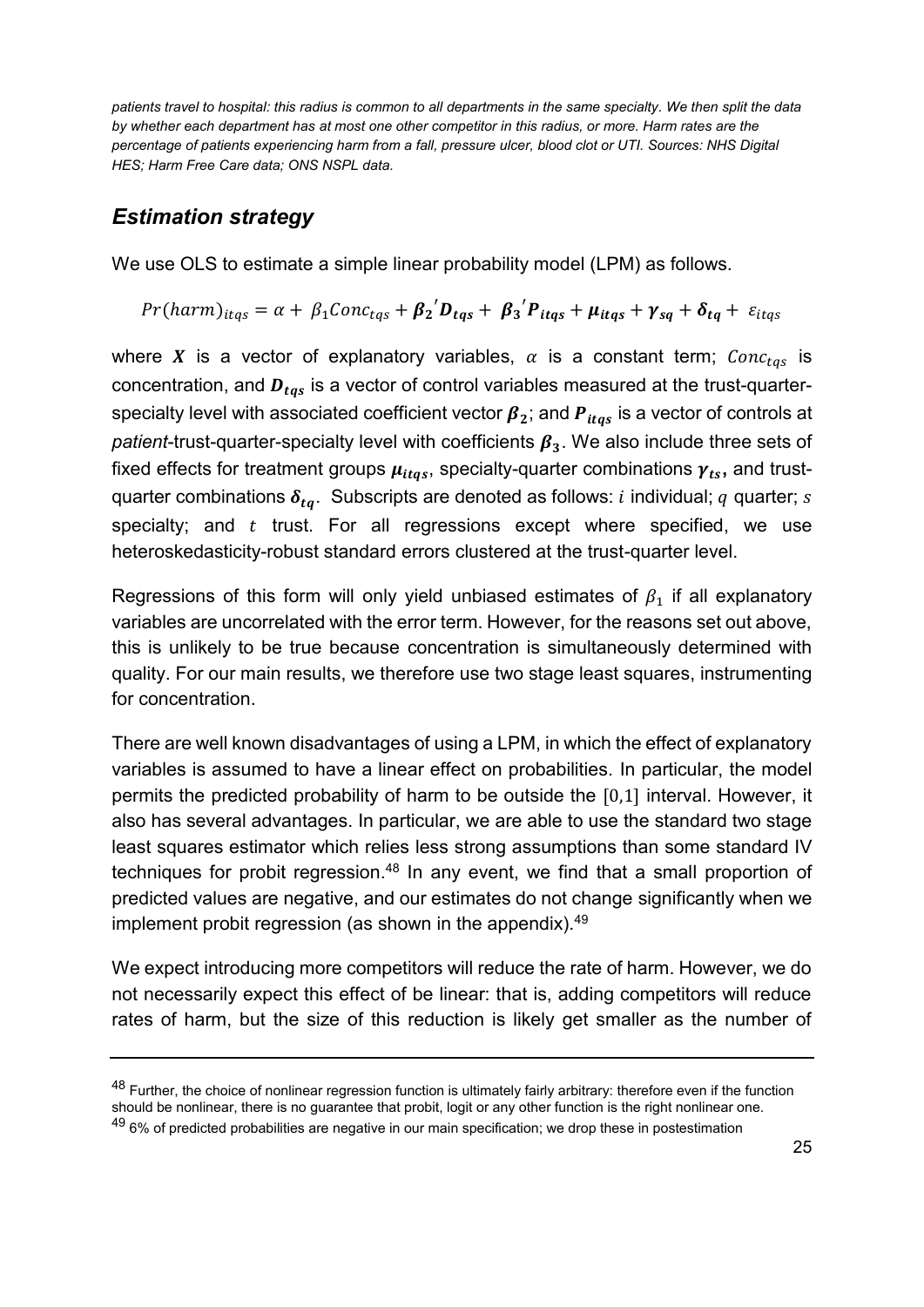competitors increases. We therefore compare models in which concentration enters linearly with nonlinear transformations which give this property. For fascia count we test the reciprocal of fascia count, and for the HHI, which is *decreasing* in the number of competitors, we follow the literature in using the log of the HHI. For both, we also test a square term.<sup>5051</sup>

## **7. Main estimates**

Table 2 shows the OLS, first stage, reduced form and LPM IV estimates for these models using our main set of controls.

|                     | <b>Fascia Count</b> |                                  |             | <b>HHI</b>                |
|---------------------|---------------------|----------------------------------|-------------|---------------------------|
| <b>Regression</b>   | Linear              | <b>Nonlinear</b><br>(Reciprocal) | Linear      | <b>Nonlinear</b><br>(Log) |
| <b>OLS</b>          | $-0.0011***$        | $0.003*$                         | 0.00000024  | 0.00069                   |
|                     | (0.00026)           | (0.0017)                         | 0.00000050  | (0.0037)                  |
| IV                  | $-0.0023$           | $0.05***$                        | 0.0000047   | $0.061**$                 |
|                     | (0.0019)            | (0.017)                          | (0.0000033) | (0.027)                   |
| <b>First stage</b>  | $0.43***$           | $0.21***$                        | $-241***$   | $-0.066***$               |
|                     | (0.076)             | (0.046)                          | (38)        | (0.011)                   |
| <b>Reduced form</b> | $-0.0011$           | $0.011***$                       | $-0.0011$   | $-0.0041**$               |
|                     | (0.00077)           | (0.0031)                         | (0.00077)   | (0.0017)                  |

#### **Table 2: Effect of concentration on rates of harm**

*Notes standard errors in parentheses: \* p < 0.10 \*\* p < 0.05 \*\*\* p<0.01. The dependent variable is a dummy which takes value 1 if the patient experienced a fall, a new pressure ulcer, a blood clot or a UTI in the care of the hospital. All regressions include our main set of control variables to account for confounding factors such as differing pre-existing health status and department characteristics, as well as trust-quarter and quarter-specialty fixed effects. Concentration is measured using both the count of competitors in the hospital's catchment (Fascia Count), and the HHI (which is measured on a scale between 0 and 10,000). Standard errors are clustered at department-quarter level.*

The estimated coefficients in linear probability models are interpreted as the *percentage point* change in probability of the outcome, in response to a unit change in the independent variable. Note that a one unit increase in the reciprocal of fascia count is in fact an *increase* in concentration, rather than a decrease, and so the expected sign is different from that on the linear model. Because the magnitude of the effects

 $50$  Note that different nonlinear transformations are required across concentration measures: it is not appropriate to take the reciprocal of the HHI or the log of fascia count. This is because the former would transform the HHI from a nonlinear function of the number of (equal size) competitors to a linear one, and logging fascia count would require the impact of adding fascia to be *greater* for higher values of fascia count, not smaller.

<sup>51</sup> We also test a square term: the results are broadly consistent, and are reported in the appendix. For reasons of simplicity, we select the reciprocal of fascia count and the log of the HHI as our headline results, rather than use quadratic terms: dealing with one excluded instrument is simpler than two excluded instruments.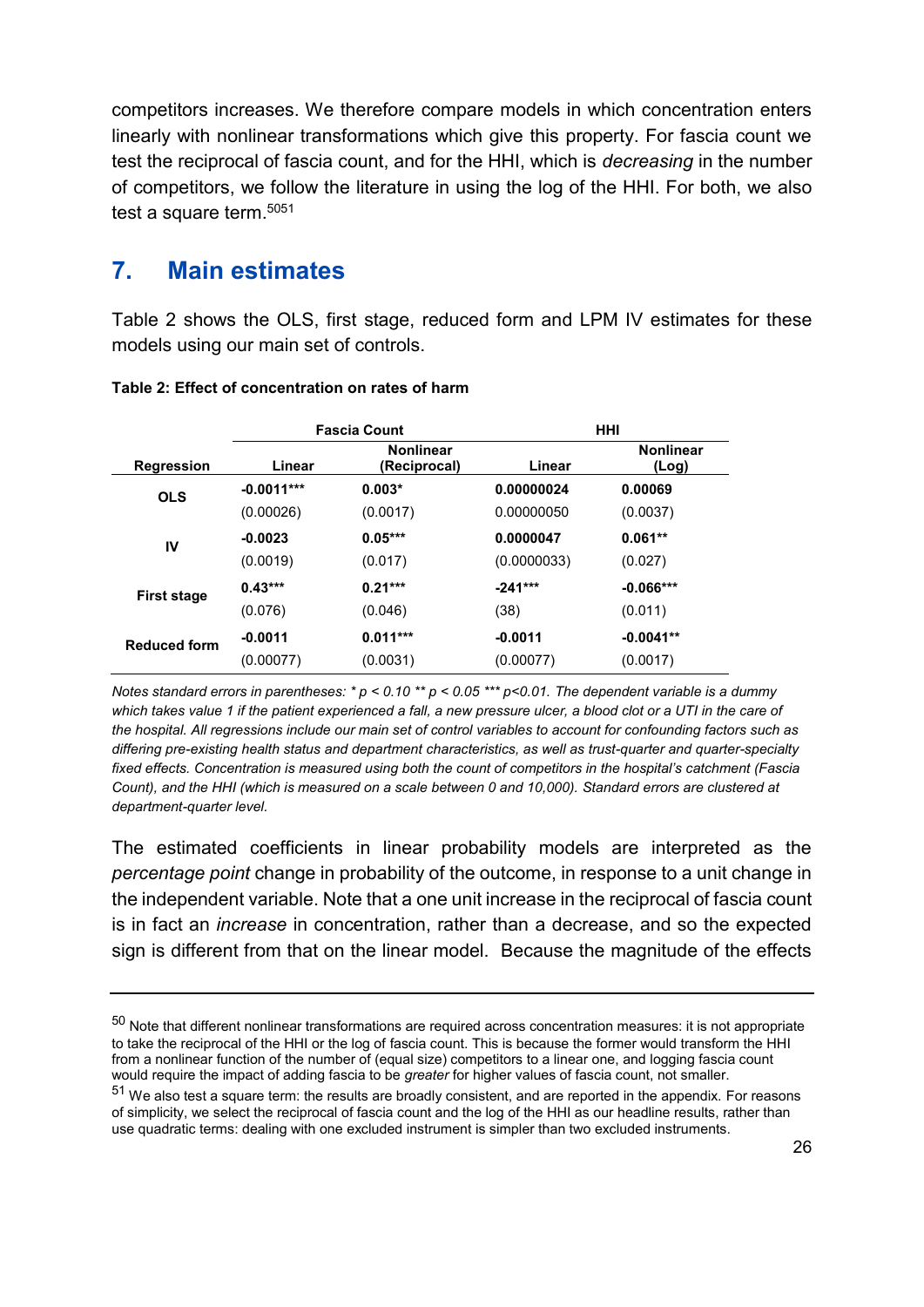are hard to interpret from the regression output itself, we focus immediately on the sign and significance levels of the coefficients, before transforming the estimated effects to allow more natural interpretation.

The results show that higher concentration is associated with higher probability of harm for patients, and that this effect is statistically significant.<sup>52</sup> The concentration coefficients in the linear model are not significant, but become so in the models with nonlinear transformations, indicating that the data is more consistent with the benefits of competition 'petering out' once there is a sufficient number of alternatives. Both measures of concentration give similar results. The IV estimates are larger in magnitude than the OLS estimators, which indicates that the IV strategy is necessary to produce unbiased results. The instruments pass conventional tests: in particular, the f-test on the excluded instrument is 22.09 for the reciprocal fascia count and 36.46 for the log of the HHI. Both exceed the Stock & Yogo (2005) critical values, such that we can reject the hypothesis of weak instruments based on a relative size of 10%.

Table 3 shows the IV coefficients for the specifications with non-linearly transformed concentration variables below for all control variables. Controls variables generally have the expected signs. Further sensitivity checks to the set of controls are presented below.

<sup>52</sup> It is less straightforward to perform tests on the strength of the first-stages of IV regressions for two excluded instruments under clustered standard errors, than it is for just one excluded instrument. Therefore, for simplicity, we choose the transformations where we only require one excluded instrument.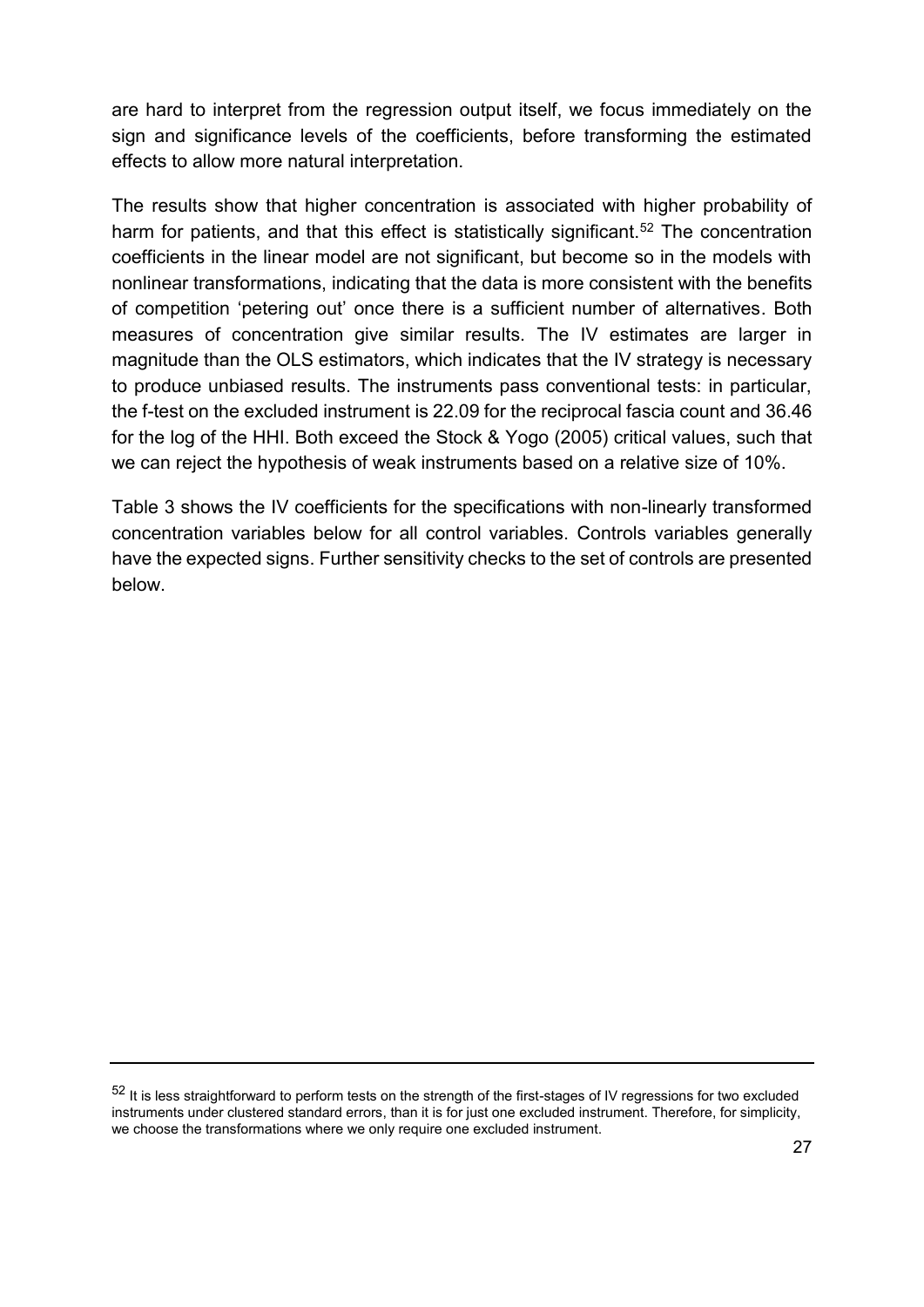|                                                    | (1)          | (2)                  |
|----------------------------------------------------|--------------|----------------------|
| Reciprocal fascia count                            | $0.05***$    |                      |
|                                                    | (0.017)      |                      |
| Log HHI                                            |              | $0.061**$            |
|                                                    |              | (0.027)              |
| (Dummy) Patient had old pressure ulcer             | $0.012***$   | $.011***$            |
|                                                    | (0.0013)     | (0.0012)             |
| (Dummy) Patient has long term catheter             | $0.039***$   | $0.039***$           |
|                                                    | (0.0031)     | (0.003)              |
| (Dummy) Patient is age 70+                         | $0.015***$   | $0.015***$           |
|                                                    | (0.00046)    | (0.00045)            |
| (Dummy) Patient is female                          | $-0.0034***$ | $-0.0035***$         |
|                                                    | (0.00041)    | (0.00041)            |
| (Log) Number of patients in same ward              | $0.0017**$   | $0.0017**$           |
|                                                    | (0.00075)    | (0.00075)            |
| (Dummy) Department treats community patients       | 0.0027       | $0.0049**$           |
|                                                    | (0.0019)     | (0.0021)             |
| (Log) Department mean procedure resource intensity | $0.011***$   | $0.0074*$            |
|                                                    | (0.0048)     | (0.0039)             |
| (Log) Department % high comorbidities              | $-0.0062$    | $-0.016*$            |
|                                                    | (0.012)      | (0.0092)             |
| (Log) Department % transferred non-elective        |              |                      |
| admissions                                         | $0.012**$    | 0.0029               |
|                                                    | (0.0056)     | (0.0047)             |
| (Log) Department % admitted with pressure ulcer    | $-0.0035$    | $-0.0074$            |
|                                                    | (0.017)      | (0.016)              |
| (Log) Department % admitted with UTI               | 0.018        | $-0.0013$<br>(0.014) |
|                                                    | (0.018)      |                      |
| (Log) Department % admitted with blood clot        | $0.14***$    | $0.1*$               |
|                                                    | (0.064)      | (0.057)              |
| <b>Constant</b>                                    | $-0.064*$    | $-0.82**$            |
|                                                    | (0.033)      | (0.34)               |
| <b>Trust-Quarter Fixed Effects</b>                 | <b>YES</b>   | <b>YES</b>           |
| <b>Quarter-Specialty Fixed Effects</b>             | <b>YES</b>   | <b>YES</b>           |
| <b>Treatment Specialty Fixed Effects</b>           | <b>YES</b>   | YES                  |
| Observations                                       | 1,057,236    | 1,059,728            |

**Table 3: Effect of concentration on rates of harm – IV regression tables showing controls**

*Notes: Standard errors in parentheses: \* p < 0.10 \*\* p < 0.05 \*\*\* p<0.01. The dependent variable is a dummy which takes value 1 if the patient experienced a fall, a new pressure ulcer, a blood clot or a UTI in the care of the hospital. Both regressions instrument for concentration using the same nonlinear transformation of the instrument as is used for the concentration variable. The controls for Old Pressure Ulcers, Long Term*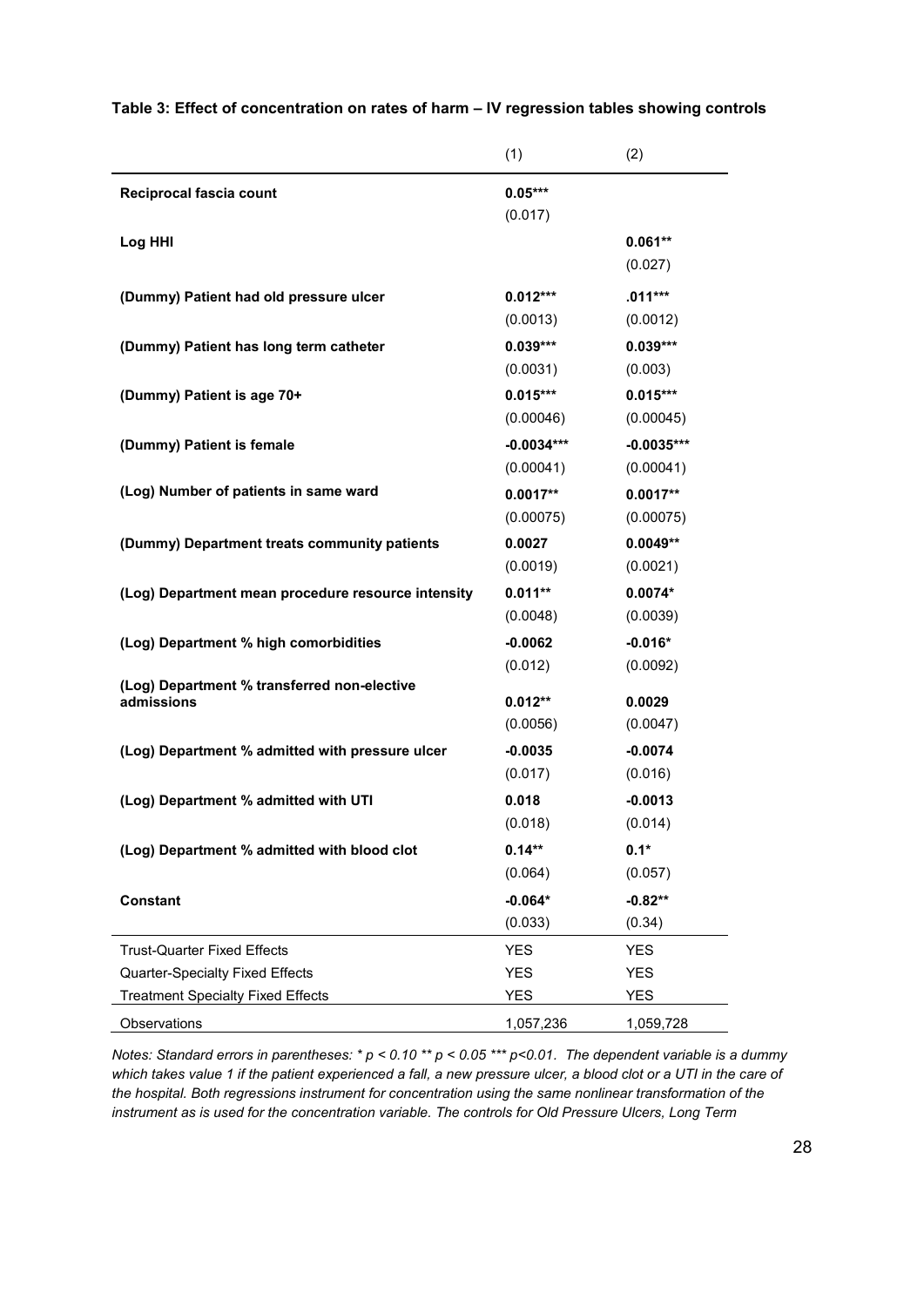*Catheters, Age, and Gender are all dummy variables at patient level, and the number of patients being treated in the same ward also enters into the regressions at patient level. The other controls enter at department level: we control for whether the department treats some patients in the community, the mean procedure hierarchy (a measure of the intensity of operations performed), as well as the percentage of patients treated which have above average comorbidities, are non-elective patients (admitted through sources other than the hospital's own A&E department), and are overnight stay patients. Standard errors are clustered at department-quarter level.*

Interpreting the magnitude of the percentage point changes in the above tables is not straightforward due to the nonlinear transformation for fascia count, and because even comparatively small percentage point increases in probabilities can be economically significant where the event is relatively rare to start with. 53

It is therefore useful think instead about *percentage* changes in the dependent variable when concentration increases. For the fascia count regression (1) above we compute this percentage change in response to a one unit *reduction* in fascia count (i.e. as a semi-elasticity); for the HHI in response to a 10% *increase* in the index (i.e. as an elasticity). We compute the average (semi-)elasticity within each hospital department, <sup>54</sup> and present the median across departments, conditional on the degree of remaining competition after a hypothetical merger.<sup>55</sup> The relevant formulae are provided in Appendix 2.





*Notes: The chart above shows the median percentage harm increase (semi-elasticity) across departments following a one unit reduction in fascia count. These are calculated as follows: first, we find the patient level* 

55 We do not test the statistical significance of the semi-elasticities, but note that the marginal effects are all significant at the 1% level.

 $53$  That is, adding an additional 0.3 percentage points onto the probability of harm might seem like a small effect of mergers, but this is equivalent to a 10 percent increase in harm rates (which start from a base of around 3%). <sup>54</sup> We provide further detail in how these are calculated in the appendix.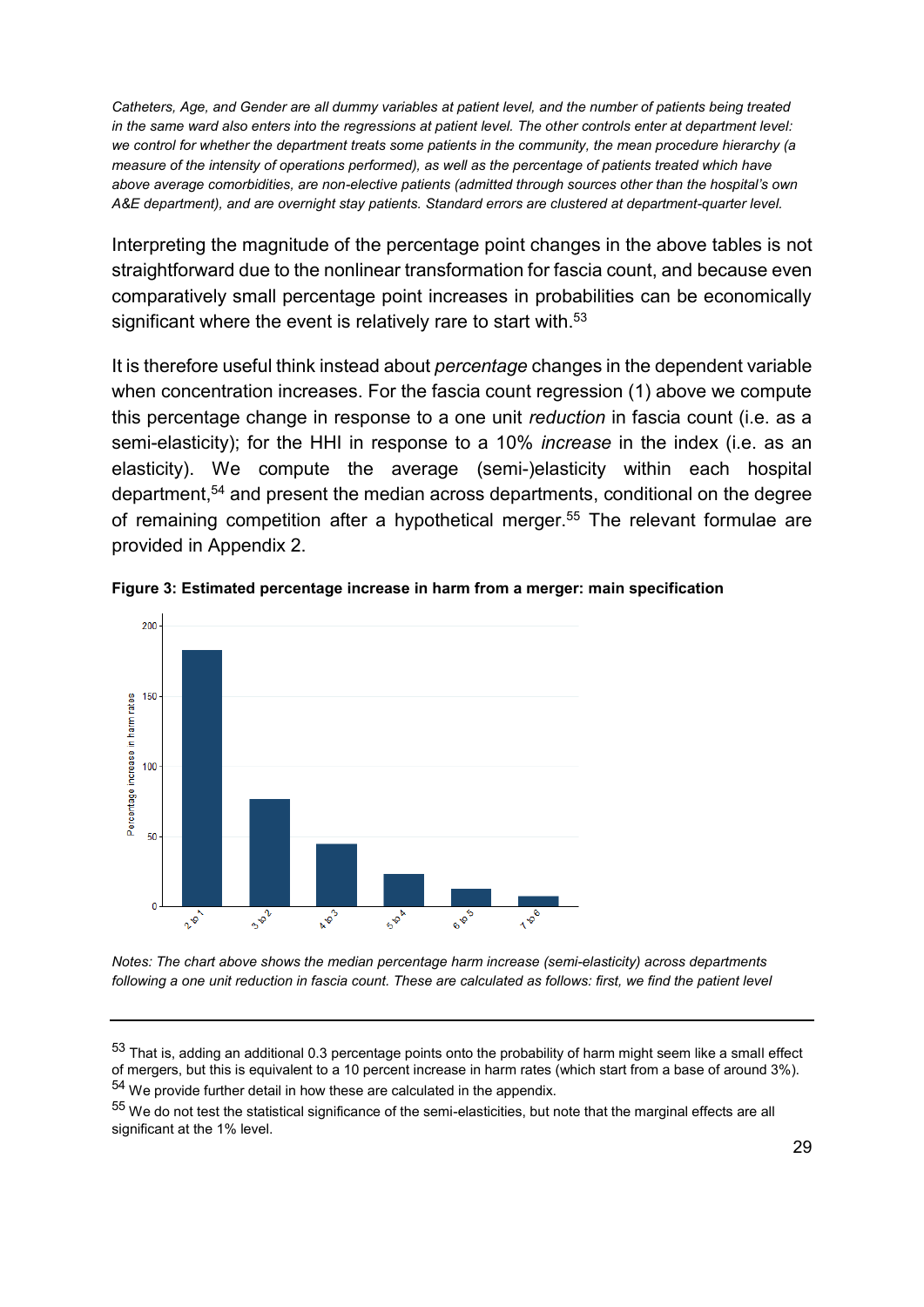*semi-elasticity using the coefficients from model (1) and its predicted harm rates; we then take the mean semielasticity within the department to get department level semi-elasticities. We plot the median semi-elasticity (to account for potential outliers) for all departments conditional on the (rounded) number of competitors faced, omitting departments facing no competitors for which there can be no further decrease.*

Figure 3 shows that under our assumptions on the form of nonlinearity, the estimated percentage increase in harm rates is significantly higher when there are few remaining competitors to when there are many. In particular, a hypothetical merger to monopoly would result in a 182% increase in the number of patients experiencing harm.

At the median department, a one unit increase in fascia count is estimated to lead to a 41% increase in harm rates. The estimated effects for the (log) HHI are consistent with those for fascia count, if not larger: at the median department, a 10% increase in the HHI is estimated to lead to a 34% increase in harm rates.<sup>56</sup>

### **8. Robustness checks**

To test whether our results were driven by any particular modelling decisions or data issues, we undertook a range of sensitivity tests. The results for eight of these are presented in Table 4 below: further tests are shown in the appendix.

|                                                                   |                          | <b>Reciprocal Fascia Count</b>       | Log HHI                  |                                               |  |
|-------------------------------------------------------------------|--------------------------|--------------------------------------|--------------------------|-----------------------------------------------|--|
|                                                                   | IV<br><b>Coefficient</b> | <b>Median</b><br>Semi-<br>elasticity | IV<br><b>Coefficient</b> | Median<br>Elasticity (10%<br>increase in HHI) |  |
| 1. Add further controls                                           | $0.046***$<br>(0.014)    | 39%                                  | $0.087**$<br>(0.036)     | 46%                                           |  |
| 2. Add further VTE controls                                       | $0.05***$<br>(0.017)     | 45%                                  | $0.061**$<br>(0.027)     | 35%                                           |  |
| 3. Add interaction terms for age                                  | $0.051***$               | 43%                                  | $0.061**$                | 36%                                           |  |
|                                                                   | (.017)                   |                                      | (.027)                   |                                               |  |
| 4. Include day of week dummies                                    | $0.05***$<br>(0.017)     | 42%                                  | $0.061**$<br>(.027)      | 34%                                           |  |
| 5. Exclude casemix severity<br>variables                          | $0.061***$               | 52%                                  | $0.076***$               | 43%                                           |  |
|                                                                   | (0.02)                   |                                      | (0.028)                  |                                               |  |
| 6. Exclude pre-existing rates of<br>pressure ulcers, UTIs and VTE | $0.062***$<br>(0.023)    | 52%                                  | $0.065**$<br>(0.03)      | 35%                                           |  |

#### **Table 4: Control and specification sensitivities**

56 We report the median rather than the mean because dividing the marginal effect by the probability of harm leads to some very large (semi)-elasticities where the predicted rate of harm is very low for some departments. The median is not affected by large outlier values.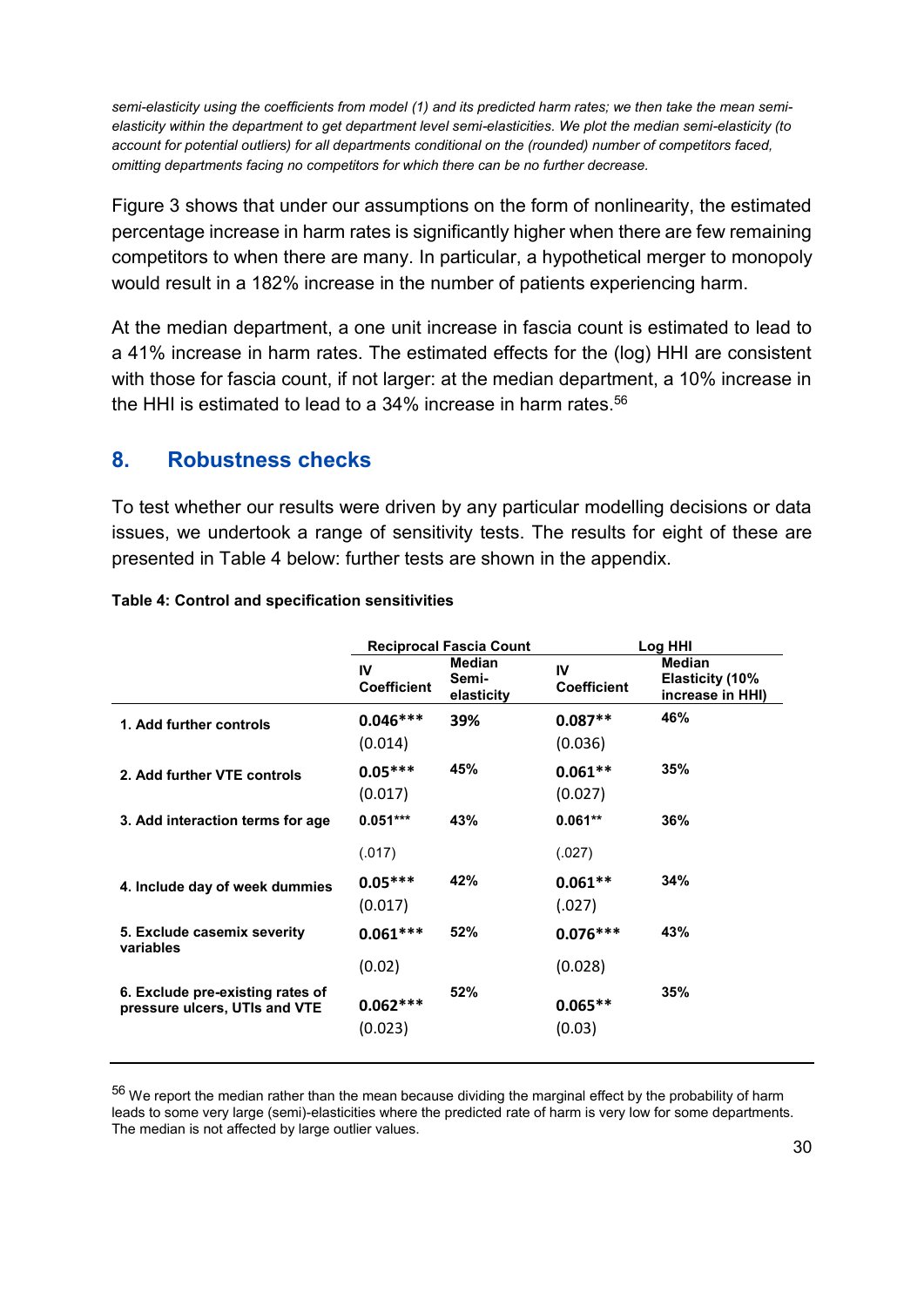| 7. Cross-sectional variation only | $0.047*$<br>(0.025)  | 52% | $0.078*$<br>(0.045)  | 56% |
|-----------------------------------|----------------------|-----|----------------------|-----|
| 8. Drop first 6 months of data    | $0.058**$<br>(0.023) | 53% | $0.062**$<br>(0.031) | 37% |
| 9. Cluster SEs across trusts      | $0.05*$<br>(0.03)    | 57% | 0.061<br>(0.046)     | 55% |

*Notes: Standard errors in parentheses: \* p < 0.10 \*\* p < 0.05 \*\*\* p<0.01. The dependent variable is a dummy*  which takes value 1 if the patient experienced a fall, a new pressure ulcer, a blood clot or a UTI in the care of *the hospital. All regressions instrument for concentration using the same nonlinear transformation of the instrument as used for the concentration variable. All regressions except (8) cluster standard-errors at trustquarter level. The leftmost column describes the differences between the regression run and our main regressions (1) for fascia count and (2) for the HHI. The median (semi-)elasticity is the percentage increase in harm rates at the median. We use median to account for potential outliers.*

Row 1 shows the results when we add controls for rates of patients living in above median unemployment or deprivation areas, A&E admission status, overall volumes, and whether the ward only treated overnight patients. Row 2 also controls for the percentage of patients risk-assessed for VTE, and the percentage of patients receiving VTE prophylaxis. Row 3 interacts patient age with all other patient level case-mix controls (female, old pressure ulcers, long term catheter and the treatment specialty fixed effects). Row 4 includes the weekday on which the hospital collected the data to account for potential systematic variation in case-mix (i.e. complexity of treatment) across different times of the week. Row 5 excludes case-mix controls which could be picking up sicker patients going to better hospitals: co-morbidities; number of patients treated in the ward; procedure intensity. Row 6 excludes the controls for pre-existing rates of pressure ulcers, UTIs and blood clots. Row 7 averages each department's concentration values across quarters, thereby using only cross-sectional (within trust) variation to estimate the concentration coefficient. Row 8 drops the first 6 months of data (our series was only 12 month old at the start of the time period, so we check whether the results are driven by data teething issues early on). Row 9 clusters at trust rather than trust-quarter level. In all cases, the sign is the same and the magnitude of the estimated effects remains appreciable. The effects remain statistically significant at (or below) the 5% level in most specifications.

We also test the sensitivity of our results to the decision to use a linear probability model over nonlinear alternatives. In particular, we estimate our main specifications (1) and (2) using instrumental variables probit regression via maximum likelihood. Table 5 shows the coefficients of these regressions for each concentration measure.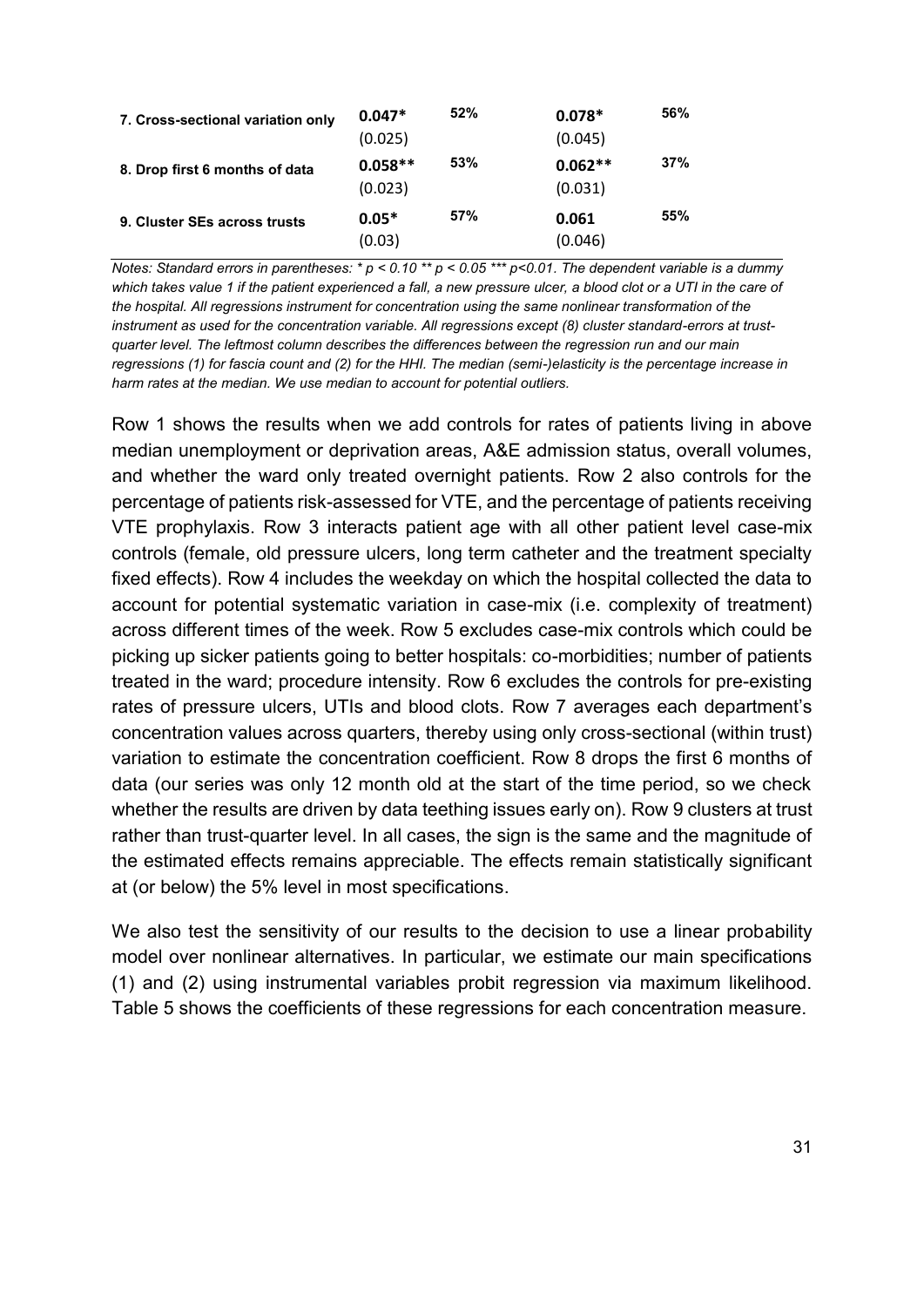#### **Table 5: Probit regressions**

|                     | <b>Fascia Count</b> |                                  |             | HHI                       |
|---------------------|---------------------|----------------------------------|-------------|---------------------------|
| <b>Regression</b>   | Linear              | <b>Nonlinear</b><br>(Reciprocal) | Linear      | <b>Nonlinear</b><br>(Log) |
| <b>Not</b>          | $-0.015***$         | 0.018                            | 0.0000085   | 0.047                     |
| instrumented        | (0.0044)            | (0.031)                          | (0.0000087) | (0.064)                   |
| IV                  | $-0.047$            | $0.84***$                        | 0.000099    | $1.1***$                  |
|                     | (0.037)             | (0.31)                           | (0.000067)  | (0.52)                    |
| <b>First stage</b>  | $0.43***$           | $0.21***$                        | $-239***$   | $-0.065***$               |
|                     | (0.076)             | (0.046)                          | (38)        | (0.01)                    |
| <b>Reduced form</b> | $-0.024$            | $0.18***$                        | $-0.024$    | $-0.075**$                |
|                     | (0.015)             | (0.056)                          | (0.015)     | (0.033)                   |

*Notes standard errors in parentheses: \* p < 0.10 \*\* p < 0.05 \*\*\* p<0.01. The dependent variable is a dummy*  which takes value 1 if the patient experienced a fall, a new pressure ulcer, a blood clot or a UTI in the care of *the hospital. All regressions include our main set of control variables, including trust-quarter and quarterspecialty fixed effects. The IV estimates are computed using stata's -ivprobit- command.*

These regressions show a very similar picture to those presented by our main LPM estimates: in particular, the IV estimates are larger in magnitude than those for the model which does not attempt to address endogeneity issues, and the IV coefficients on the nonlinearly-transformed concentration variables are statistically significant. The t-statistics on the first stage coefficients are also high, likely indicating instrumental relevance.

The reciprocal fascia count model implies a median 20% increase in harm rates following a hypothetical merger, and the log HHI model implies a median 41% increase following a 10% increase in the HHI: these magnitudes are reasonably comparable to our main results.<sup>57</sup>

Our conclusions are also robust to other changes in specification; in particular, we obtain broadly similar results when we use an alternative non-linear transformation for concentration (inclusion of a quadratic term); compute fascia counts over different distances; use different radii definitions in computing the fascia counts; use individual sub-indicators of the harm measure as the dependent variable; and when we aggregate all data to department level.

<sup>57</sup> The estimated semi-elasticity for hypothetical 2 to 1 mergers is 274% again this magnitude is very large.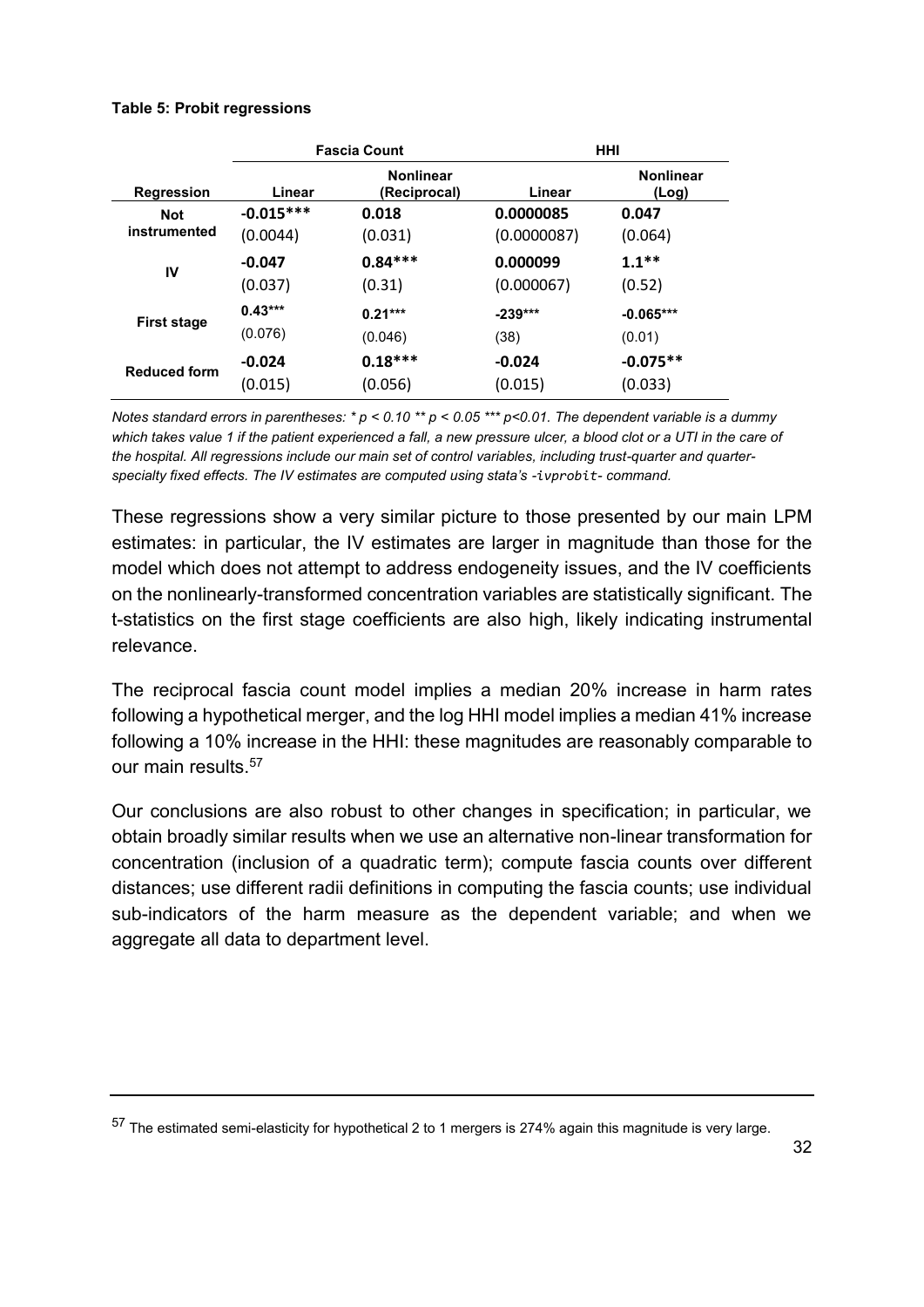#### *Application to other quality variables*

The existing literature has focussed on rarer but more severe health outcomes, usually related to the primary healthcare intervention the patient receives.<sup>58</sup> It is possible to extend our methodology to consider one often studied such measure, in-hospital mortality. This serves as a way to link our 'harm' results to the pre-existing literature, and is also of interest in itself.

Table 6 below shows the concentration coefficients for our mortality regressions. We use site (rather than trust) level data for these regressions, since the quality measure can be constructed from our HES data itself. We include similar although not identical controls to those used in our harm indicator regressions: some changes are warranted due to the different nature of the outcome we are modelling (casemix measures which are predictive of our four harms are likely to be different from those which are predictive of mortality). Some others are required by the different sources of data we use.<sup>59</sup>

|                     | <b>Linear Probability Model</b> |                        |  |  |
|---------------------|---------------------------------|------------------------|--|--|
| <b>Regression</b>   | <b>Reciprocal FC</b>            | Log HHI                |  |  |
| <b>OLS</b>          | .00074<br>(.00063)              | $.0047***$<br>(.0011)  |  |  |
| IV                  | $.011**$<br>(.0041)             | $.021**$<br>(.0094)    |  |  |
| <b>First stage</b>  | $0.28***$<br>(0.041)            | $-0.058***$<br>0.0090  |  |  |
| <b>Reduced form</b> | $.003***$<br>(.001)             | $-.0012**$<br>(.00053) |  |  |

#### **Table 6: Mortality regressions**

 $58$  One approach in the literature is to risk-adjust the dependent variable by generating the ratio of the observed probability to the predicted probability of death at hospital level , where predicted probabilities are computed in a regression of mortality on a set of patient characteristics and fixed effects. Rather than undertake this two-step procedure, we simply include patient characteristics and fixed effects in our main regression.

 $59$  In particular, we exclude controls for old pressure ulcers and long term catheters since these are unlikely to be good proxies for mortality risk. We exclude the number of patients treated in the same ward since this information is not available in HES data, and because the quality of the primary intervention may be more important for mortality than the care received on wards. We include controls for the broad diagnosis (ICD chapter) of the patient; the day of the week they were admitted, the nationally-determined price paid to the hospital for the treatment, the patient's neighbourhood (LSOA) deprivation index (IMD), and whether the patient was admitted from the trust's A&E (separately from other non-elective admission methods). We replace the dummy for patients over 70 years old with a (logged) continuous variable for age. We control directly for overnight status, nonelective status, and procedure hierarchy at the patient level rather than using department level averages. Our results do not change when we use as close to the same set of controls as the harm regressions as the data allows.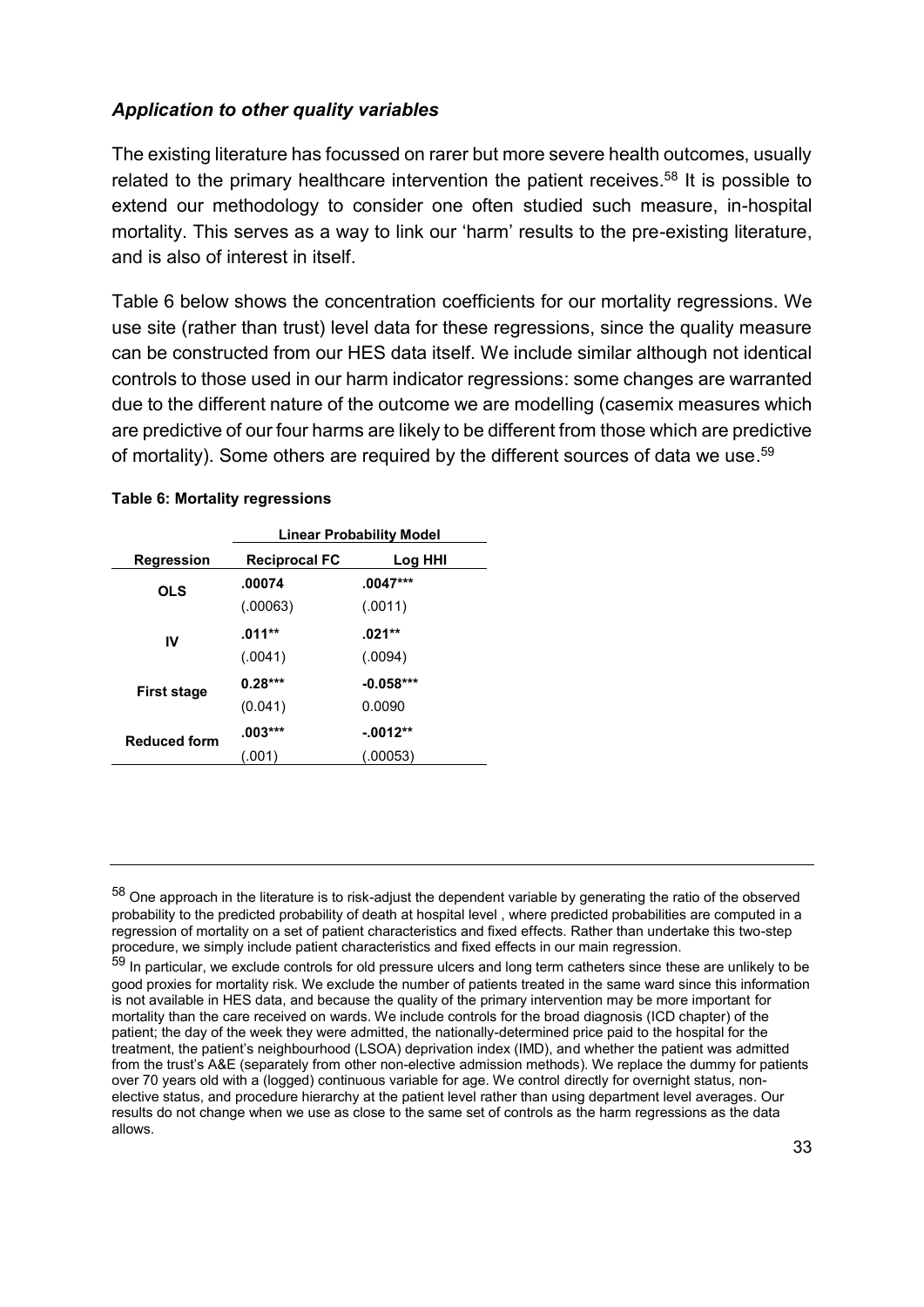*Notes standard errors in parentheses: \* p < 0.10 \*\* p < 0.05 \*\*\* p<0.01. The dependent variable is a dummy*  which takes value 1 if the patient died within 30 days of admission in hospital (we do not observe deaths outside *of hospital.* 

Consistent with much of the existing literature, greater concentration appears to increase mortality. The mortality results are larger although directionally consistent with the harm results, and the f-statistics on the first-stage regressions again exceed the critical values: 49.21 for the reciprocal fascia count, and 42.9 for the log specification.

Figure 4 below shows the semi-elasticities generated by the reciprocal fascia count LPM. The median department sees a harm rate increase of 55% following a hypothetical one unit decrease in fascia, and 129% following a 10% increase in the HHI. The larger figures may in part reflect a smaller base: in-hospital mortality is very rare for elective care.





*Notes: The bar chart shows the median semi-elasticities across departments from our main in-hospital mortality specification. This uses similar controls as our main harm specification. These are calculated as follows: first, we find the patient level semi-elasticity using the reciprocal FC LPM regression and its predicted harm rates; we*  then take the mean semi-elasticity within the department to get department level semi-elasticities. We plot the *median semi-elasticity (to account for potential outliers) for all departments conditional on the (rounded) number of competitors faced, omitting departments facing no competitors for which there can be no further decrease.*

## **9. Policy implications and conclusion**

Our paper contributes further empirical evidence that competition ultimately benefits patients. We have used a new methodology in this literature to exploit variation in the degree of competition faced by the same hospital trusts across their different departments in order to estimate the impact of competition on quality. We have studied a new quality measure: the incidence of patient harm through falls, pressure ulcers,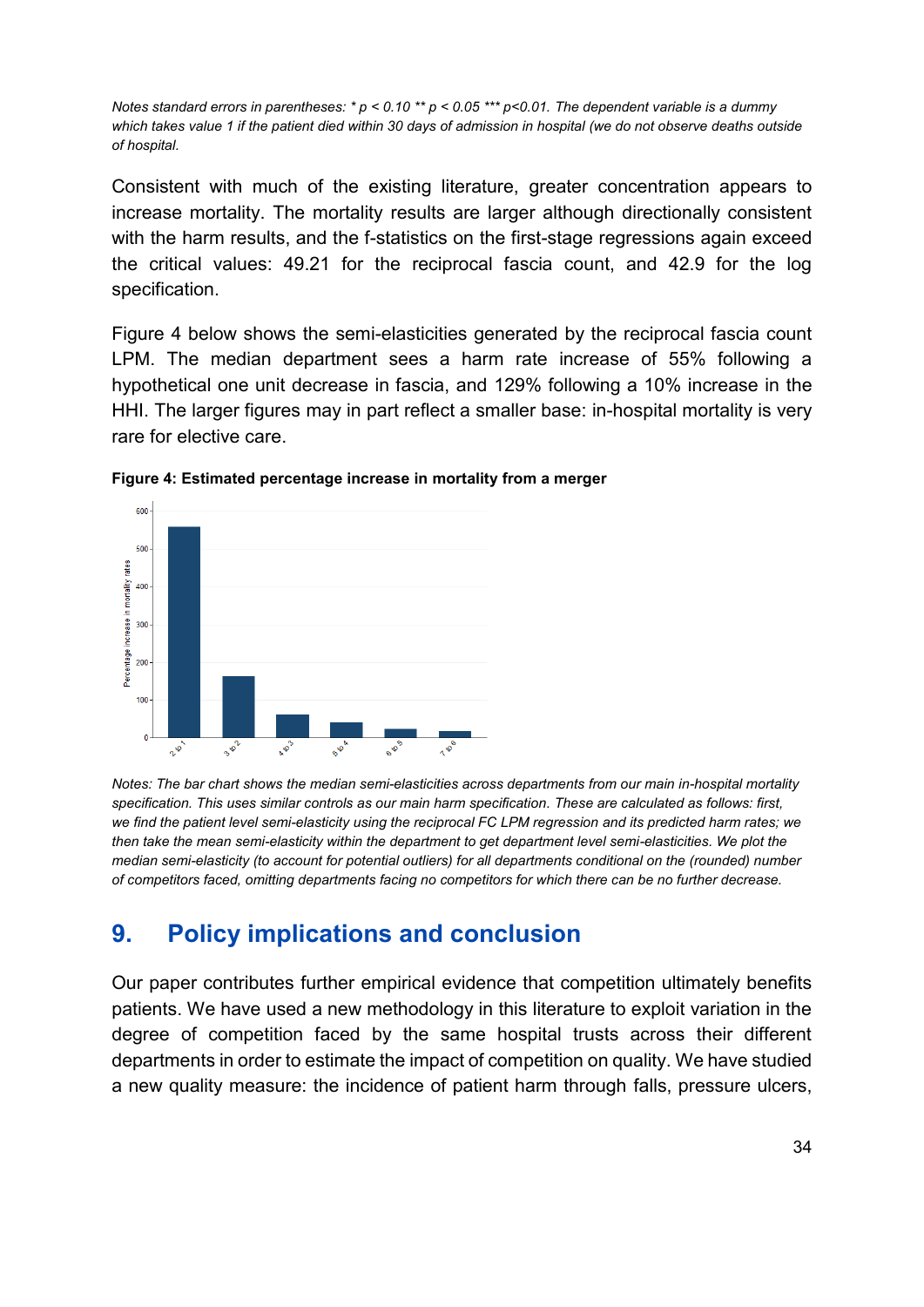blood clots and UTIs. Our analysis covered two years of data in 2013/14 and 2014/15, and eight specialties.

Our main estimate is that a hypothetical future merger between two geographically proximate hospitals would, on average and assuming no offsetting clinical benefits are unlocked by the merger, result in a 41% increase in harm rates. The magnitude of the effect is significantly greater where few competitors remain post-merger, and smaller when several alternatives for patients remain. This effect is robust to a number of alternative specifications and holds also when we consider in-hospital mortality.

The primary cost of a fall in quality is to patients' well-being. If valued in quality adjusted life years, for example, the magnitudes would be high. This is consistent with existing literature. There is also a financial cost because the harms we have studied must then be treated by the NHS. Research placed the financial impact of these harms at around £430 million per year across the whole of the English NHS (Department of Health, NHS's Harm Free Care team, 2010). Taking the 139 trusts in our data, this implies an average cost of £3.1 million per trust per year, assuming the total cost of harm has not changed significantly. If the harm rate were to increase by 41% as a result of a representative merger affecting all specialties in the hospitals, across both trusts involved, this would give an additional annual cost of £2.5 million per year counting only the four harm types.<sup>60</sup> For a merger to monopoly, the cost increase could be much higher. This simple calculation does not include the costs associated with other harms, such as increased mortality risk, nor lost revenue from reduced patient numbers caused by quality-conscious patients deciding to go elsewhere. This figure is clearly only indicative. However, it does demonstrate that competition in the NHS can also be beneficial in financial terms. Competition is likely to bring benefits through time; as a result, any such savings are likely to compound.

Clearly, there are a range of other factors which are central to efforts to drive up and maintain quality in healthcare systems. The validity of our conclusions regarding concentration to the sector in the future depends on how conditions and priorities in the NHS change, relative to the period studied. For example, deficits rose significantly in the years immediately following our data series, which may represent pressures on the supply side that reduce the salience of competition as a driver of quality. Nevertheless, our empirical work suggests that patient choice and competition between public hospitals can be an important driver of quality.

 $60$  That is, a cost of £430m/139 per trust, times two trusts in the data, multiplied by 41% to account for the effects of the merger. Note that the aggregate cost of harm is likely to have fallen since 2010 in line with lower overall harm rates; the magnitude of any such fall is not clear however.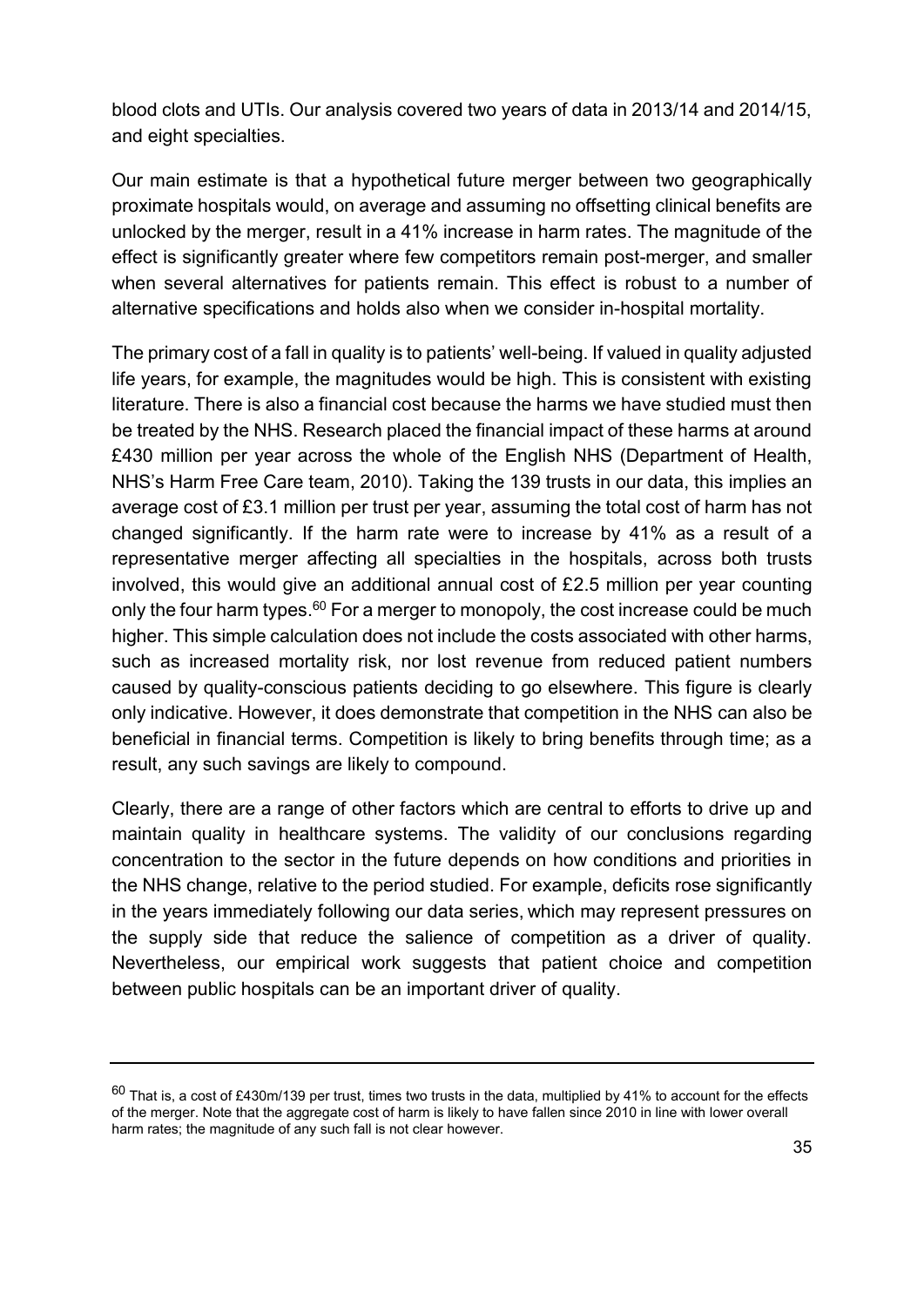## **10. References**

Beckert, W., Christensen, M., & Collyer, K. (2012). 'Choice of NHS‐funded hospital services in England', *The Economic Journal*, vol.122(560), pp. 400-417.

Bloom, N., Propper, C., Seiler, S., & Van Reenen, J. (2015). 'The impact of competition on management quality: evidence from public hospitals', *The Review of Economic Studies,* vol.82(2), pp. 457-489.

Cooper, Z., Gibbons, S., Jones, S., & McGuire, A. (2011). 'Does hospital competition save lives? Evidence from the English NHS patient choice reforms', *The Economic Journal*, vol.121(554), pp. F228-F260.

Competition Commission (2013). 'The Royal Bournemouth and Christchurch Hospitals NHS Foundation Trust/Poole Hospital NHS Foundation Trust: A report on the anticipated merger of The Royal Bournemouth and Christchurch Hospitals NHS Foundation Trust and Poole Hospital NHS Foundation Trust: Final Report', [https://www.gov.uk/cma-cases/royal-bournemouth-and-christchurch-hospitals-nhs](https://www.gov.uk/cma-cases/royal-bournemouth-and-christchurch-hospitals-nhs-foundation-trust-poole-hospital-nhs-foundation-trust-merger-inquiry-cc)[foundation-trust-poole-hospital-nhs-foundation-trust-merger-inquiry-cc](https://www.gov.uk/cma-cases/royal-bournemouth-and-christchurch-hospitals-nhs-foundation-trust-poole-hospital-nhs-foundation-trust-merger-inquiry-cc) (last accessed: 16 December 2018).

CMA (2015). 'Ashford and St Peter's and Royal Surrey County A report on the anticipated merger of Ashford and St Peter's Hospitals NHS Foundation Trust and Royal Surrey County Hospital NHS Foundation Trust: Final Report', [https://www.gov.uk/cma-cases/ashford-st-peter-s-nhs-foundation-trust-royal-surrey](https://www.gov.uk/cma-cases/ashford-st-peter-s-nhs-foundation-trust-royal-surrey-county-nhs-foundation-trust)[county-nhs-foundation-trust](https://www.gov.uk/cma-cases/ashford-st-peter-s-nhs-foundation-trust-royal-surrey-county-nhs-foundation-trust) (last accessed: 16 December 2018).

CMA (2015). 'Central Manchester University Hospitals and University Hospital of South Manchester: A report on the anticipated merger between Central Manchester University Hospitals NHS Foundation Trust and University Hospital of South Manchester NHS Foundation Trust: Final Report', https://www.gov.uk/cmacases/central-manchester-university-hospitals-university-hospital-of-southmanchester-merger-inquiry (last accessed: 16 December 2018).

Department of Health (2012). 'Delivering the NHS Safety Thermometer CQUIN 2012/13: A Preliminary Guide to Measuring "Harm Free" Care', [https://assets.publishing.service.gov.uk/government/uploads/system/uploads/attach](https://assets.publishing.service.gov.uk/government/uploads/system/uploads/attachment_data/file/216534/dh_134329.pdf) [ment\\_data/file/216534/dh\\_134329.pdf](https://assets.publishing.service.gov.uk/government/uploads/system/uploads/attachment_data/file/216534/dh_134329.pdf) (last accessed 20 August 2018).

Department of Health (2015). 'Handbook to the NHS Constitution', [https://www.gov.uk/government/publications/supplements-to-the-nhs-constitution-for](https://www.gov.uk/government/publications/supplements-to-the-nhs-constitution-for-england)[england,](https://www.gov.uk/government/publications/supplements-to-the-nhs-constitution-for-england) (last accessed 20 August 2018).

Gaynor, M., Moreno-Serra, R., & Propper, C. (2013). 'Death by market power: reform, competition, and patient outcomes in the National Health Service', *American Economic Journal: Economic Policy*, vol.5(4), pp. 134-66.

Gaynor, M., Propper, C., & Seiler, S. (2016). 'Free to choose? Reform, choice, and consideration sets in the English National Health Service', *American Economic Review*, vol.106(11), pp. 3521-57.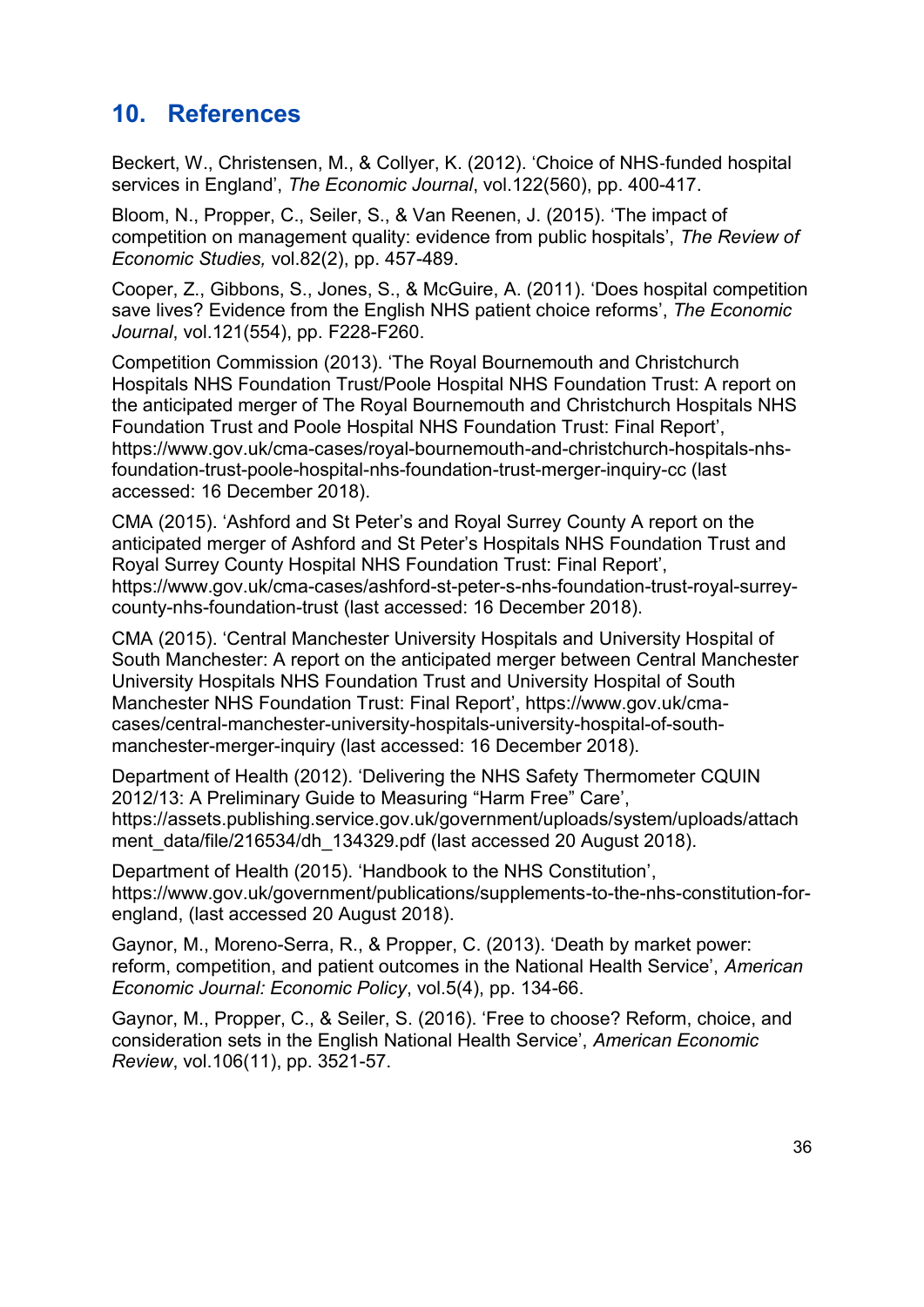Gaynor, M. and Town R.J. (2012). 'Competition in Health Care Markets', in (M.V. Pauly, T.G. Mcguire, P.P. Barros, eds.), *Handbook of Health Economics Vol. 2*, pp. 499-637, Amsterdam: Elsevier Science B.V.

Harm free care (2014). 'NHS Safety Thermometer CQUIN 2014/15: Frequently Asked Questions', [http://harmfreecare.org/wp-content/files\\_mf/HFC-FAQ-](http://harmfreecare.org/wp-content/files_mf/HFC-FAQ-19.02.14.pdf)[19.02.14.pdf,](http://harmfreecare.org/wp-content/files_mf/HFC-FAQ-19.02.14.pdf) (last accessed 3 February 2018).

Kessler, D. P., & McClellan, M. B. (2000). 'Is hospital competition socially wasteful?' *The Quarterly Journal of Economics*, vol.115(2), pp.577-615.

Monitor (2014), 'NHS foundation trusts: consolidated accounts 2013/14', [https://assets.publishing.service.gov.uk/government/uploads/system/uploads/attach](https://assets.publishing.service.gov.uk/government/uploads/system/uploads/attachment_data/file/331166/Consolidated_Accounts_2013-14.pdf) [ment\\_data/file/331166/Consolidated\\_Accounts\\_2013-14.pdf](https://assets.publishing.service.gov.uk/government/uploads/system/uploads/attachment_data/file/331166/Consolidated_Accounts_2013-14.pdf) (last accessed 16 December 2018).

Monitor (2015), 'NHS foundation trusts: consolidated accounts 2014/15', [https://assets.publishing.service.gov.uk/government/uploads/system/uploads/attach](https://assets.publishing.service.gov.uk/government/uploads/system/uploads/attachment_data/file/447099/50702_HC_238_WEB.pdf) [ment\\_data/file/447099/50702\\_HC\\_238\\_WEB.pdf](https://assets.publishing.service.gov.uk/government/uploads/system/uploads/attachment_data/file/447099/50702_HC_238_WEB.pdf) (last accessed 16 December 2018).

Moscelli, G., Gravelle, H., Siciliani, L. (2016). 'Market structure, patient choice and hospital quality for elective patients', Working Paper, Centre for Health Economics, University of York, 2016.

NHS England (2017). 'RTT Annual Report', https://www.england.nhs.uk/statistics/statistical-work-areas/rtt-waiting-times/ (last

accessed 14 September 2018).

NHS Improvement (2016). 'Making mergers work: Improvements NHS providers have achieved through merger',

[https://improvement.nhs.uk/documents/104/Mergers\\_factors.pdf](https://improvement.nhs.uk/documents/104/Mergers_factors.pdf) (last accessed 10 August 2018).

NHS Improvement and NHS England (2016), 'Outpatient appointments summary', [https://www.england.nhs.uk/wp-content/uploads/2015/09/monitor-nhse-outpatient](https://www.england.nhs.uk/wp-content/uploads/2015/09/monitor-nhse-outpatient-appointments-summary.pdf)[appointments-summary.pdf](https://www.england.nhs.uk/wp-content/uploads/2015/09/monitor-nhse-outpatient-appointments-summary.pdf) (last accessed 10 August 2018).

NHS Improvement (2018). 'NHS foundation trusts: consolidated accounts 2017/18', [https://improvement.nhs.uk/documents/3017/Consolidated\\_FT\\_accounts\\_201718.pd](https://improvement.nhs.uk/documents/3017/Consolidated_FT_accounts_201718.pdf) [f](https://improvement.nhs.uk/documents/3017/Consolidated_FT_accounts_201718.pdf) (last accessed 16 December 2018).

Skellern, M. (2018). 'The Effect of Hospital Competition on Value-Added Indicators of Elective Surgery Quality', Working Paper, London School of Economics.

Stock J., Yogo M. (2005). 'Testing for Weak Instruments in Linear IV Regression', in (Andrews D.W.K., ed), *Identification and Inference for Econometric Models,* pp. 80- 108, New York: Cambridge University Press.

Sultan A. A., West J., Grainge M. J., Riley R.D., Tata L.J., Stephansson Olof et al. (2016) 'Development and validation of risk prediction model for venous thromboembolism in postpartum women: multinational cohort study', *BMJ* 2016; pp.355:i6253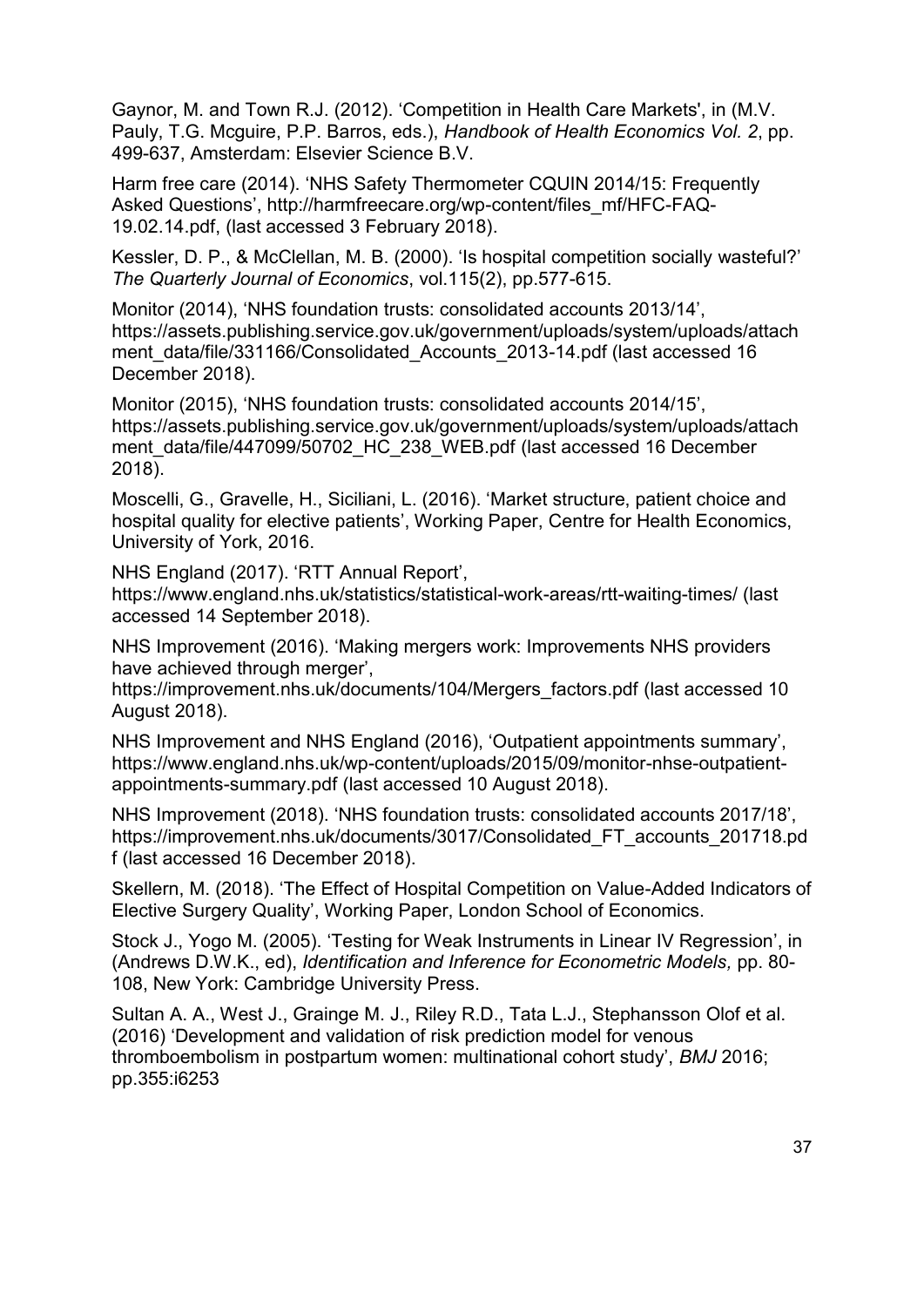## **APPENDIX**

## **A1. Additional statistics and explanation**

#### *Quality measures*

We tabulate the correlations between all subcomponents of our combined 'harm rates' measure of quality below. We include the correlations of each subcomponent with in-hospital mortality.

| Table A1: Department level correlations between individual quality indicators |  |  |  |
|-------------------------------------------------------------------------------|--|--|--|
|                                                                               |  |  |  |

| <b>Indicator name</b>        |           |                    |                    |      |
|------------------------------|-----------|--------------------|--------------------|------|
| <b>Falls</b>                 | Falls     |                    |                    |      |
| <b>Pressure Ulcers</b>       | $26\%***$ | Pressure<br>Ulcers |                    |      |
| <b>Blood Clots</b>           | $20\%***$ | $18\%***$          | <b>Blood Clots</b> |      |
| <b>UTIs</b>                  | 4%        | $9\%**$            | 2%                 | UTIs |
| <b>In-Hospital Mortality</b> | $14\%***$ | $17\%***$          | $16\%***$          | 7%*  |

*Notes: \* p < 0.10 \*\* p < 0.05 \*\*\* p<0.01. Data is at department level for 2015 quarter 1 only. Source: NHS Digital HES, Harm Free Care data.* 

As explained in the main body, the mean absolute deviation statistic indicates that there is significant intra-trust variation in quality. We also find consistent results when we use the IQR: around half of trusts had a difference of 2 percentage points between departments situated at the bottom of their first and third quartiles. We plot both the MAD and IQR distributions below.

#### **Figure A1: Intra-trust variation in quality: MAD and IQR**

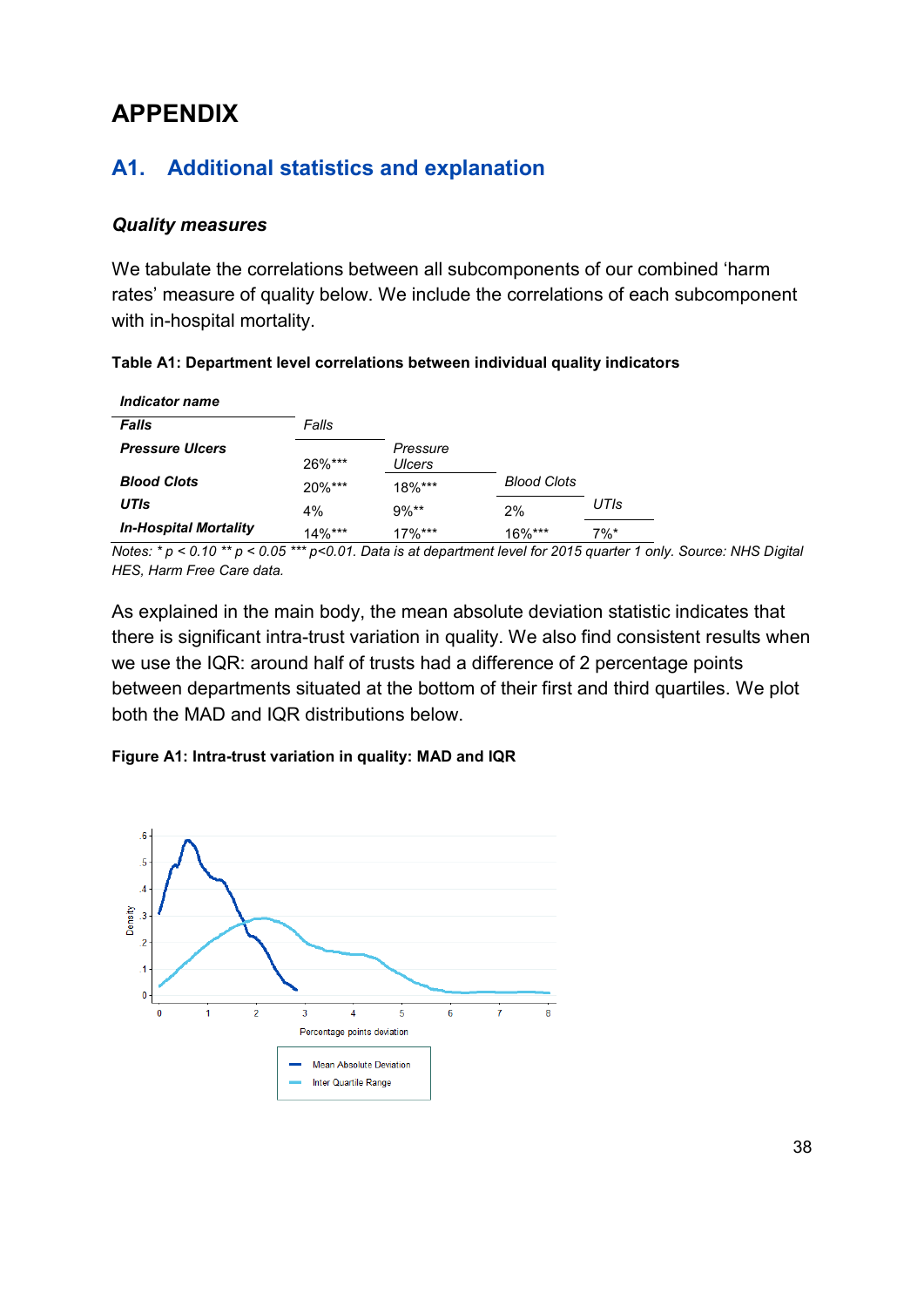*Notes: Statistics concerning the degree of within-trust across-department variation in quality. Data is at department level, for 2015 quarter 1 only. Source: NHS Digital HES; Harm Free Care data*

#### *Instrumental variables approach:*

Here, we explain how we have computed the instrumental variables in greater detail, and present additional statistics and results relevant to the critical assessment of the strength of our IV approach. As set out above, our approach is an adjusted of the approaches used in Kessler & McLellan (2000) and Gaynor et al (2013).

Our adjustments reflect the fact that we have used fascia counts rather than the HHI as the dependent variable; that we have an IV approach rather than the 'reduced form'; and that we have accounted for possible simultaneity arising from ISTC entry decisions. A core part of our approach remains the calculation of exogenous patient flows however. We explain our specific approach, contrasted to the existing approach, in what follows.

As in the conventional approach, we begin by constructing a model of patient choice. We treat utility as an additive function of a systematic component  $\bar{u}_{thsa}$  and a random component  $\varepsilon_{ihsa}$ . We are then able to use a conditional logit model in which patient i chooses hospital  $h$  to maximise utility  $u_{ij}$ 

$$
u_{ihsq} = \bar{u}_{ihsq} + \varepsilon_{ihsq}
$$
  
=  $\gamma_1 dist_{ihsq} + \gamma_2 (dist_{ihsq} \times urban_{ihsq}) + \varepsilon_{ihsq}$  (1)

where  $dist_{ihsa}$  is the distance between patient *i* and hospital *h* in specialty *s* and quarter  $q$ ,  $urban_{ihsq}$  is a is a patient-specific variable denoting the urban density in the patient's LSOA of residence, and  $\varepsilon_{ij}$  is an error term. Interacting distance and urbanicity allows for the fact that patients in built up areas may have different costs of travel to those in more rural areas.

We allow patients to select any hospital offering their specialty of treatment in that quarter, provided that hospital is located within radius  $r$ . This radius is defined as the 80<sup>th</sup> percentile of the distribution of patient journeys nationally, for all patients of the same urban status treated in that specialty and quarter.<sup>61</sup>

 $61$  That is, for a given specialty and quarter, patient choice sets are permitted to be larger for patients living in a rural area than in an urban area. Being defined on the national rather than the local distribution of distances, the choice set is not specific to the area around any given hospital and therefore does not depend on any individual hospital's quality.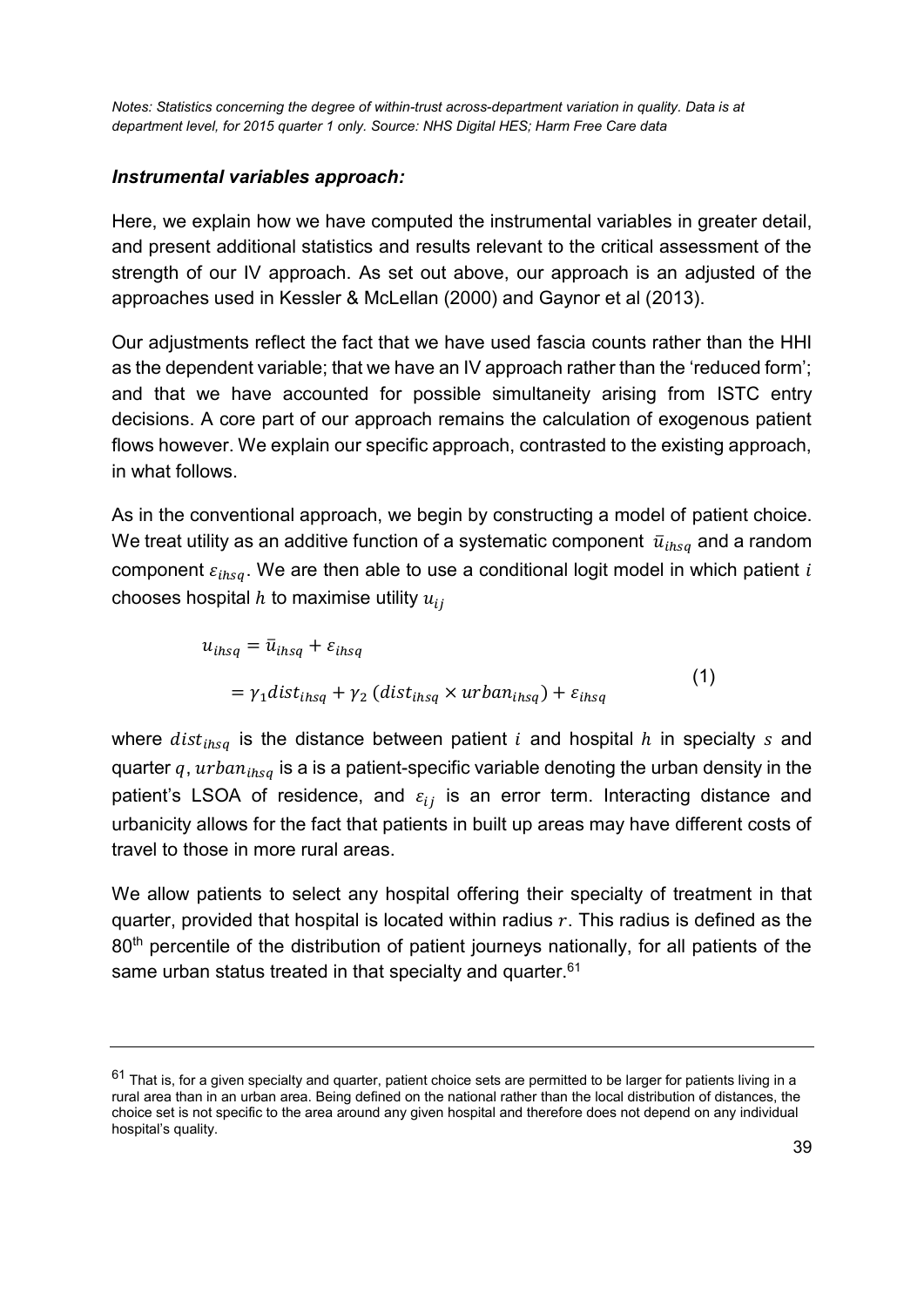Assuming that the error term is i.i.d. extreme-value distributed, equation (1) can be estimated as a conditional logit model via maximum likelihood. We use a 40% sample of the data to reduce the computational burden of the model; this still contains millions of patients. We estimate separate models for each specialty and quarter: both distance and the interaction term are highly significant. Under the relevant statistical assumptions on  $\varepsilon_{ij}$  specified above, the conditional probability that individual i chooses hospital  $h$  (denoted  $s_{ihsa}$ ) is given by:

$$
s_{ihsq} = \frac{\exp(\bar{u}_{ihsq})}{\sum_{m=0}^{M} \exp(\bar{u}_{imsq})}
$$
(2)

where M is the set of all hospitals. These predicted probabilities are plausibly exogenous, since they depend only on the definition of the choice set, and two regressors: distance and patient urban density. As a consequence, concentration measures (such as the HHI) which are purely a function of these probabilities are also exogenous.

Our choice model differs from that taken in the literature, in two main ways, explained below.

The first difference is that our demand model is much simpler: we do not define choice sets to ensure that patients are able to choose from a range of hospital types (e.g. large and small hospitals), nor do we account for the potential influence of hospital characteristics (such as whether the hospital has teaching status, is a private hospital or is a large hospital) on patient choice.

However, because we follow Moscelli et al (2017) in using the concentration measures constructed from our predicted probabilities *as instruments*, rather than including them directly in the regression as in Kessler & McClellan (2011) and Gaynor et al (2014), w this is not concerning. Provided the constructed concentration measures are sufficiently correlated with observed concentration, and the exclusion restriction continues to hold in our setting, the greater simplicity of our demand model generating patient flows will not influence the analysis.<sup>62</sup> Indeed, as we explained in the main body, our instruments are highly correlated with observed concentration, which is required for instrumental relevance.

Omitting some hospital characteristics such as teaching hospital status is unlikely to cause our instrument to violate the exclusion restriction: the model just depends on

<sup>62</sup> By contrast, a demand model with good predictive power is necessary to generate concentration measures that can be included directly into a regression, if the 'exogenous' concentration measures are to be interpreted on the same scales as the 'observed' or endogenous concentration measures.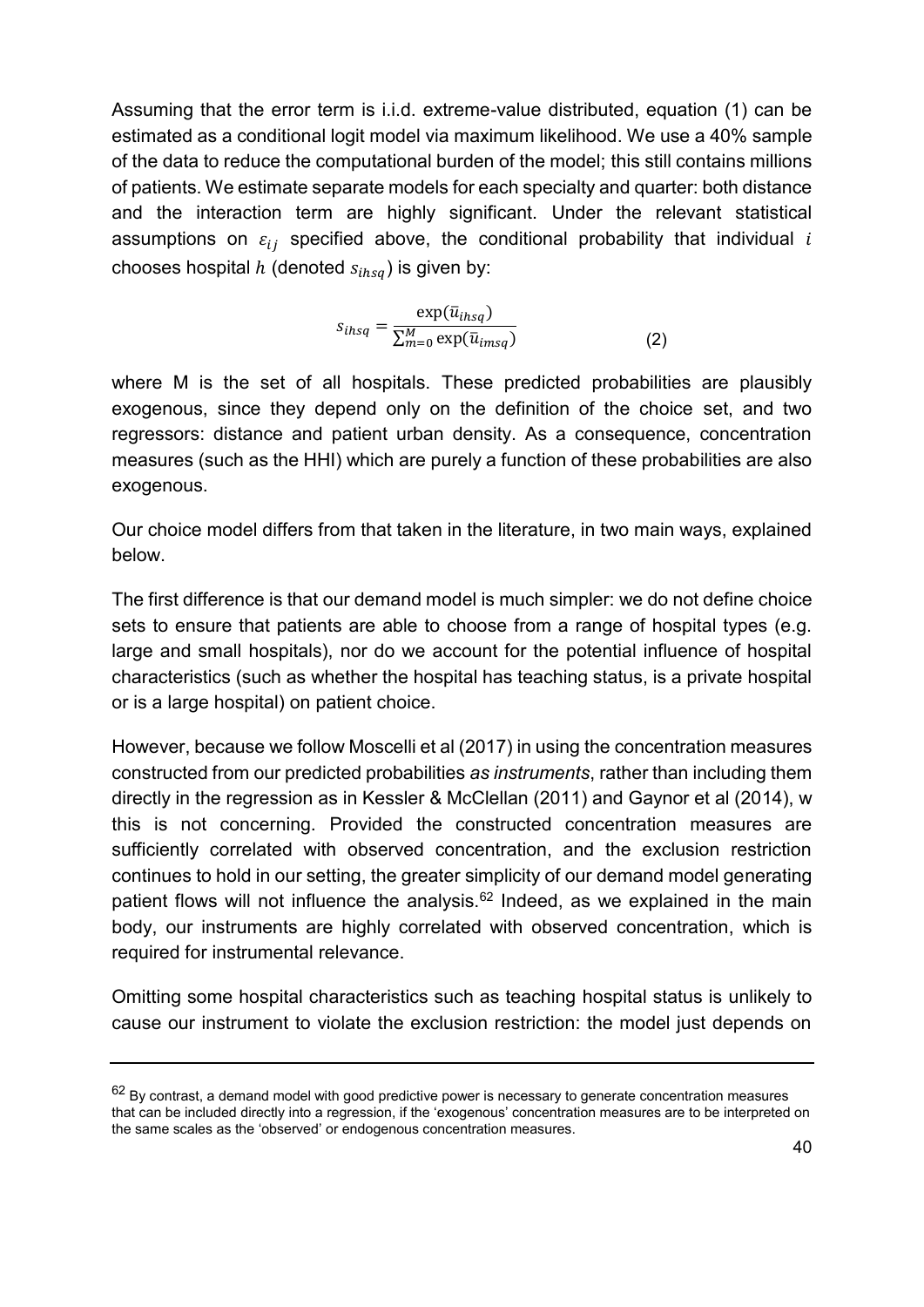fewer parameters which need to be justified as exogenous. Indeed, there is good reason to think that some of the characteristics which were previously included are potentially endogenous: higher quality hospitals are more likely to be teaching hospitals. Therefore, a simpler model may be better.

A second difference is our treatment of distance. Whilst we use the distance from patients' addresses to hospitals as a regressor in the demand model, $63$  some previous papers in the literature have modelled choice probability as a function of *differential distance* (that is, the distance between hospitals). This is not a problem for instrumental relevance. For the exclusion restriction, we need to make slightly stronger assumptions however.

Specifically, conditional on all covariates, there cannot be any residual correlation between patients' distances from hospital and their underlying health status. We have mitigated concern by including a wide range of fixed effects and controls for underlying patient health status. Further in the UK people rarely relocate in order to increase their proximity to secondary acute healthcare. Therefore, this assumption is likely to be satisfied.

<sup>63</sup> We follow papers such as Gaynor, Propper and Seiler (2016) in taking this approach.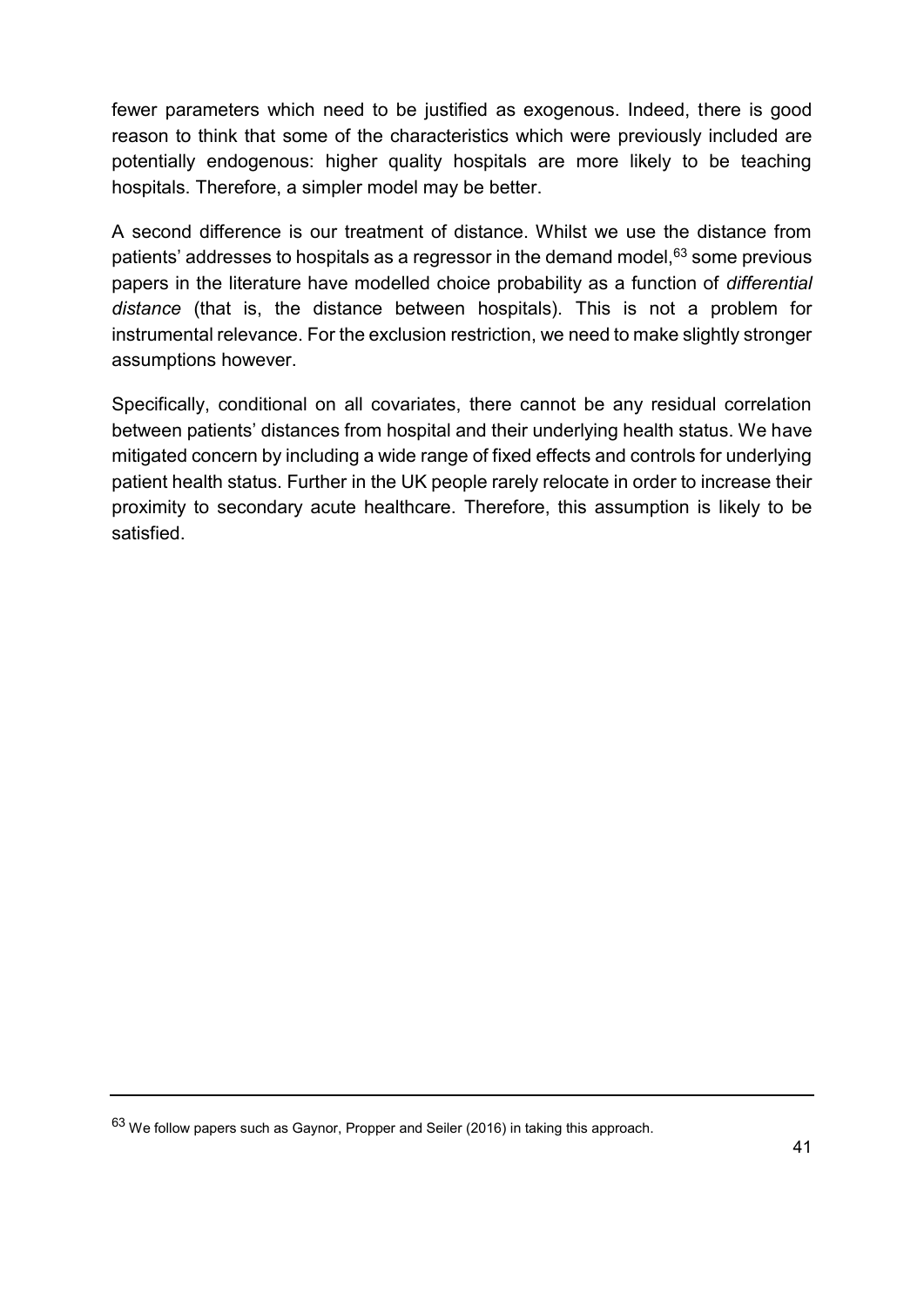## *Summary statistics*

#### **Table A2: Summary statistics for the mortality dataset**

|                                                        | (1)<br>N  | (2)<br><b>Mean</b> | (3)<br>Sd | (4)<br>Min  | (5)<br>Max |
|--------------------------------------------------------|-----------|--------------------|-----------|-------------|------------|
| Patient died within 30 days of admission               | 5,727,000 | 0.01               | 0.07      | 0           | 1.00       |
| <b>Fascia Count</b>                                    | 5,727,000 | 3.04               | 1.97      | 1.00        | 10.00      |
| <b>HHI</b>                                             | 5,727,000 | 8,370.00           | 1,180.00  | 5,111.00    | 10,000.00  |
| Age                                                    | 5,727,000 | 57.28              | 11.54     | 35.00       | 74.92      |
| <b>Patient is Female</b>                               | 5,727,000 | 0.57               | 0.18      | 0.07        | 1.00       |
| Department treats community patients                   | 4,668,000 | 0.05               | 0.21      | 0           | 1.00       |
| Department mean procedure resource intensity           | 4,370,000 | 5.69               | 2.53      | $\mathbf 0$ | 15.00      |
| Patient neighbourhood has above median<br>unemployment | 5,727,000 | 0.49               | 0.50      | $\pmb{0}$   | 1.00       |
| Patient neighbourhood has above median deprivation     | 5,727,000 | 0.47               | 0.50      | $\mathbf 0$ | 1.00       |
| Patient has above median charlson comorbidity score    | 5.727.000 | 0.31               | 0.46      | $\mathbf 0$ | 1.00       |
| Patient non-elective, admitted via own A&E             | 5.727.000 | 0.21               | 0.41      | $\mathbf 0$ | 1.00       |
| Patient non-elective, transferred patient              | 5,727,000 | 0.11               | 0.31      | $\mathbf 0$ | 1.00       |
| Patient had overnight stay                             | 4,664,000 | 0.76               | 0.28      | $\pmb{0}$   | 1.00       |
| Tariff payment for recorded care                       | 4.809.000 | 0.50               | 0.50      | $\mathbf 0$ | 1.00       |

## **A2. Calculation of (semi-)elasticities**

As trailed in the main body, we transform the regression coefficients arising from our main regressions to aid interpretation. The statistics we calculate differ slightly depending on whether fascia count or the HHI is the underlying independent variable, due to convention in how these variables are usually interpreted. We take both in turn, first for the statistics following the linear probability models, and then the probit models.

In the case of fascia count, we compute the median (across departments) percentage increase in harm in response to a one unit decrease in fascia count. We use the median to account for the fact that dividing by small predicted probabilities makes the mean sensitive to specification.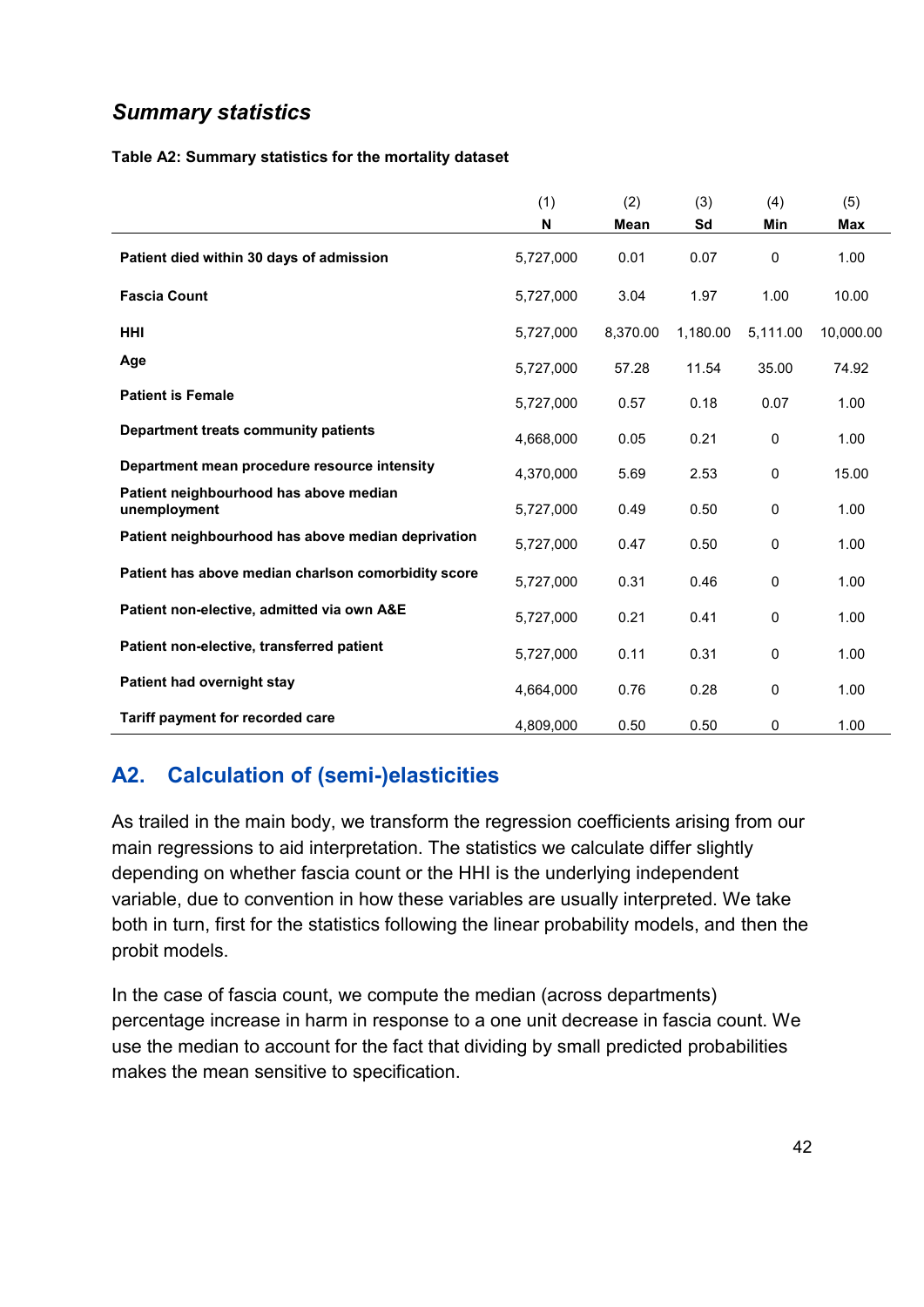In effect, we are "undoing" the non-linear transformation we applied to estimate the regression: it is harder to immediately visualise what harm linearly decreasing in the *reciprocal* of fascia count actually looks like, than it is to visualise a relationship between harm and fascia count itself. We are also relativizing the change in harm to the level of harm actually observed, by using percentage changes rather than percentage point changes (as estimated in the regression).

The semi-elasticity is calculated as follows, where the data is structured as combinations of individuals  $i$  (of  $I$  total individuals in a department), and departments d;  $^{64}$   $Pr(\widehat{harm})_{its}$  is the predicted harm;  $recip(\cdot)$  the reciprocal function,  $\beta_{recip(FC)}$  the estimated coefficient from the regression, and  $p50_{15}$  the median function across departments. Note that we multiply by minus one because we want a measure of concentration which is decreasing in the number of competitors.

$$
\text{median semielasticity} = -p50_d \left[ \frac{1}{I} \sum_{i \in d}^{I \in d} \frac{\partial Pr(\widehat{harm})_{id}}{\partial F C_d} \cdot \frac{1}{Pr(\widehat{harm})_{id}} \right] \tag{1}
$$
\n
$$
= -p50_d \left[ \frac{1}{I} \sum_{i \in d}^{I \in d} \frac{\partial Pr(\widehat{harm})_{id}}{\partial recip(FC)_d} \cdot \frac{\partial recip(FC_d)}{\partial F C_d} \cdot \frac{1}{Pr(\widehat{harm})_d} \right]
$$
\n
$$
= -p50_d \left[ \frac{1}{I} \sum_{i \in d}^{I \in d} \beta_{recip(FC)} \cdot \left( -\frac{1}{FC_d^2} \right) \cdot \frac{1}{Pr(\widehat{harm})_d} \right]
$$

In the calculation, we use the chain rule to calculate the marginal effect of a one unit increase in *fascia count* at the individual level). To get the *percentage* rather than *percentage point* increase in harm rates, we compute the predicted harm probability of the patient (that is the pre-existing probability of harm implied by our model absent any changes in concentration), and divide the marginal effect by the pre-existing probability. This gives us a semi-elasticity. We then compute the mean semielasticity across all patients treated in the same department (that is, in the same specialty-trust combination, regardless of the point in time in which they were treated). In doing this, we assume the department's semi-elasticity is equal to that of the representative patient. We then find the median of the resulting statistic across departments. Because the independent variable (fascia count) is still interpreted in

 $64$  A department is a trust-specialty combination. Concentration may vary for departments through time: we simulate an increase concentration across all periods, and so omit the time subscript.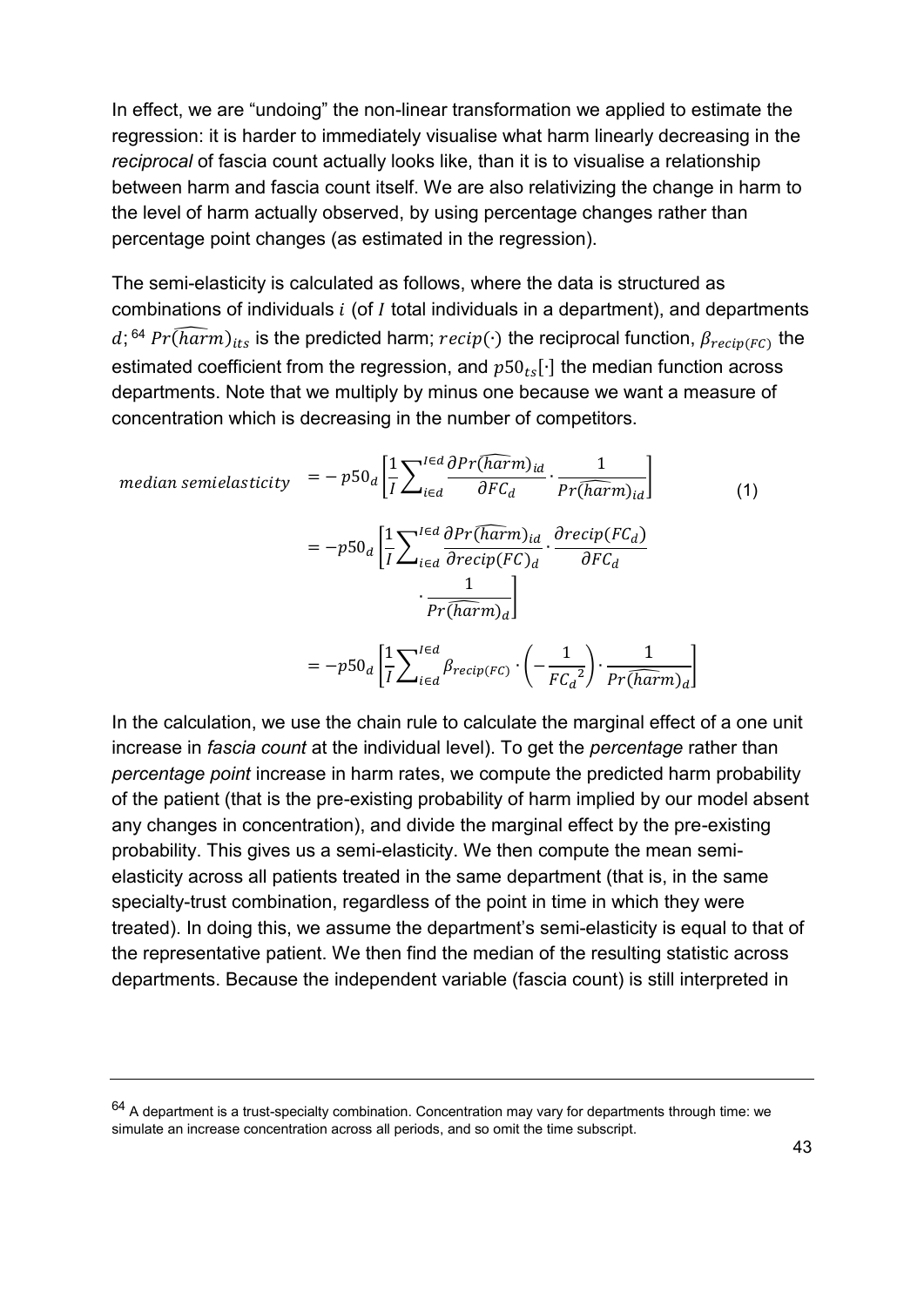units, but the dependent variable is interpreted as a percentage, this is a semielasticity.

In the case of the HHI, it is generally conventional to express concentration as an elasticity rather than a semi-elasticity: see Gaynor et al (2013) who use a log-log specification, for example. This is because the HHI does not, in itself, have a tangible interpretation.

We calculate this as follows, where  $HH_{l}$  is the HHI which varies across each individual  $i$ ,  $log(·)$  denotes the natural logarithm, and all other notation is as above. To relate our results more closely to the magnitude of changes in concentration which could conceivably give rise to concern, we multiply the result by 10 to approximate the effect of changing the HHI by 10 percent, rather than just one percent (which is of course a tiny change).

$$
\text{median elasticity} = p50_{ts} \left[ \frac{1}{I} \sum_{i \in d}^{I \in d} \frac{\partial Pr(\widehat{harm})_{id}}{\partial H H I_d} \cdot \frac{HH I_d}{Pr(\widehat{harm})_{id}} \right] \tag{2}
$$
\n
$$
= p50_{ts} \left[ \frac{1}{I} \sum_{i \in d}^{I \in d} \frac{\partial Pr(\widehat{harm})_{id}}{\partial \log(HH I)_d} \cdot \frac{\partial \log(HH I)_d}{\partial H H I_{ts}} \cdot \frac{HH I_d}{Pr(\widehat{harm})_{id}} \right]
$$
\n
$$
= p50_{ts} \left[ \frac{1}{I} \sum_{i \in d}^{I \in d} \frac{\partial Pr(\widehat{harm})_{id}}{\partial \log(hhi)_d} \cdot \frac{1}{HH I_d} \cdot \frac{HH I_d}{Pr(\widehat{harm})_{id}} \right]
$$
\n
$$
= p50_{ts} \left[ \frac{\beta_{\log(HH I)}}{Pr(\widehat{harm})_{id}} \right]
$$
\n(2)

In the calculation, we compute again the marginal effect of log HHI which is equal to the estimated  $\beta$ . We divide by the mean pre-existing predicted probability of harm for each patient. This already gives us the elasticity, rather than the semi-elasticity because independent variables in regressions of linear-log form are already interpreted in percentage terms. We then find the mean elasticity within departments, and take the median of the resulting distribution.

To relate our results more closely to the magnitude of changes in concentration which could conceivably give rise to concern, we multiply the result by 10 to approximate the effect of changing the HHI by 10 percent, rather than just one percent (which is of course a tiny change).

For the probit sensitivities, we compute the same statistics in much the same way. For fascia count, the calculation is as follows, where  $\varphi$  represents a standard normal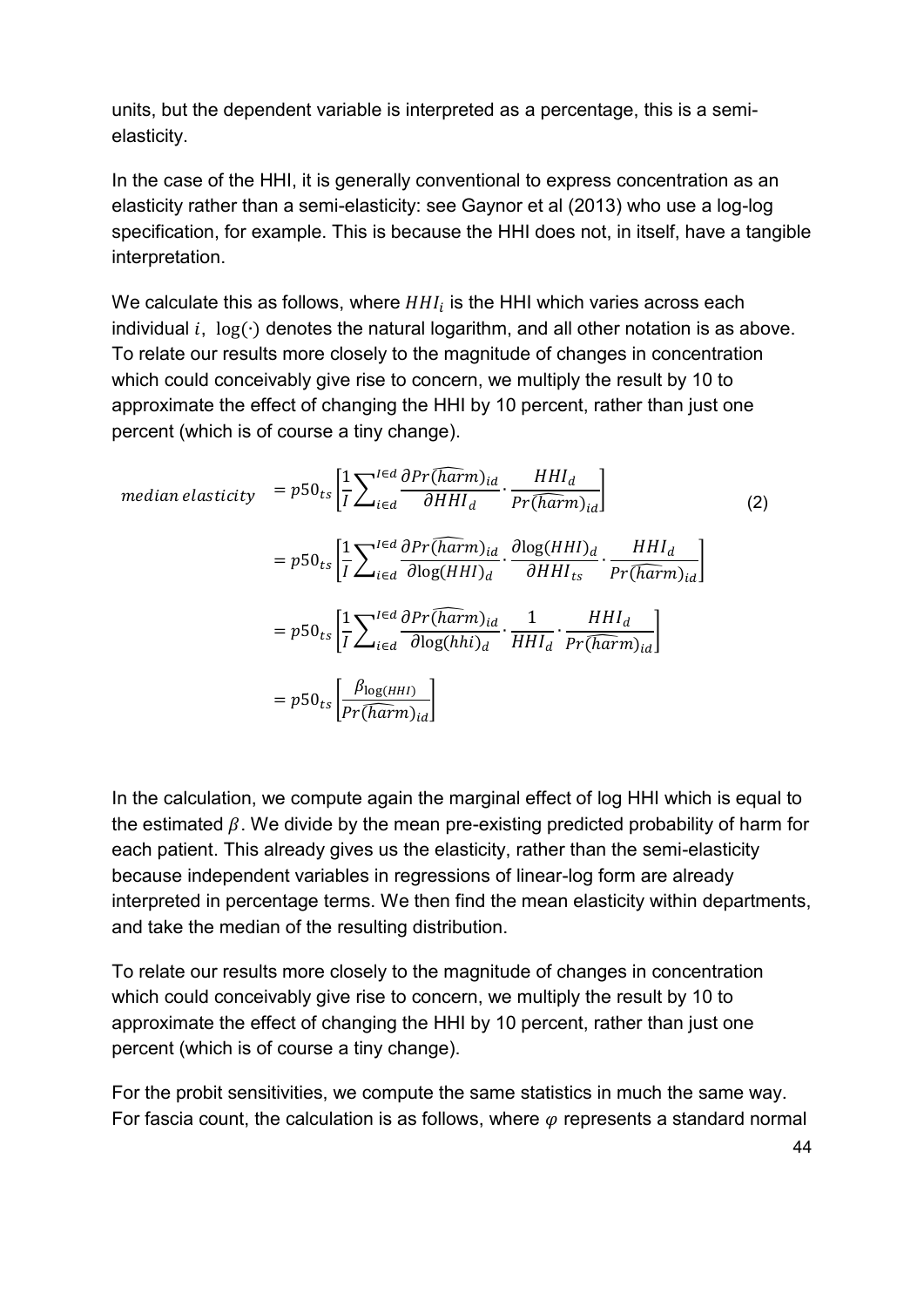probability density function and  $x_i'\boldsymbol{\beta}$  the matrix formed by multiplying the coefficient vector by the vector of explanatory variables for each observation  $its$ ; that is, the linear prediction of the model, and all other notation is as above.

median semielasticity 
$$
= -p50_d \left[ \frac{1}{I} \sum_{i \in d}^{I \in d} \frac{Pr(\widehat{harm})_{id}}{\partial F C_d} \cdot \frac{1}{p(\widehat{harm})_{id}} \right]
$$

$$
= -p50_d \left[ \beta_{recip(FC)} \cdot \left( -\frac{1}{FC_d^2} \right) \cdot \varphi(x_{id} \mid \boldsymbol{\beta}) \cdot \frac{1}{Pr(\widehat{harm})_{id}} \right]
$$
(3)

Again, we express the effect of fascia count in a (negative) semi-elasticity and of the HHI in an elasticity.

median elasticity

$$
= p50_d \left[ \frac{1}{I} \sum_{i \in d}^{I \in d} \frac{\partial Pr(harm)_{id}}{\partial H H I_d} \cdot \frac{H H I_d}{Pr(harm)_{id}} \right]
$$
  
=  $p50_d \left[ \frac{\beta_{\log(HHI)} \cdot \varphi(x_{id} \mid \beta)}{p(harm)_{id}} \right]$  (4)

 $\mathbf{I}$ 

In computing these statistics from the linear probability model, we have to drop all patients which have predicted probabilities of zero or lower: we cannot divide by zero, and negative predicted probabilities introduce sign errors into the end results. Fortunately, only a small proportion of patients need to be dropped. None need to be dropped in the post-estimation following the probit regressions, which yield similar results. Identical formulae were used for the mortality regressions: we simply replaced the dependent variables.

#### **A3. Further sensitivities**

Here, we present the results of additional sensitivities we have conducted. First, we demonstrate an alternative nonlinear transformation to our concentration variables, Second, we flex the radius over which we count fascia. Lastly, we adjust the weighting of departments in the data by running regressions on department-level data.

#### *Alternative non-linear form*

Our main results use nonlinear transformations of our concentration variables, specifically chosen such that we only have one endogenous variable and excluded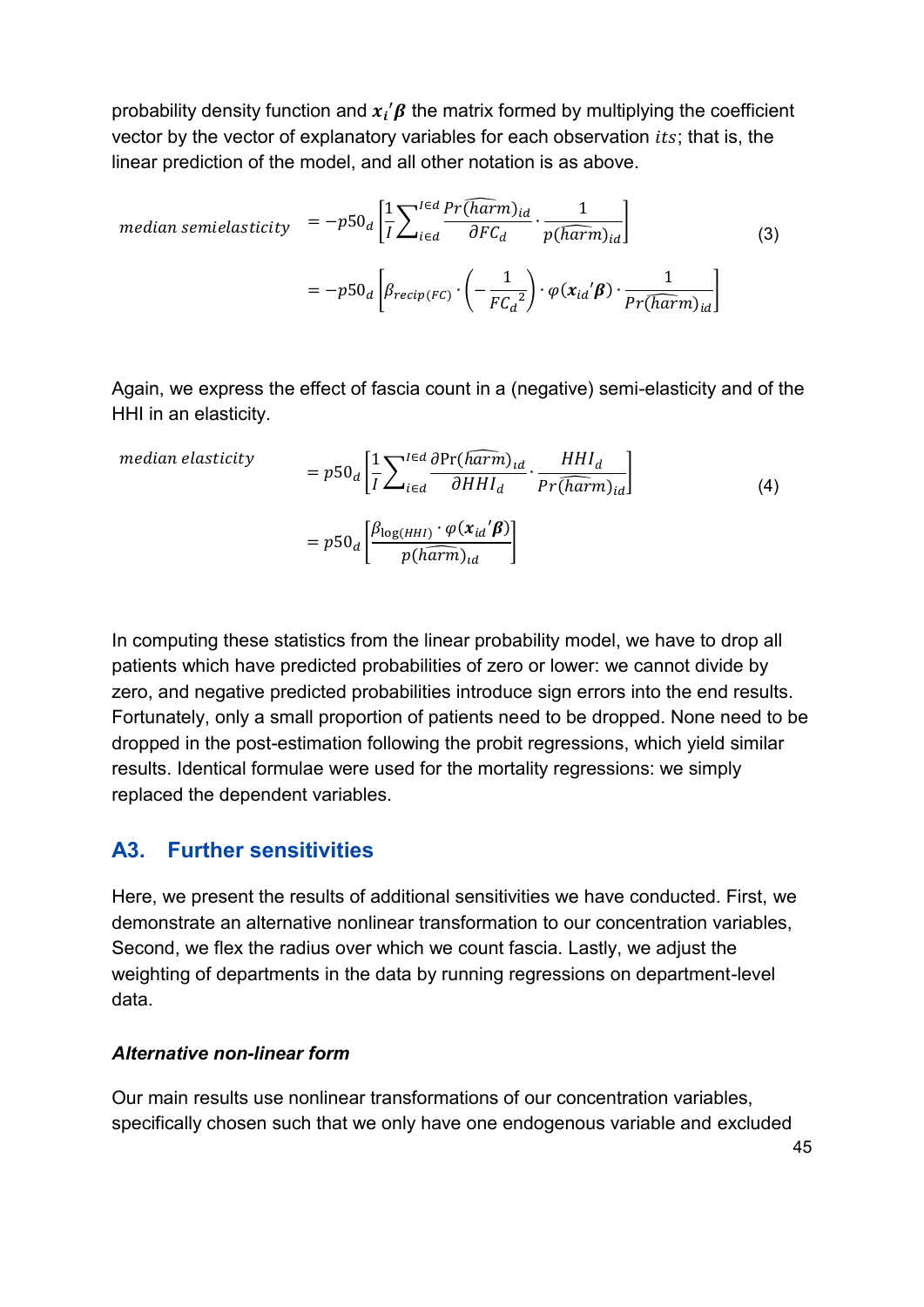instrument whilst retaining plausible functional form. Other non-linear transformations are of course also possible. We test one other commonly used candidate approach: introducing a quadratic term alongside the linear term. This has the advantage of flexibility but also introduces some additional complexity given that we now require multiple first-stage regressions for each IV estimate.

|                           |              | <b>Fascia Count</b> |               | HHI                |
|---------------------------|--------------|---------------------|---------------|--------------------|
|                           | Linear term  | <b>Square term</b>  | Linear term   | <b>Square term</b> |
| <b>OLS</b>                | $-0.00087**$ | $-0.000054$         | 0.00000091    | $0.00000000040*$   |
|                           | (0.00035)    | (0.000065)          | $-0.00000067$ | 0.00000000023      |
| 2SLS                      | $-0.0081***$ | $0.0013**$          | $0.000013***$ | 0.0000000052***    |
|                           | (0.0023)     | (0.00051)           | (0.0000047)   | (0.0000000016)     |
| <b>Linear First Stage</b> | $0.56***$    | 0.77                | $-211***$     | $-22$              |
|                           | (0.1)        | (0.53)              | (48)          | (26)               |
| <b>Quadratic First</b>    | $-0.13**$    | $-0.11*$            | $-148831$     | 397883***          |
| <b>Stage</b>              | (0.065)      | (0.057)             | (120063)      | (72679)            |
| <b>Reduced form</b>       | $-0.0036***$ | $0.0019***$         | $-0.0036***$  | $0.0019***$        |
|                           | (0.001)      | (0.00051)           | (0.001)       | (0.00051)          |

#### **Table A3: Concentration coefficients (using quadratic terms)**

*Notes standard errors in parentheses: \* p < 0.10 \*\* p < 0.05 \*\*\* p<0.01. The dependent variable is a dummy which takes value 1 if the patient experienced a fall, a new pressure ulcer, a blood clot or a UTI in the care of the hospital. All regressions include our main set of control variables to account for confounding factors such as differing pre-existing health status and department characteristics, as well as trust-quarter and quarter-specialty fixed effects. Concentration is measured using both the count of competitors in the hospital's catchment (Fascia Count), and the HHI (which is measured on a scale between 0 and 10,000). Standard errors are clustered at department-quarter level.*

The results in Table A1 indicate that the precise nonlinear transformation used does not influence the interpretation of the results: the coefficients also imply similar magnitude semi-elasticities in our main results.

Examination of the marginal effects implied by the fascia count regression allows us to consider the two concentration coefficients in this regression together. Further, the (patient weighted) marginal effect plot in Figure A2 Panel A, below is also informative of the number of competitors at which quality begins to fall: the estimated effect of adding one more fascia is statistically significant only where there are 5 or fewer fascia in a given area. The effect of changes in the number of competitors is also much more sizable when there are very few alternatives than when there are already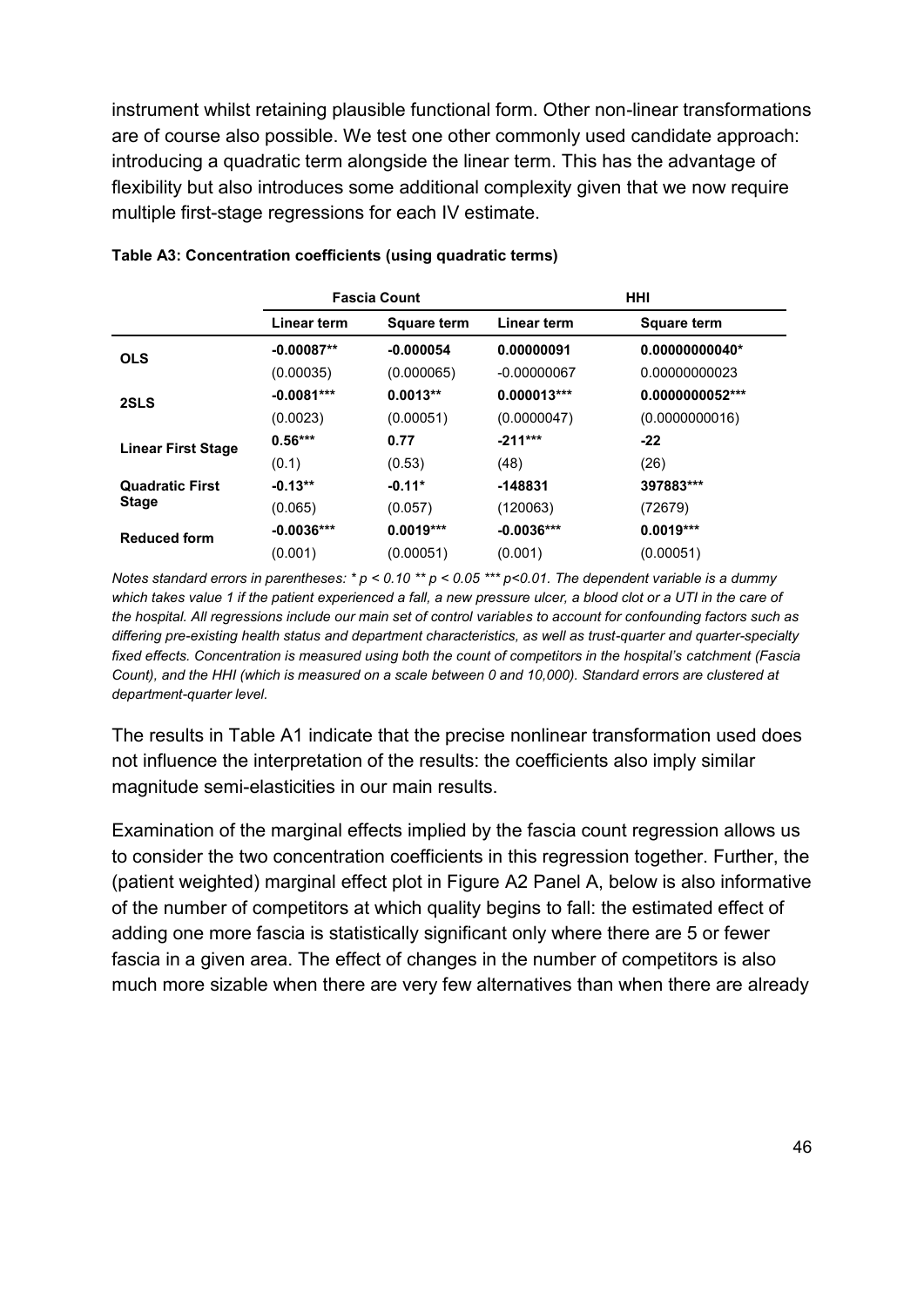several.<sup>65</sup> In Panel B we show the median department weighted semi-elasticities for comparability with the charts in the main body: these tell a similar story.





*Notes: Panel A in the above shows the average (mean) marginal effects (i.e. percentage point increase in harm rates) of adding one more competitor, conditional on the number of existing fascia. The whiskers represent 95% confidence intervals found using the delta method. Panel B shows the median percentage harm increase (semielasticity) across departments following a one unit reduction in fascia count. These are calculated as per the main body, and as follows: first, we find the patient level semi-elasticity using the coefficients from model (1) and its predicted harm rates; we then take the mean semi-elasticity within the department to get department level semi-elasticities. We plot the median semi-elasticity (to account for potential outliers) for all departments conditional on the (rounded) number of competitors faced, omitting departments facing no competitors for which there can be no further decrease. Note that we reverse the sign of Panel B for comparability with the main text, but do not do so for Panel A for comparability with the regression coefficients above.* 

#### *Fascia count computation sensitivities*

As explained in our identification section, there is no one way of computing a count of competitors. Here we test the impact of changing the way we do this. The results in Table A2 show that the significance of our main estimates is not sensitive to changes in the radius over which we count competitors.

#### **Table A4: Fascia count sensitivities**

|                                                                | <b>Reciprocal Fascia Count</b> |                               |  |
|----------------------------------------------------------------|--------------------------------|-------------------------------|--|
|                                                                | IV<br><b>Coefficient</b>       | Median<br>Semi-<br>elasticity |  |
| 1. Use narrower radius (1x the hospital 80%<br>catchment area) | $0.035***$                     | 27%                           |  |

 $65$  Patient level marginal effects are a component of the department level semi-elasticity plots we have produced in the main body. We focus here on marginal effects largely because it is much simpler to assess the statistical significance of these relative to semi-elasticities at department level.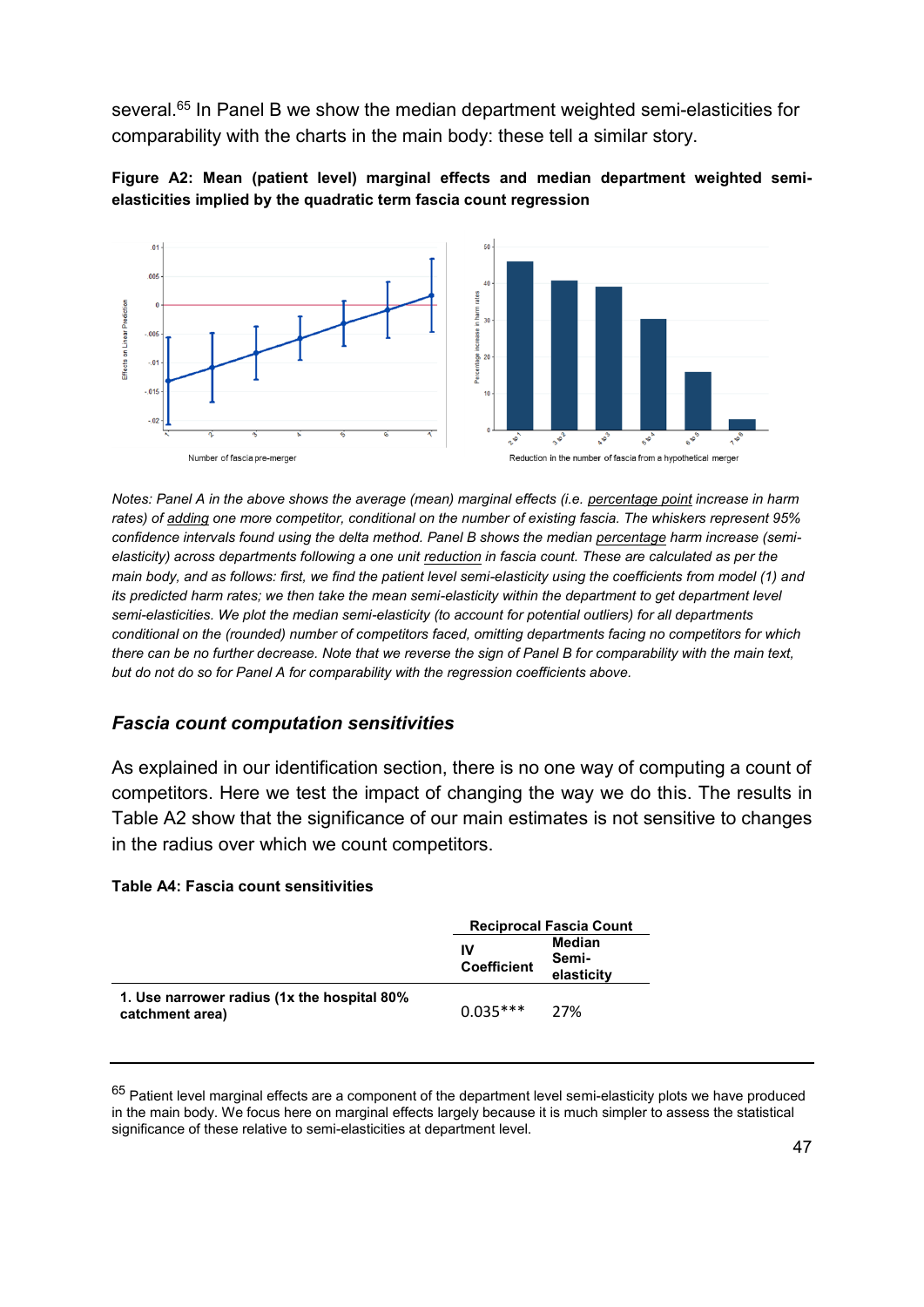|                                                                            | (0.011)                |     |
|----------------------------------------------------------------------------|------------------------|-----|
| 2. Use wider radius (2x the hospital 80%<br>catchment area)                | $0.083**$<br>(0.038)   | 65% |
| 3. Use standardised catchment area (1.5x the<br>average 80% catchment area | $0.026***$<br>(0.0074) | 20% |

*Notes: Standard errors in parentheses: \* p < 0.10 \*\* p < 0.05 \*\*\* p<0.01. The dependent variable is a dummy*  which takes value 1 if the patient experienced a fall, a new pressure ulcer, a blood clot or a UTI in the care of *the hospital. All regressions instrument for concentration using the same nonlinear transformation of the instrument as is used for the concentration variable. The leftmost column describes the differences between the regression run and our main regressions (1) for fascia count and (2) for the HHI. The median (semi-)elasticity is the percentage increase in harm rates at the median. We use median to account for potential outliers.*

#### *Department weighting*

Our analysis is conducted at patient level. We cluster standard errors at departmentquarter level, the level at which we measure fascia count. Nevertheless, there could be a residual concern that some departments have more patients than others. We address this by regressing quality on fascia count at the aggregate level, where each observation represents a department-quarter combination.

For controls entering into our main specification as patient level dummies, we use (logged) percentages at department quarter level. We remove the patient-level treatment specialty fixed effects, given that each department treats a mix of treatment specialties. The results on department-aggregated data are shown in Table A4 below.

|                     | <b>Nonlinear</b><br>(Reciprocal) | <b>Nonlinear</b><br>(Log) |
|---------------------|----------------------------------|---------------------------|
| <b>OLS</b>          | 0.00086                          | 0.0026                    |
|                     | (0.0018)                         | (0.0031)                  |
| IV                  | $0.028***$                       | $0.077***$                |
|                     | (0.0093)                         | (0.027)                   |
| First stage         | $0.36***$                        | $-0.065***$               |
|                     | (0.042)                          | (0.0097)                  |
| <b>Reduced form</b> | $0.01***$                        | $-0.005***$               |
|                     | (0.0035)                         | (0.0019)                  |

#### **Table A5: Regressions on department-aggregated data**

*Notes standard errors in parentheses: \* p < 0.10 \*\* p < 0.05 \*\*\* p<0.01. The dependent variable is a continuous variable containing the proportion of patients in the department-quarter combination which experienced a fall, a new pressure ulcer, a blood clot or a UTI whilst under the care of the trust. We constructed this dependent variable from the same patient level dataset as is used in our main regressions. The regressions are run using*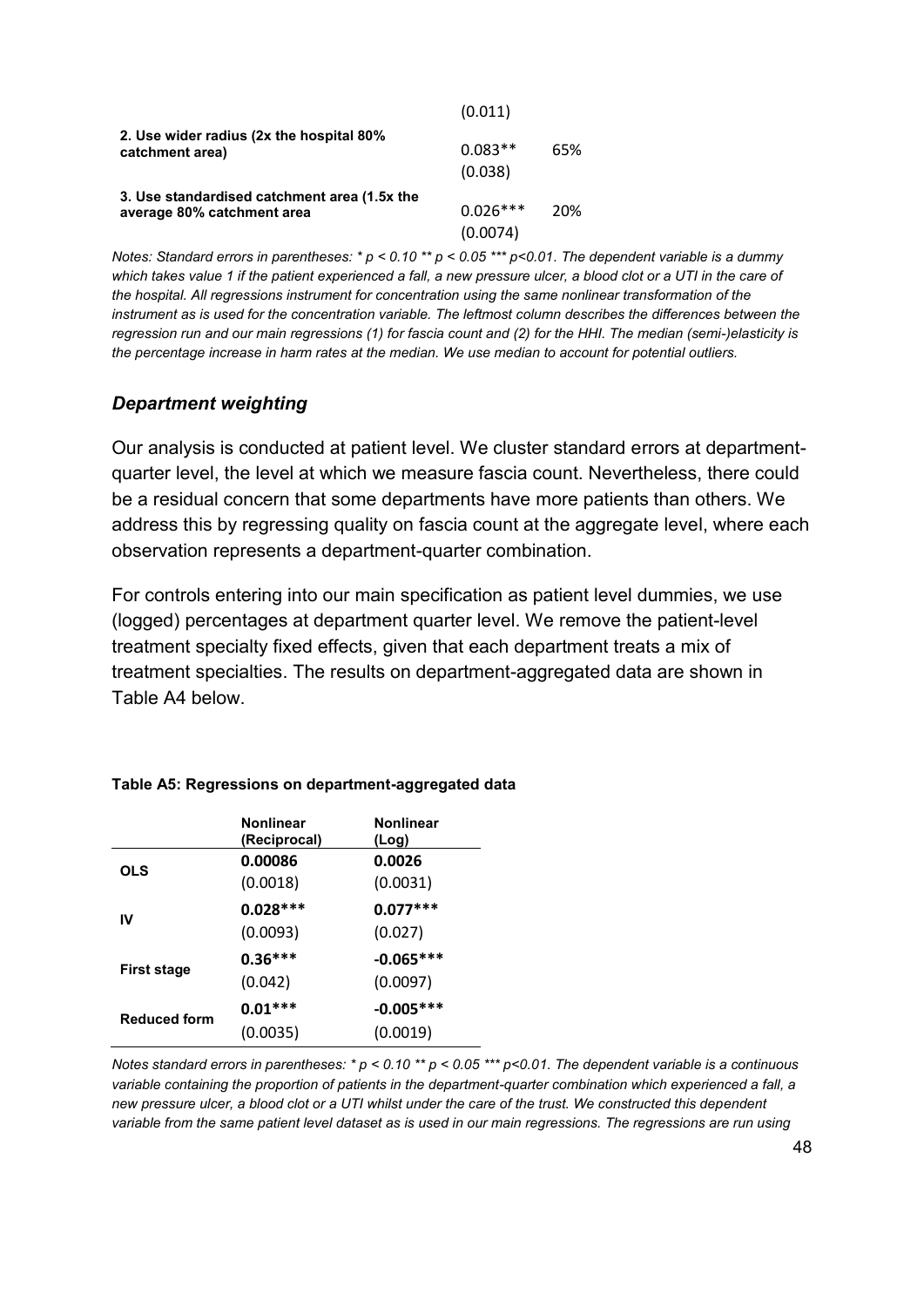*OLS and two stage least squares with OLS first and second stages. We use the same controls as in our main regression, although also aggregate them to department level. We include trust-quarter and quarter-specialty fixed effects. Concentration is measured using both the count of competitors in the hospital's catchment (Fascia Count), and the HHI (which is measured on a scale between 0 and 10,000). Standard errors are clustered at department-quarter level.*

The results are broadly consistent with our main estimates. The implied percentage change in harm rates following a one-unit reduction in fascia count is 15.8%, and following a 10% increase in the HHI is 35.3%. The F-statistic on the first-stage regression is 74.44 for fascia count, and 44.66 for the HHI.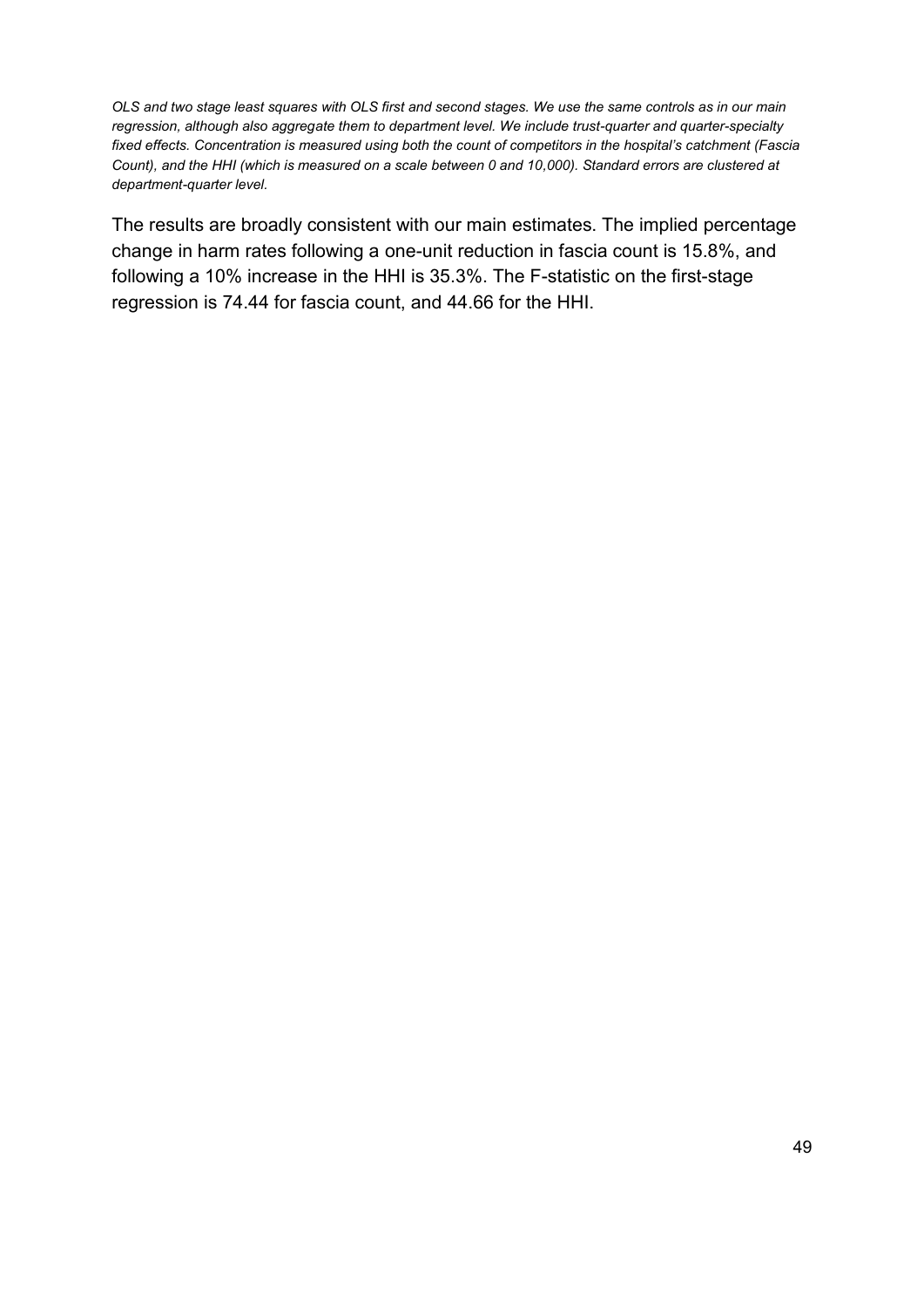# **ADDITIONAL INFORMATION potentially for data README file**

## **Information on Dataset construction**

The primary dataset used in our analysis is the Hospital Episodes Statistics (HES) dataset held by the CMA, provided by NHS Digital. This extract contains three years of administrative data at the level of individual healthcare interventions received by each patient in the UK between April 2012 and March 2015. This dataset is available from [NHS Digital](https://digital.nhs.uk/data-and-information/data-tools-and-services/data-services/hospital-episode-statistics) under license.

#### *Initial Dataset cleaning*

We run a set of cleaning rules over the raw dataset. In particular, the cleaning code aggregates individual healthcare interventions (or 'episodes') received by individual patients as part of their stay in hospital into single hospital 'spells' by selecting the most relevant, which is typically the episode which uses the most resources.

Missing or invalid data is recovered where possible by using information present in episodes other than the final selected one or by derivation from other variables. A small fraction of records are dropped where the data indicates the patient's care was very unusual, such as spells in hospital of over one year which are more likely to be due to coding errors. Patients receiving specialised services under NHS definitions are also dropped, alongside any patients whose care is not funded by the NHS.

Additionally, various local area characteristics are imported from [Office of National](https://www.ons.gov.uk/methodology/geography/ukgeographies/censusgeography)  [Statistics \(ONS\) data](https://www.ons.gov.uk/methodology/geography/ukgeographies/censusgeography) based on patients' Lower Super Output Areas (LSOA) of residence, tariff information made available by NHS Digital / The [National Casemix](https://digital.nhs.uk/services/national-casemix-office)  [Office](https://digital.nhs.uk/services/national-casemix-office) is imported, and the Charlson comborbidity index is computed.

#### *Regression Dataset Construction, and Analysis*

We make additional processing steps to the HES dataset, in order to extract the key information from richer variables: we create indicator variables for patients together based on whether their admission was through elective, non-elective, or emergency department routes; for characteristics such as gender and above-average comorbidities; for mortality outcomes using the discharge method variable (for patients aged between 35 and 75 only, for consistency with the literature); and for the [International Classification of Diseases, Tenth Revision, Clinical Modification](https://icd.who.int/browse10/2010/en)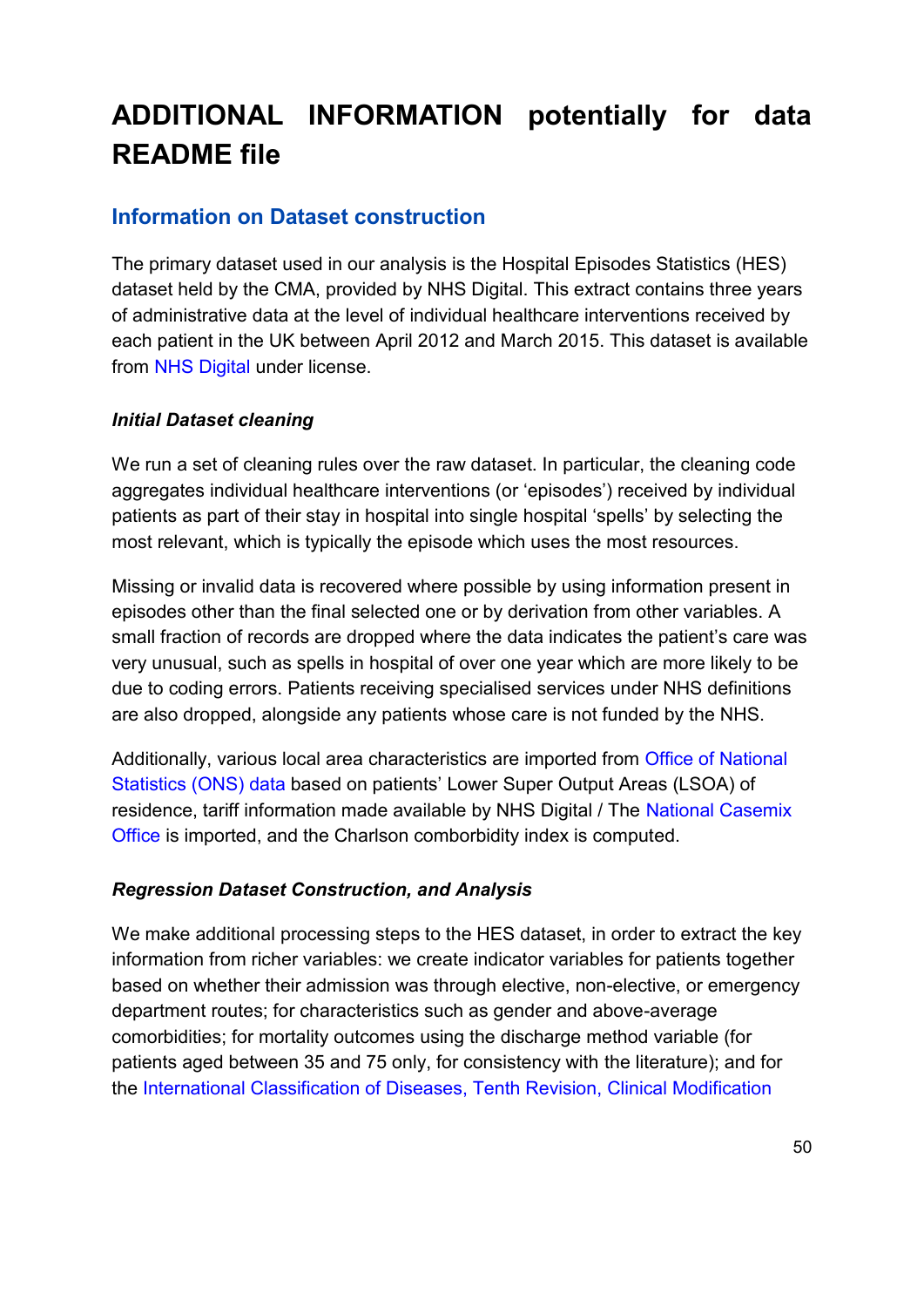[\(ICD\)](https://icd.who.int/browse10/2010/en) chapter of their diagnoses; and to create specialty grouping variables as set out in the main body. We drop all patient spells from the 2012/13 financial year.

For the mortality data, we keep only a 50% sample of patients treated to reduce computational intensity. For the harm regressions, we compute mean rates of patient characteristics in departments in each quarter, including only patients who were in hospital on the days when the harm data was collected by the relevant department.

We derive additional data from a range of other sources. In particular, we use the ONS [National Statistics Postcode Lookup directory](https://www.ons.gov.uk/methodology/geography/geographicalproducts/postcodeproducts) to merge in further information based on patients' LSOA level and hospitals' postcodes: this allows us to identify the LSOA's degree of urbanicity, deprivation (using the index of multiple deprivation) and the longitude and latitude of the population-weighted LSOA centroid.

Further [ONS data](https://www.ons.gov.uk/peoplepopulationandcommunity/populationandmigration/populationestimates/datasets/lowersuperoutputareamidyearpopulationestimatesnationalstatistics) allows us to identify population characteristics in the LSOA. We use NHS Digital [Organisation Data Services \(ODS\) data](https://digital.nhs.uk/services/organisation-data-service/data-downloads) to match identifiers in the HES data for trusts, sites and GP practices to postcodes; we use the ODS data to validate the information in the HES data, and to geocode the locations in which patients are treated. We use [Hospital Estates and Facilities](http://hefs.hscic.gov.uk/) (HESF) data to obtain information on the categorisation of sites and trusts, to ensure that our analysis covers only trusts offering acute care (rather than, for example, mental health care for which rules may differ), as well as some additional information such as bed volumes which is used in our descriptive statistics. We further drop any department which treats fewer than 100 patients in a quarter; is identified as being part of an NHS site not recorded in the ODS data; is not located in England, or is located in London.

We construct radial catchment areas around each site using the geocoded site locations and LSOA population-weighted centroids, and from these derive the fascia counts within each given radius, and also the choice sets available to patients for the demand model used in the construction of our instrument. We also construct HHIs using observed patient flows.

Our quality data uses patient level extracts made available through the [NHS safety](https://www.safetythermometer.nhs.uk/index.php/data-publication-and-access)  [thermometer portal.](https://www.safetythermometer.nhs.uk/index.php/data-publication-and-access) The datasets contain anonymised returns from internal censuses taken by trusts which contains data at patient level on the types of any harm received, including identifiers for trusts and wards, as well as the dates of collection. The data also contains basic patient information such as whether the patient is under 18 or over 70 years old, the presence of any pressure ulcers on initial inspection, the usage of catheters as part of treatment, the risk assessment or prophylaxis for venous thromboembolism, the specialty in which they were treated,